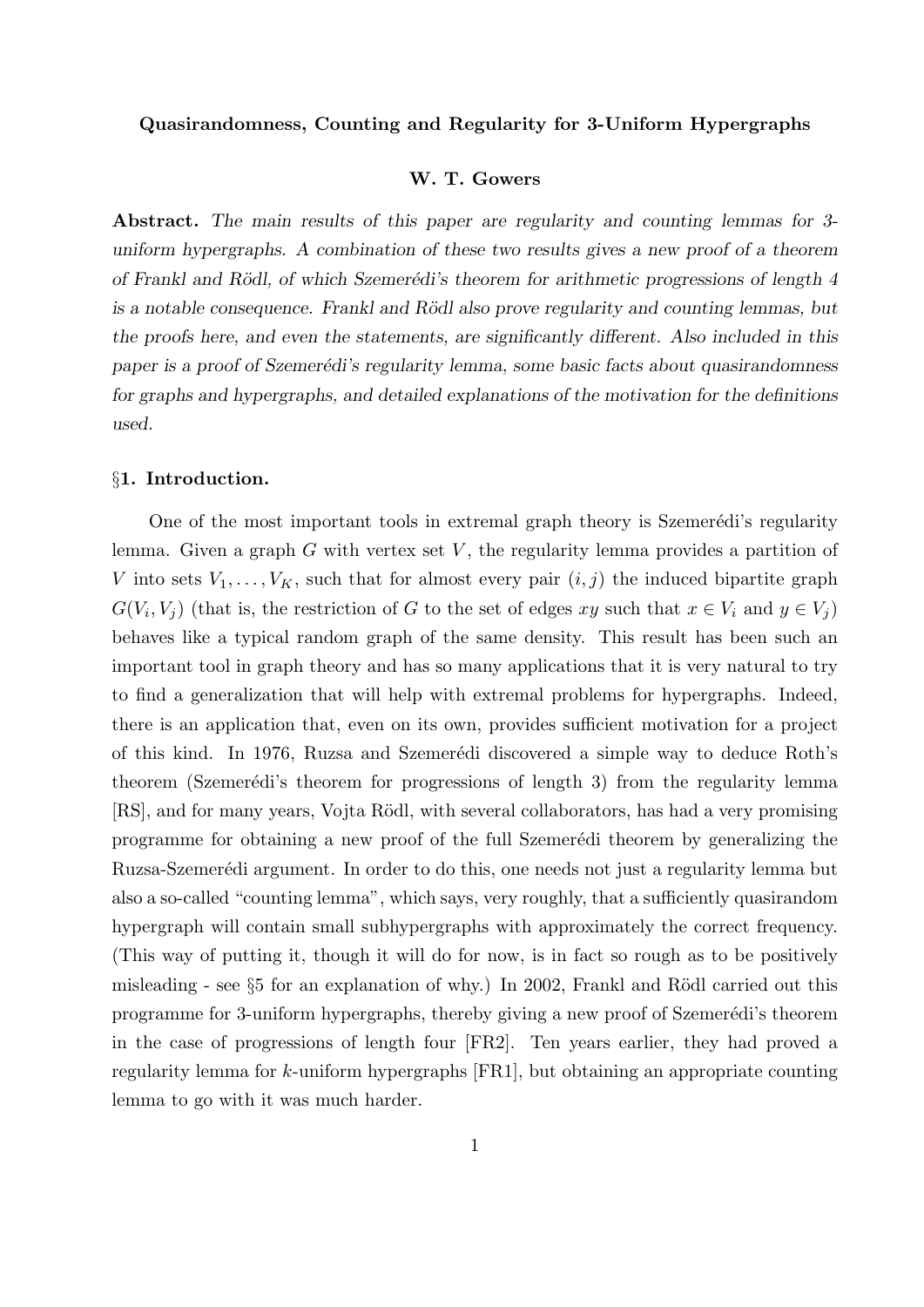The main purpose of this paper is expository: we shall explain the ideas that lie behind a paper of the author [G3], the main advance of which is to establish a counting lemma for k-uniform hypergraphs, but also a regularity lemma that is not quite the same as that of Frankl and Rödl. These two results imply not just Szemerédi's theorem in full generality, but also, as has already been observed by Solymosi [S2], its multidimensional version. This result had previously been obtained only by Furstenberg's ergodic theory approach [FK]. To explain how these results are proved, we shall concentrate on the case of 3-uniform hypergraphs, since the generalization to k-uniform hypergraphs, though notationally more complicated, is not different in an essential way. The main results of this paper are therefore not new, but the point is that the definitions and proofs are different from those of Frankl and Rödl and more readily generalized. Thus, the principal novelty of this paper occurs at the technical level. However, since this is an area where it is easy to become overwhelmed by technical difficulties, technical simplifications are of more than merely technical interest. That said, Nagle, Rödl and Schacht have also recently generalized the Frankl-Rödl approach to  $k$ -uniform hypergraphs [NRS], in work independent of the work discussed here. In the final section of this paper, we explain what the main difference is between the Frankl-Rödl approach and the one given here.

The methods of this paper have their roots in part of the analytic proof of Szemerédi's theorem given by the author in [G1,2]. Another purpose of the paper is to explain this connection. We shall occasionally assume a nodding acquaintance with the ideas of [G1] (which are not used here in any formal way, but which shed light on some of our arguments): otherwise this paper is self-contained.

The reader is urged not to be put off by the length of the paper. The main results - counting and regularity lemmas for 3-uniform hypergraphs - are dealt with in §6 and §8 respectively. The rest of the paper consists of discussion, motivating examples and well-known background results in graph theory. Even the sections with the main results contain quite a bit of discussion, rather than being written as densely as possible. If you are looking for a short proof of Szemerédi's theorem for progressions of length four, then the "true" length of this paper is shorter than that of other papers that establish the same result. Almost all the proofs are straightforward applications of the second-moment method, otherwise known as the Cauchy-Schwarz inequality.

To begin with, here is a brief sketch of a variant of the argument of Ruzsa and Szemerédi that was the starting point for Rödl's programme. Their first step was to prove the following simple-looking statement about graphs.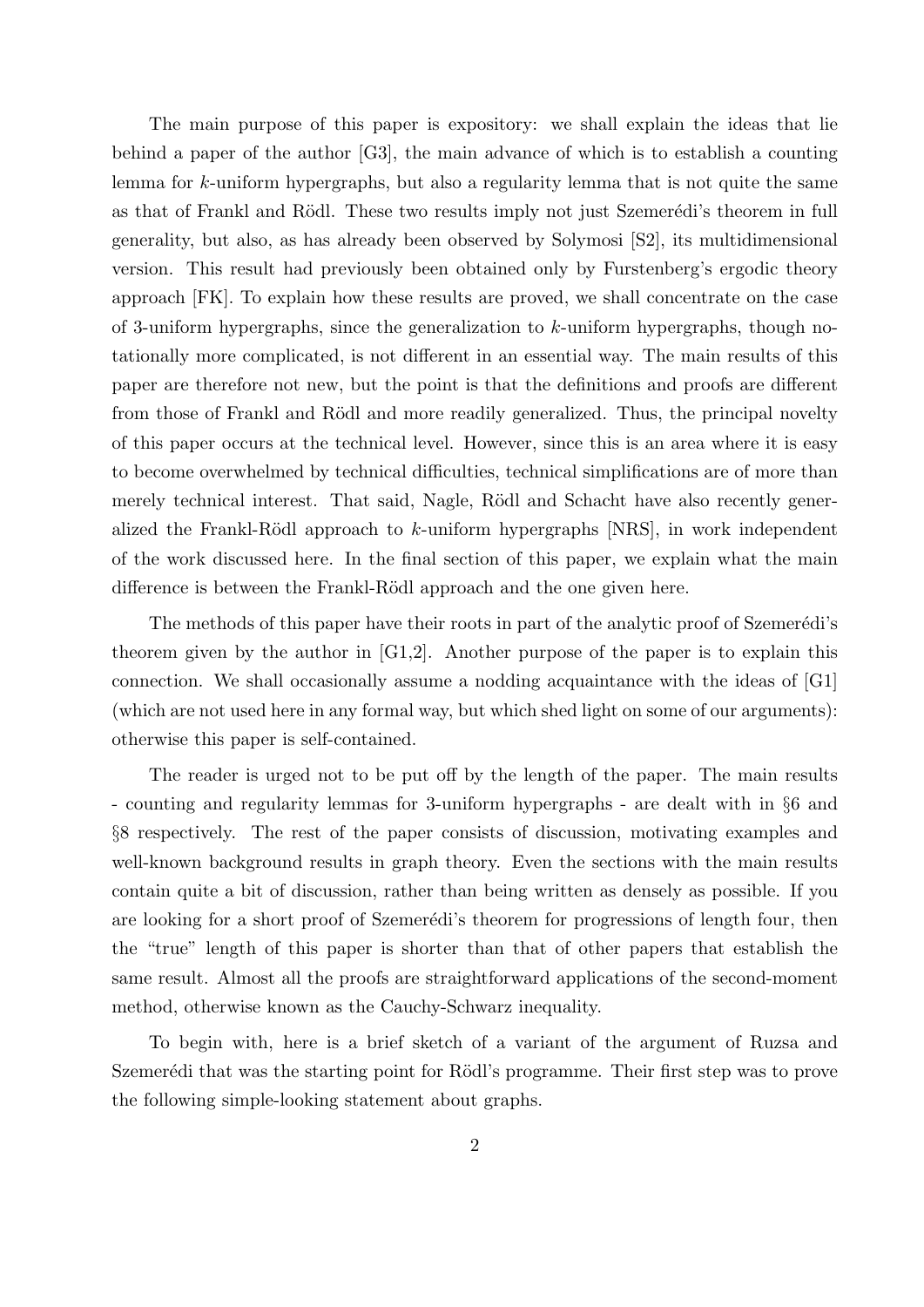**Theorem 1.1.** For every constant  $c > 0$  there exists a constant  $a > 0$  with the following property. If G is any graph with n vertices that contains at most an<sup>3</sup> triangles, then it is possible to remove at most  $cn^2$  edges from G to make it triangle-free.

Sketch Proof. For anybody with experience of the regularity lemma, this is an easy and standard argument (but it was of course a serious achievement of Ruzsa and Szemerédi to notice that this kind of result was both easy and significant). First, apply the regularity lemma to obtain a  $c/4$ -regular partition of G into vertex sets  $V_1, \ldots, V_K$  of almost equal size. Remove all edges that belong to pairs  $(V_i, V_j)$  that fail to be  $c/4$ -regular or that have density at most  $c/2$ . The result is a subgraph  $G'$  of G such that every edge belongs to a pair  $(V_i, V_j)$  that is  $c/4$  regular and has density at least  $c/2$ , and the number of edges we have removed from G to achieve this is less than  $cn^2$ .

It remains to show that  $G'$  is triangle-free. But if  $xyz$  is a triangle in  $G'$  then we must have  $x \in V_i$ ,  $y \in V_j$  and  $z \in V_k$  with the pairs  $(V_i, V_j)$ ,  $(V_j, V_k)$  and  $(V_i, V_k)$  all  $c/4$  regular and of density at least  $c/2$ . It is not hard to deduce from this that the number of triangles in G is at least  $c^3N^3/256K^3$ . Since K depends on c only, the result is proved.

**Remark.** In the above argument we are allowing i, j and k to coincide, so strictly speaking the triangles we obtain should have labellings on their vertices. But this affects the bound by a factor of at most 6. It is more common to insist that  $K$  is large, so that there are very few edges joining vertices in the same  $V_i$  and one can afford to remove them.

The bound one gets for the dependence of  $a$  on  $c$  in Theorem 1.1 is extremely weak, and it is a fascinating problem to find a proof that does not use the regularity lemma and therefore, one hopes, gives a better bound. The reason this would be more than a minor curiosity is that Theorem 1.1 implies Roth's theorem - that is, Szemerédi's theorem in the case of progressions of length three. There are several ways to demonstrate this - the way we give here is a small modification of an argument of Solymosi [S1], which is a precursor to the argument mentioned earlier. He was the first to observe that one could obtain the following two-dimensional statement as well.

**Corollary 1.2.** For every  $\delta > 0$  there exists N such that every subset  $A \subset [N]^2$  of size at least  $\delta N^2$  contains a triple of the form  $(x, y)$ ,  $(x + d, y)$ ,  $(x, y + d)$  with  $d > 0$ .

**Proof.** First, note that an easy argument allows us to replace A by a set B that is symmetric about some point. Briefly, if the point  $(x, y)$  is chosen at random then the intersection of A with  $(x, y) - A$  has expected size  $c\delta^2 N^2$  for some absolute constant  $c > 0$ , lives inside the grid  $[-N, N]^2$ , and has the property that  $B = (x, y) - B$ . So B is still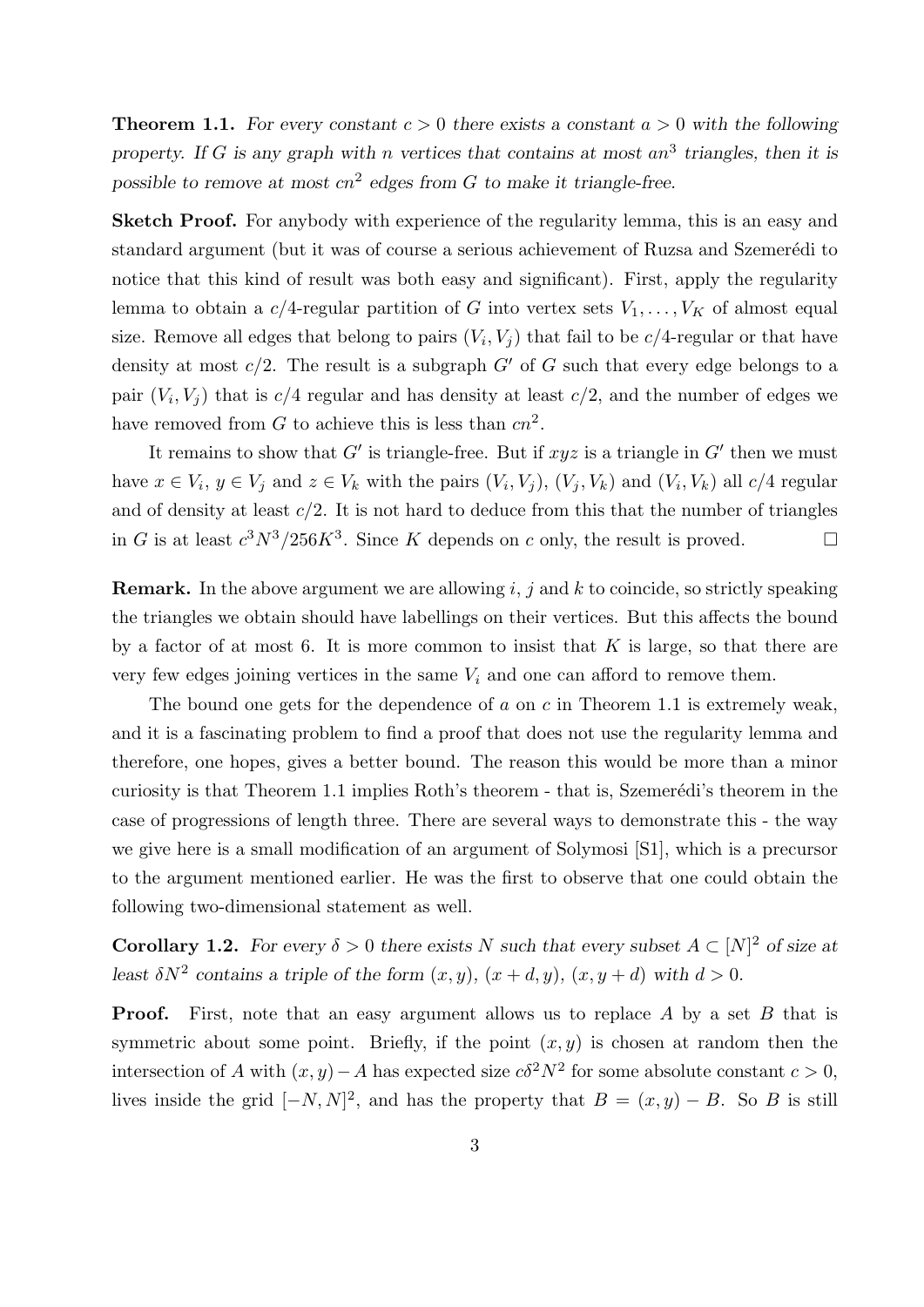reasonably dense, and if it contains a subset K then it also contains a translate of  $-K$ . So we shall not worry about the condition  $d > 0$ . (I am grateful to Ben Green for bringing this trick to my attention.)

Without loss of generality, the original set  $A$  is symmetric in this sense. Let  $X$  be the set of all vertical lines through  $[N]^2$ , that is, subsets of the form  $\{(x,y): x = u\}$  for some  $u \in [N]$ . Similarly, let Y be the set of all horizontal lines. Define a third set, Z, of diagonal lines, that is, lines of constant  $x + y$ . These sets form the vertex sets of a tripartite graph, where a line in one set is joined to a line in another if and only if their intersection belongs to A. For example, the line  $x = u$  is joined to the line  $y = v$  if and only if  $(u, v) \in A$  and the line  $x = u$  is joined to the line  $x + y = w$  if and only if  $(u, w - u) \in A$ .

Suppose that the resulting graph G contains a triangle of lines  $x = u, y = v, x + y = w$ . Then the points  $(u, v)$ ,  $(u, w - u)$  and  $(w - v, v)$  all lie in A. Setting  $d = w - u - v$ , we can rewrite them as  $(u, v)$ ,  $(u, v + d)$ ,  $(u + d, v)$ , which shows that we are done unless  $d = 0$ . When  $d = 0$ , we have  $u + v = w$ , which corresponds to the degenerate case when the vertices of the triangle in  $G$  are three lines that intersect in a single point. Clearly, this can happen in at most  $|A| = o(N^3)$  ways.

Therefore, if A contains no configuration of the desired kind, then the hypothesis of Theorem 1.1 holds, and we can remove  $o(N^2)$  edges from G to make it triangle-free. But this is a contradiction, because there are at least  $\delta N^2$  degenerate triangles and they are edge-disjoint.

It is straightforward to deduce Roth's theorem from the above result. Note that for this deduction we do not mind if the d obtained in Corollary 1.2 is negative.

**Corollary 1.3.** For every  $\delta > 0$  there exists N such that every subset A of  $\{1, 2, ..., N\}$ of size at least  $\delta N$  contains an arithmetic progression of length 3.

**Proof.** Define  $B \subset [N]^2$  to be the set of all  $(x, y)$  such that  $x - y \in A$ . It is straightforward to show that B has density at least  $\eta > 0$  for some  $\eta$  that depends on  $\delta$  only. Applying Corollary 1.2 to B we obtain inside it three points  $(x, y)$ ,  $(x+d, y)$  and  $(x, y+d)$ . Then the three numbers  $x-y-d$ ,  $x-y$ ,  $x+d-y$  belong to A and form an arithmetic progression.  $\Box$ 

Rödl's programme, outlined in  $[R]$ , was to generalize Theorem 1.1 to hypergraphs, using generalized regularity and counting lemmas to prove it. The various ways of deducing Roth's theorem from Theorem 1.1 can then be straightforwardly modified to give deductions of the full Szemerédi theorem.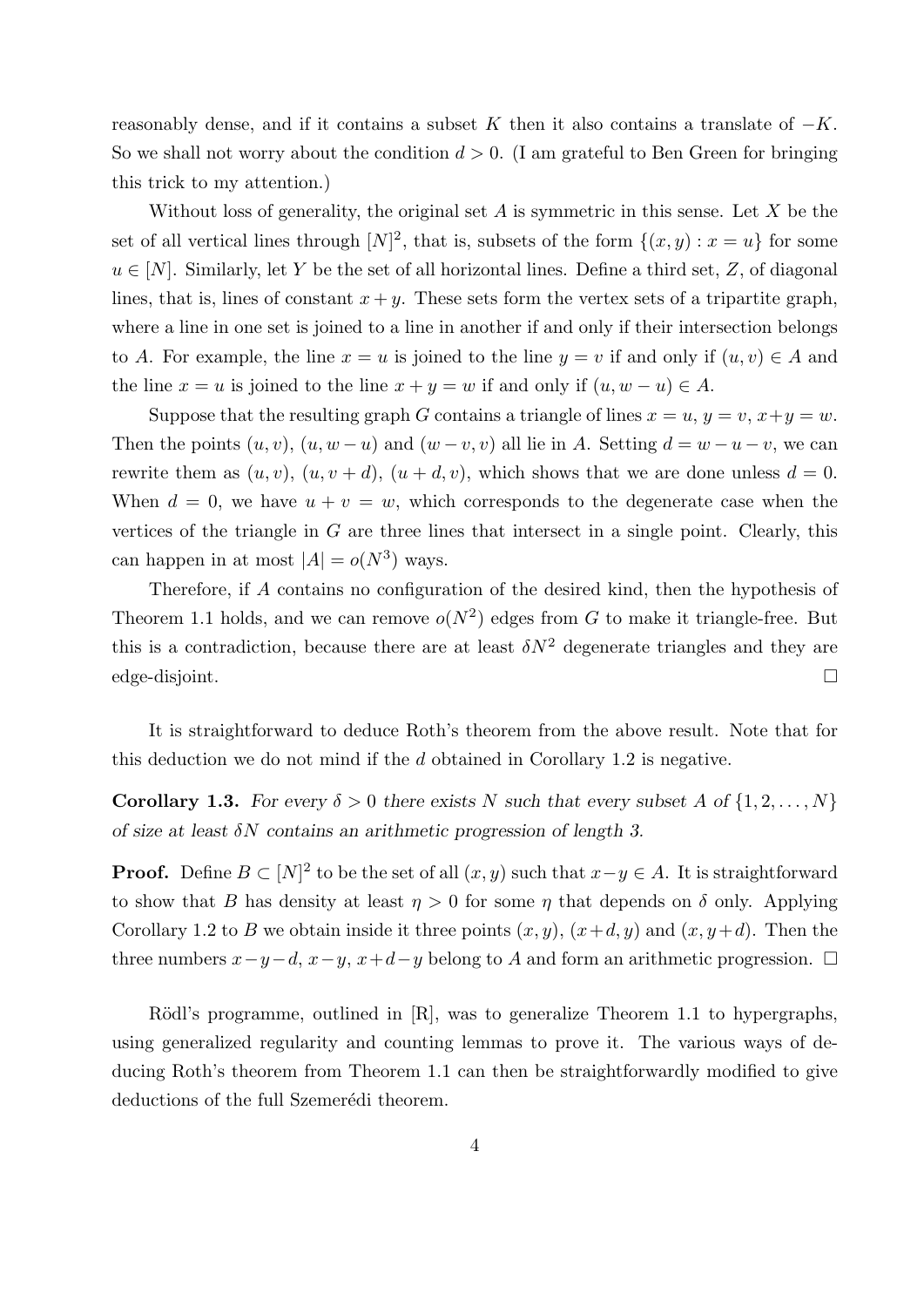To be more precise about this, let H be a 3-uniform hypergraph. By a simplex in H we mean a collection of four edges of the form  $\{xyz, xyw, xzw, yzw\}$ , that is, a complete subhypergraph on four vertices. If one thinks of the edges of  $H$  as (two-dimensional) triangles, then the "edges" of a simplex can be thought of as the faces of a tetrahedron. However one looks at it, this is the natural generalization of the notion of a triangle in a graph. The result of Frankl and Rödl mentioned earlier is the following.

**Theorem 1.4.** For every constant  $c > 0$  there exists a constant  $a > 0$  with the following property. If H is any 3-uniform hypergraph with n vertices that contains at most  $an^4$ simplices, then it is possible to remove at most  $cn^3$  edges from H to make it simplex-free.

As Solymosi demonstrated, it is easy to adapt the proof of Theorem 1.2 and show that Theorem 1.4 has the following consequence.

**Theorem 1.5.** For every  $\delta > 0$  there exists N such that every subset  $A \subset [N]^3$  of size at least  $\delta N^3$  contains a quadruple of points of the form

$$
\{(x, y, z), (x + d, y, z), (x, y + d, z), (x, y, z + d)\}\
$$

with  $d > 0$ .

Similarly, Szemerédi's theorem for progressions of length four is an easy consequence of Theorem 1.5.

Thus, once one has appropriate generalizations of the regularity and counting lemmas to hypergraphs, the rest of the argument goes through quite easily. However, as will become clear over the next three sections, even to come up with the right statements is harder than one might at first think. To begin with, however, we shall provide some essential background by discussing several notions of quasirandomness and the relationships between them.

## §2. Quasirandom graphs, hypergraphs and subsets of  $\mathbb{Z}_N$ : some definitions.

Every known proof of Szemerédi's theorem involves somewhere a notion of quasirandomness and a two-case argument of the following kind: if a certain structure is quasirandom then it contains several configurations of the kind one is looking for (just as one expects from a random structure), and if it is not then one can exploit the non-quasirandomness and pass to the next stage of an iteration. In this section we review certain notions of quasirandomness and point out connections between them (some of which are well known).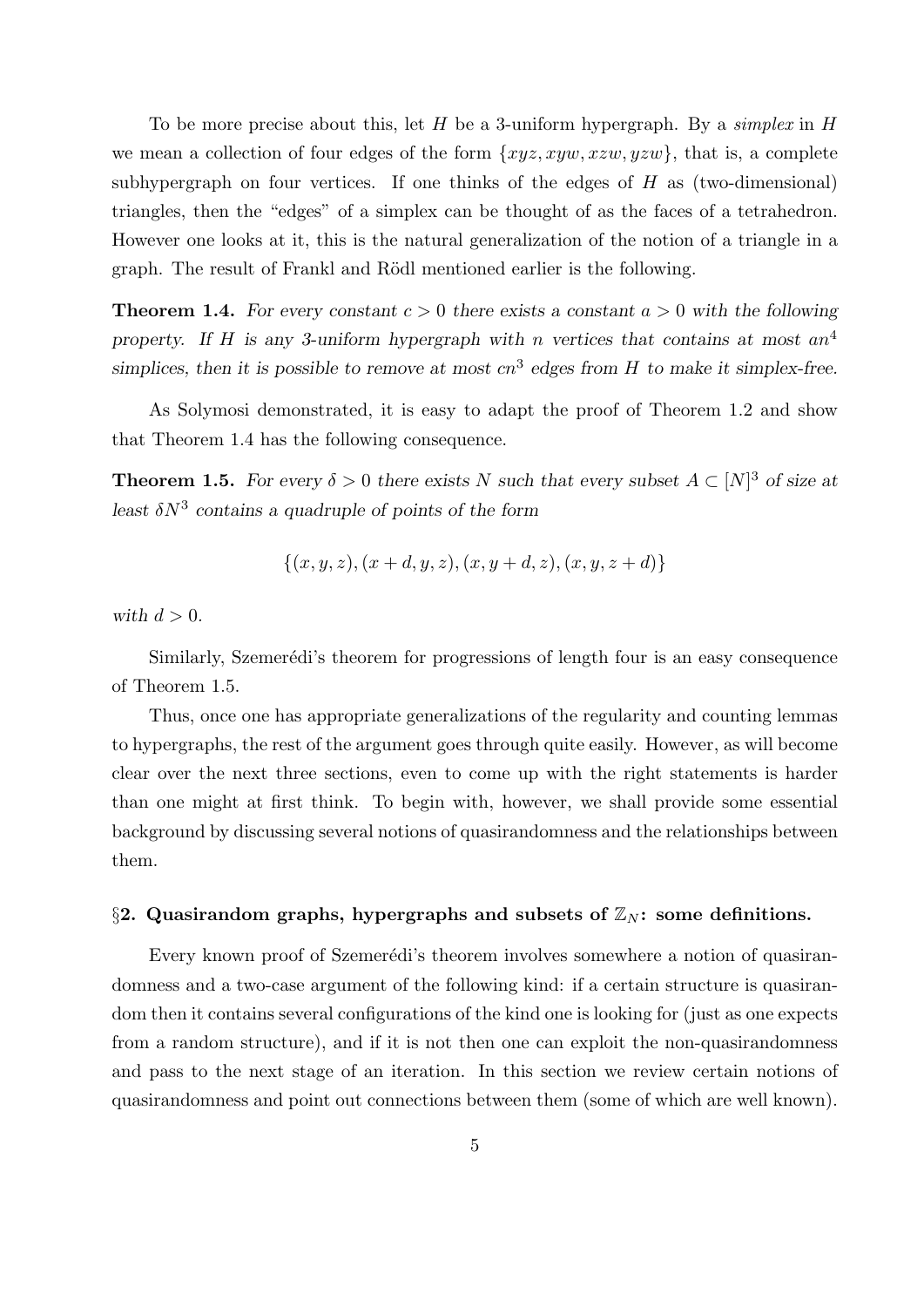The first is the definition of a quasirandom graph, which was introduced by Chung, Graham and Wilson [CGW]. (A similar notion was discovered independently by Thomason [T].) There are in fact several different definitions, and the main purpose of their paper was to show that they are all equivalent. Here we restrict attention to bipartite graphs and focus on just two of the definitions. (Chung and Graham state their results in the case  $p = 1/2$  only but the generalization to arbitrary p is not hard.) A proof of a slightly modified result will be given in the next section.

**Theorem 2.1.** Let G be a bipartite graph with vertex sets X and Y. Let  $|X| = M$  and  $|Y| = N$  and suppose that G has pMN edges. Then the following properties of G are equivalent.

(i) The number of labelled 4-cycles in G that start in X (that is, quadruples  $(x_1, x_2, y_1, y_2) \in X^2 \times Y^2$  such that  $x_1y_1, x_1y_2, x_2y_1$  and  $x_2y_2$  are all edges of G) is at most  $p^4 M^2 N^2 + c_1 M^2 N^2$ .

(ii) If  $X'$  and  $Y'$  are any two subsets of X and Y respectively, then the number of edges from X' to Y' differs from  $p|X||Y|$  by at most  $c_2MN$ .

A graph that satisfies property (i) is often called  $\alpha$ -quasirandom. For the time being, we shall adopt this definition, though in the next section we shall choose a different, equivalent definition that is more convenient.

Chung and Graham [CG2] went on to define a notion of quasirandomness for subsets of  $\mathbb{Z}_N$ . Again, they gave the definition in the form of a theorem that asserted the equivalence of various randomness properties, and once again we shall focus on just two of these and consider the case of an arbitary "probability" p rather than just  $p = 1/2$ . By a mod-N progression we mean a set of the form  $(a, a+d, \ldots, a+(m-1)d)$ , where addition is in the group  $\mathbb{Z}_N$ .

**Theorem 2.2.** Let A be a subset of  $\mathbb{Z}_N$  of size pN. Then the following properties of A are equivalent.

(i) The number of quadruples  $(a, b, c, d) \in A^4$  such that  $a + b = c + d$  is at most  $p^4N^4 + o(N^4)$ .

(ii) If X is any mod-N progression then  $|A \cap X| = p|X| + o(N)$ .

Chung and Graham also pointed out that there is a close connection between quasirandom subsets of  $\mathbb{Z}_N$  and quasirandom graphs. To see this, let A be a subset of  $\mathbb{Z}_N$  and define a bipartite graph G with vertex sets  $X = Y = \mathbb{Z}_N$  by letting  $(x, y) \in X \times Y$  be an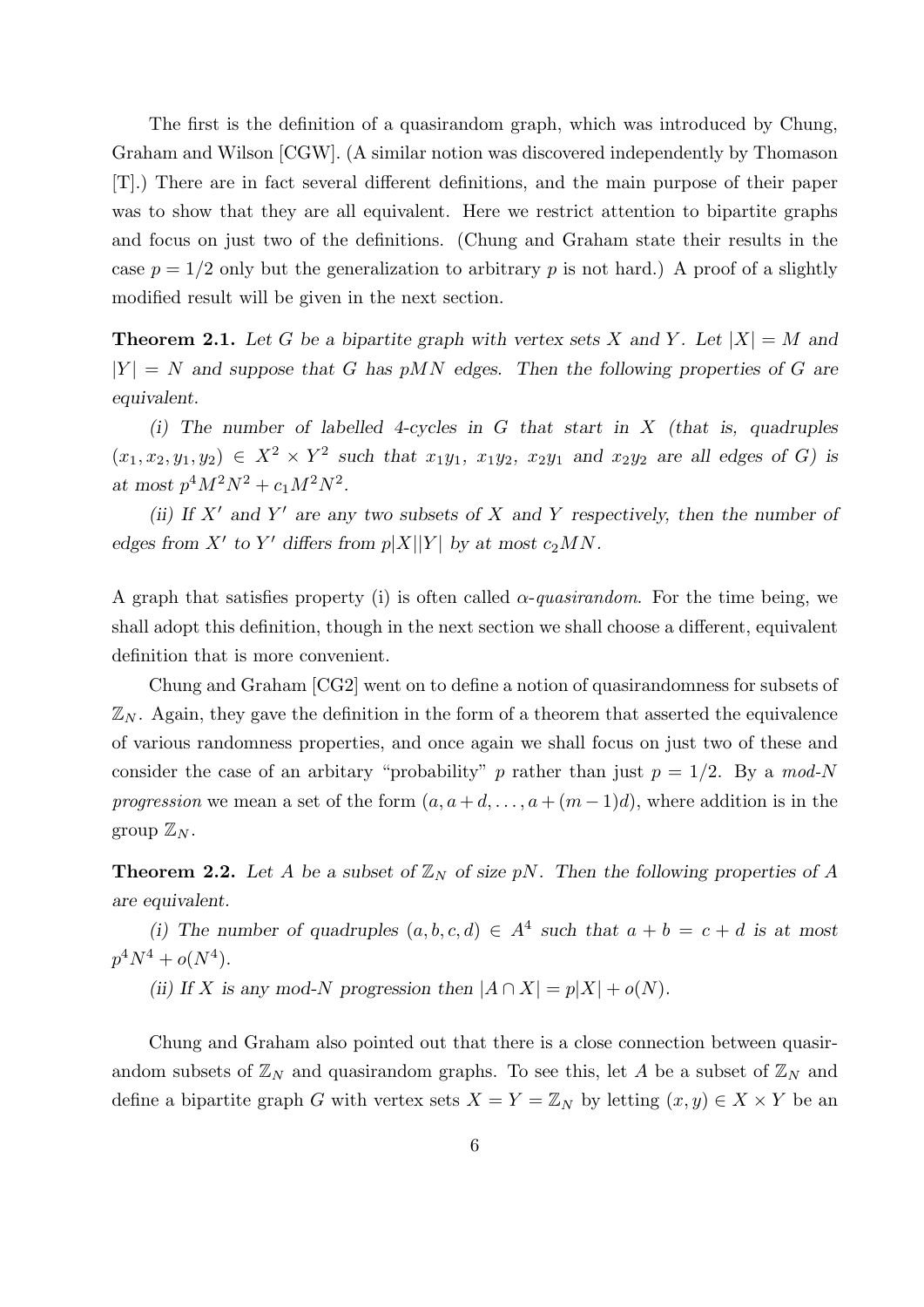edge if and only if  $x + y \in A$ . Then, given a 4-cycles  $(x_1, x_2, y_1, y_2)$  of the kind counted in property (ii) of Theorem 2.1, we know that  $x_1 + y_1$ ,  $x_1 + y_2$ ,  $x_2 + y_1$  and  $x_2 + y_2$  all belong to A, and moreover that

$$
(x_1 + y_1) + (x_2 + y_2) = (x_1 + y_2) + (x_2 + y_1) ,
$$

from which it is easy to see that there is an N-to-one correspondence between the 4 cycles from Theorem 2.1 (i) and the quadruples from Theorem 2.2 (i). Thus, the set A is quasirandom if and only if the corresponding graph G is quasirandom.

Why are quasirandom sets useful for Szemerédi's theorem? Briefly, the reason is that a quasirandom set A of density  $p$  must contain approximately the same number of arithmetic progressions of length 3 as a typical random set of that density, while if it fails to be quasirandom, then property (ii) of Theorem 2.2 tells us that there are well-structured subsets of  $\mathbb{Z}_N$  inside which A has density substantially different from p (and hence, by an averaging argument, sometimes substantially larger). This makes possible an iteration argument of the kind mentioned at the beginning of this section.

In all known proofs of Szemerédi's theorem, the difficulty increases sharply when the length of the progression increases from 3 to 4. In the analytic approach of [G1,2], the reason for this difficulty is that the quasirandomness of Theorem 2.2 is not a sensitive enough property to detect that a set has too many or too few arithmetic progressions of length 4 (compared with a random set of the same density). The idea of [G1] is to define a stronger property, known there as *quadratic uniformity*, which is sensitive to progressions of length 4. However, because it is a stronger property, it is much harder to say anything about sets that fail to be quadratically uniform - a point to which we shall return.

The main purpose of this section, however, is to show how the notion of quadratic uniformity leads naturally to a definition, also due to Chung and Graham [CG1] (but arrived at in a different way), of quasirandomness for 3-uniform hypergraphs. First, then, here is the definition of a quadratically uniform subset of  $\mathbb{Z}_N$ .

**Definition 2.3.** Let  $\alpha > 0$ . A subset  $A \subset \mathbb{Z}_N$  of size pN is  $\alpha$ -quadratically uniform if  $A^8$ contains at most  $(p^4 + \alpha)N^4$  octuples of the form

$$
(x, x + a, x + b, x + c, x + a + b, x + a + c, x + b + c, x + a + b + c).
$$

Since quadruples  $(a, b, c, d)$  with  $a + b = c + d$  are in one-to-one correspondence with quadruples of the form  $(x, x + a, x + b, x + a + b)$ , this definition is a natural generalization of property (i) of Theorem 2.2.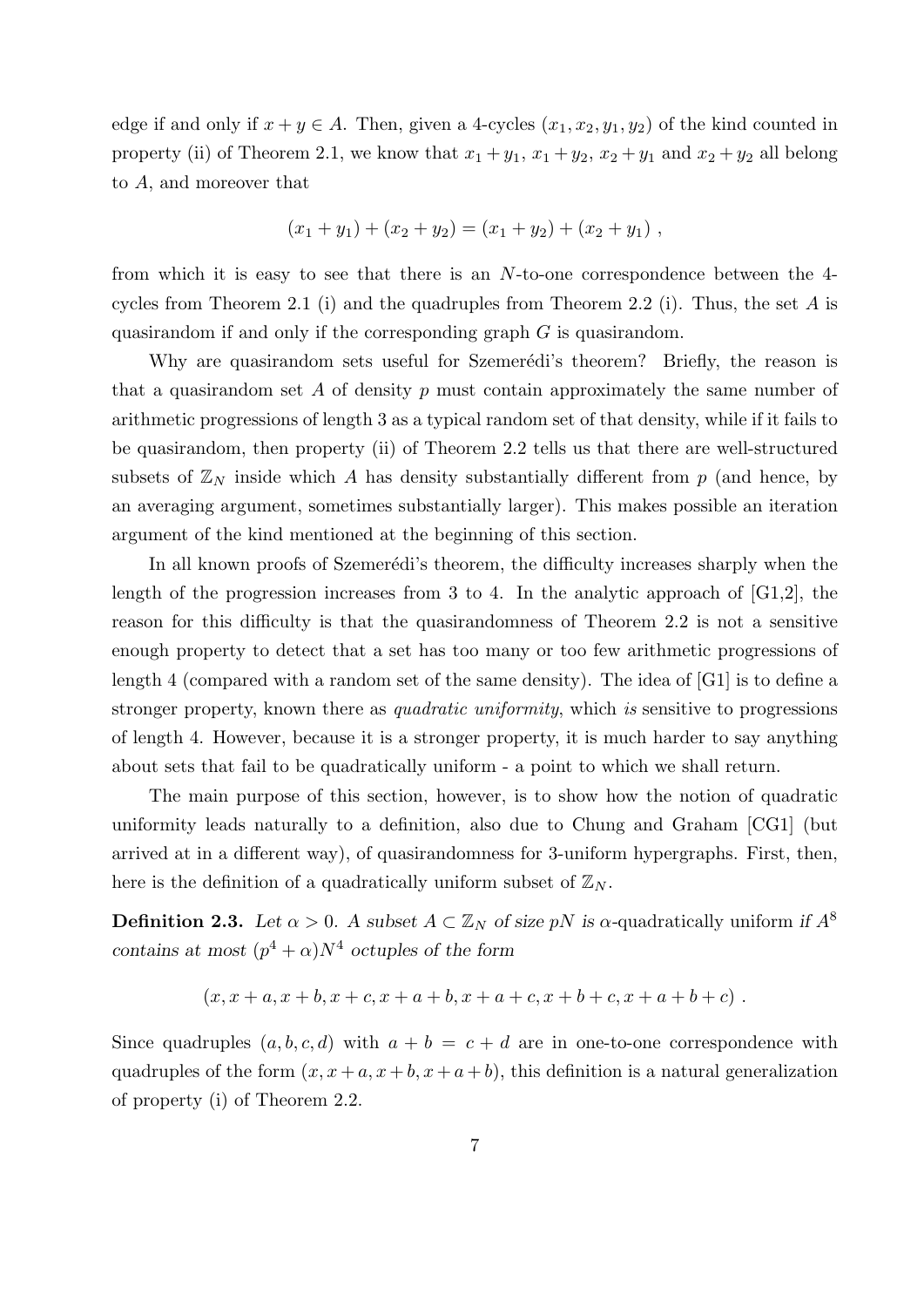In order to define quasirandomness for 3-uniform hypergraphs, we shall "complete the square", by finding a property that stands in relation to quadratic uniformity as quasirandomness for graphs does to quasirandomness for subsets of  $\mathbb{Z}_N$ . To establish that connection we started with a set A and defined the bipartite graph G to consist of all pairs  $(x, y)$ such that  $x + y \in A$ . Now we would like to find an associated 3-uniform hypergraph, and it seems sensible to try the tripartite hypergraph H with vertex sets  $X = Y = Z = \mathbb{Z}_N$ , with the triple  $(x, y, z)$  forming an edge of H if and only if  $x + y + z \in A$ .

In order to generalize Definition 2.3, we now want to find a structure in  $H$  that corresponds to octuples of the given kind. It is natural to think of these octuples as labelling vertices of a cube (as they would if  $a, b$  and c denoted three orthogonal vectors of the same length). It is also natural to think of the edges of a 3-uniform hypergraph as triangles. Is there a configuration of triangles naturally associated with a cube?

Indeed there is: the dual of a cube is an octahedron and an octahedron is made of triangles. This suggests that we should regard a quadruple  $(x, x + a, x + b, x + a + b)$  in  $\mathbb{Z}_N$  as a kind of square, and a 4-cycle  $(x_1, x_2, y_1, y_2)$  in a bipartite graph as its dual, which happens, confusingly, to look like a square as well. (This dual square gives rise to the square  $(x_1 + y_1, x_1 + y_2, x_2 + y_1, x_2 + y_2)$  in  $\mathbb{Z}_N$ .) The points  $x_i$  and  $y_i$  of the 4-cycle are vertices, so the vertices of the square in  $\mathbb{Z}_N$  correspond to (1-dimensional) faces, and the value attached to a face is the sum of the values at the vertices. This gives us a construction that generalizes easily to all dimensions.

The above remarks provide the justification for the following construction. Given a subset  $A \subset \mathbb{Z}_N$ , define a tripartite 3-uniform hypergraph H with vertex sets  $X =$  $Y = Z = \mathbb{Z}_N$  to be the set of all triples  $(x, y, z)$  such that  $x + y + z \in A$ . Define an octahedron in this (or any other) hypergraph to be a set of eight 3-edges of the form  $\{(x_i, y_j, z_k) : i, j, k \in \{1,2\}\},\$  where  $x_1, x_2 \in X, y_1, y_2 \in Y, z_1, z_2 \in Z.$  Equivalently, an octahedron is a complete tripartite subhypergraph with two vertices from each vertex set of H.

It is now reasonable to guess that a good definition of quasirandomness for 3-uniform hypergraphs is the following.

**Definition 2.4.** Let H be a tripartite 3-uniform hypergraph with vertex sets  $X, Y$  and Z of size L, M and N respectively and suppose that H has  $pLMN$  edges. Then H is  $\alpha$ -quasirandom if it contains at most  $(p^8 + \alpha)L^2 M^2 N^2$  octahedra.

This suggestion can be motivated further (to do so one attempts to generalize arguments about graphs and sees what one needs) but for now it is perhaps enough simply to say that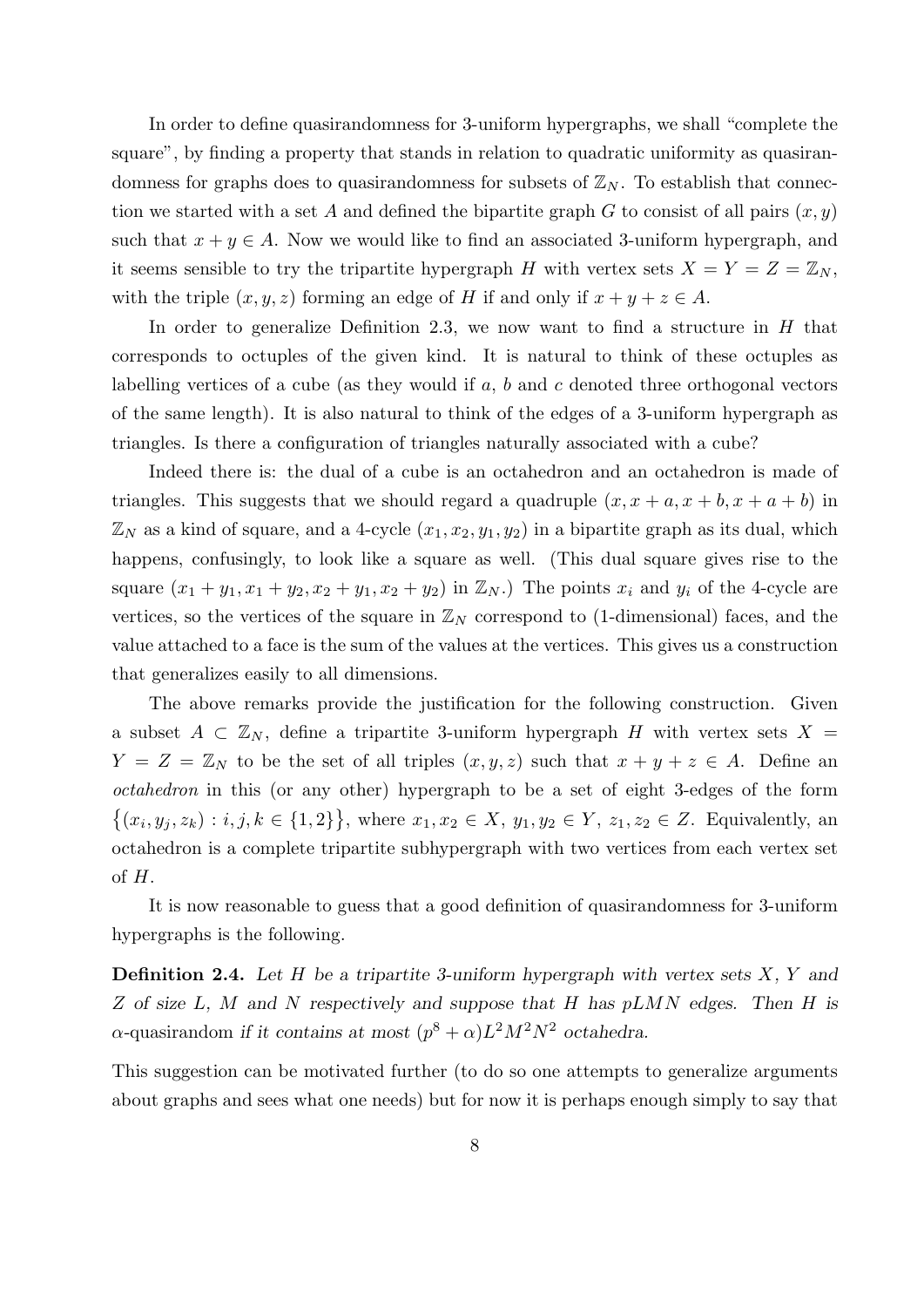the guess turns out to be correct, and to point out that the number of octahedra must be at least  $p^8L^2M^2N^2$ . (This last observation follows easily from the Cauchy-Schwarz inequality, as will become clear later in this paper.)

A first sign that the definition is a good one is that the eight numbers  $x_i + y_j + z_k$  do form a cube, in the sense discussed earlier. It follows that a subset A of  $\mathbb{Z}_N$  gives rise to an  $\alpha$ -quasirandom 3-graph H if and only if A is  $\alpha$ -quadratically uniform.

As it happens, there is a different definition (Definition 4.3 below) that is even better. However, it is equivalent apart from the precise value of  $\alpha$ , and the advantage is a technical one, so for the purposes of the discussion in this section we shall stick with the more obvious Definition 2.4.

Theorem 2.1 stated that two quasirandomness properties of graphs are equivalent. We have just generalized the second of these properties. What about the first? It is here that hypergraph quasirandomness springs a surprise. The property that most obviously generalizes property (ii) of Theorem 2.1 is the following, which we shall call vertex-uniformity.

**Definition 2.5.** Let H be a 3-uniform hypergraph with vertex sets  $X$ ,  $Y$  and  $Z$  of sizes L, M and N respectively and suppose that H has  $pLMN$  edges. Then H is  $\beta$ -vertexuniform if, for any choice of subsets  $X' \subset X$ ,  $Y' \subset Y$  and  $Z' \subset Z$ , the number of triples  $(x, y, z) \in X' \times Y' \times Z'$  that belong to H differs from  $p|X'||Y'||Z'|$  by at most  $\beta LMN$ .

In the next section we shall see that an  $\alpha$ -quasirandom 3-graph is  $\beta$ -vertex-uniform for some β depending on  $\alpha$  only, but the reverse is not true. In §4 we shall give two examples that demonstrate the failure of this implication. We end this section with one last definition, of a property that generalizes property (ii) of Theorem 2.1 in a less naive way. This property will turn out to be equivalent to quasirandomness - another result to be proved in the next section.

**Definition 2.6.** Let H be a 3-uniform hypergraph with vertex sets  $X, Y$  and  $Z$  of sizes  $L$ , M and N respectively and suppose that H has  $pLMN$  edges. Then H is  $\gamma$ -edge-uniform if for every  $t \in [0,1]$  and every tripartite graph G with vertex sets X, Y and Z and tLMN triangles, the number of triangles in G that belong to H differs from  $ptLMN$  by at most  $\gamma LMN$ .

Here, of course, a triangle in G is said to belong to H if its vertices form a triple that belongs to  $H$ .

Why is this a generalization of property (ii)? Well, that property says of a bipartite graph that it doesn't significantly correlate with graphs that are induced by sets of vertices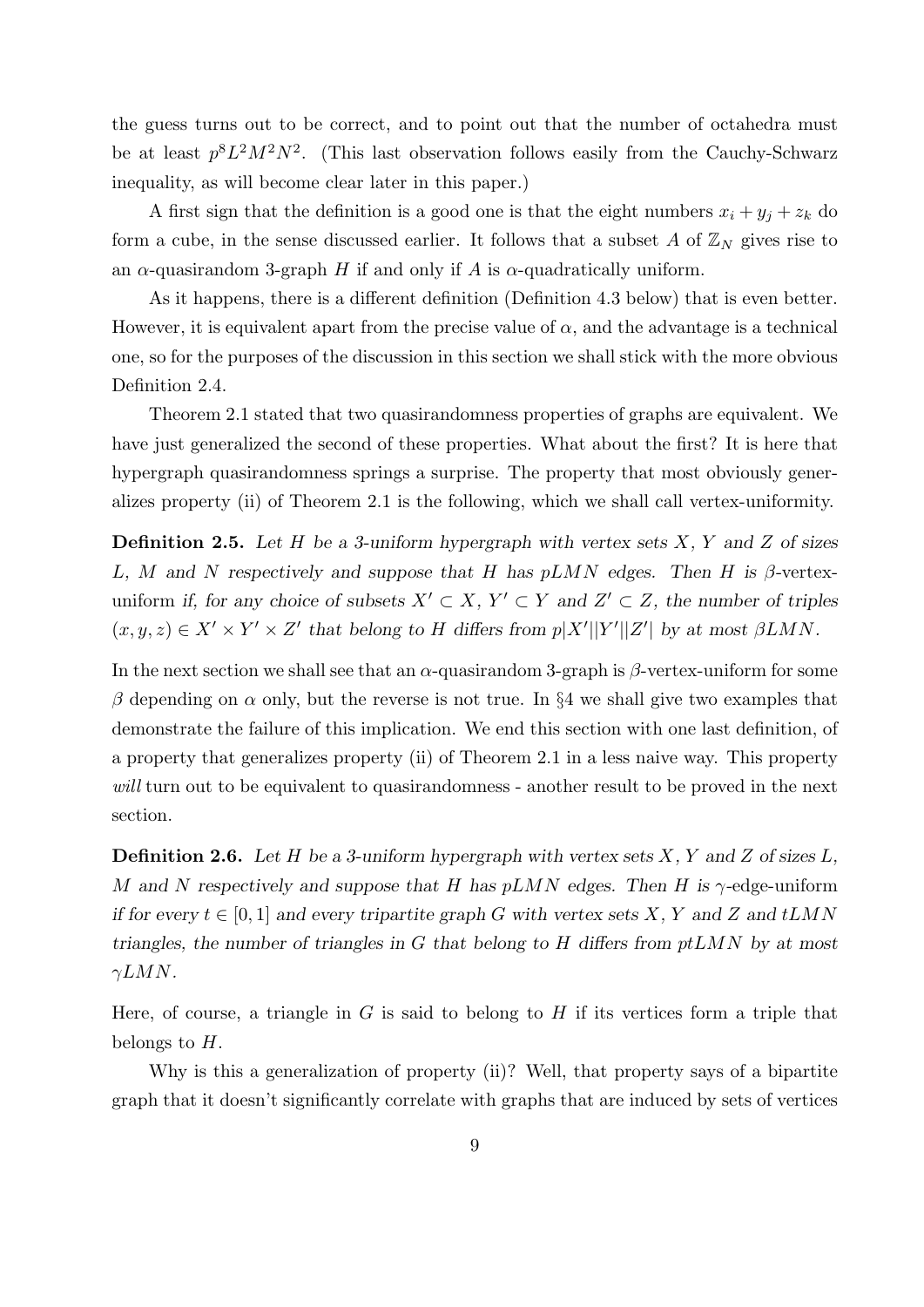(that is, complete bipartite graphs on subsets of the vertex sets). Edge-uniformity says of a 3-uniform hypergraph that it doesn't correlate with 3-uniform hypergraphs that are induced by sets of edges (as opposed to hyperedges).

Although in this paper we are concentrating on 3-uniform hypergraphs, it should be clear how the definitions of this section are generalized. A  $k$ -partite  $k$ -uniform hypergraph H of density p with vertex sets  $X_i$  of size  $N_i$  is quasirandom if it contains at most  $(p^{2^k} +$  $c(x_1 \ldots x_k)^2$  k-dimensional octahedra and c is small; this turns out to be equivalent to the assertion that H is  $((k-1)$ -edge)-uniform, in the sense that H does not significantly correlate with any k-uniform hypergraph induced from a  $(k-1)$ -uniform hypergraph. Using this kind of language, one could say that a quasirandom graph is a 2-uniform hypergraph that is (1-edge)-uniform. The right generalization of the pair  $(2,1)$  is not  $(k,1)$  as one might at first suppose, but  $(k, k - 1)$ . Thus, Definition 2.6 is more useful to us than Definition 2.5.

#### §3. Quasirandom functions and a counting lemma.

Let  $G$  be a tripartite graph with vertex sets  $X, Y$  and  $Z$ , of sizes  $L, M$  and  $N$ respectively, and write  $G(X, Y)$ ,  $G(Y, Z)$  and  $G(X, Z)$  for the three bipartite parts of G. Suppose that these parts are quasirandom with probabilities  $p$ ,  $q$  and  $r$  respectively. How many triangles does G contain?

If we use genuinely random graphs as our guide, we should expect the answer to be about  $pqrLMN$ , and indeed it is easy to use property (ii) of Theorem 2.1 to prove that this is approximately right: a typical vertex in X has about  $pM$  neighbours in Y and rN neighbours in Z; these two neighbourhoods are linked by about  $q(pM)(rN)$  edges; summing over all  $x \in X$  we obtain the desired estimate.

The argument just sketched can be generalized quite easily from triangles to copies of any small graph, and this generalization is what we shall refer to as the counting lemma for graphs. The first aim of this section will be to give it a different and less transparent proof. Why should we wish to do something so apparently perverse? Because the alternative proof has a number of advantages: first, it is closely modelled on the analytic arguments of [G1] and related arguments from Furstenberg's ergodic-theory proof of Szemerédi's theorem (see for example [FKO]); more importantly, this analytic approach is much easier to generalize, an advantage that is very noticeable even for "the first non-trivial case", that of 3-uniform hypergraphs. Thus, the reader who is prepared to make the small effort needed to understand the proof of Theorem 3.5 below will understand the basic structure of the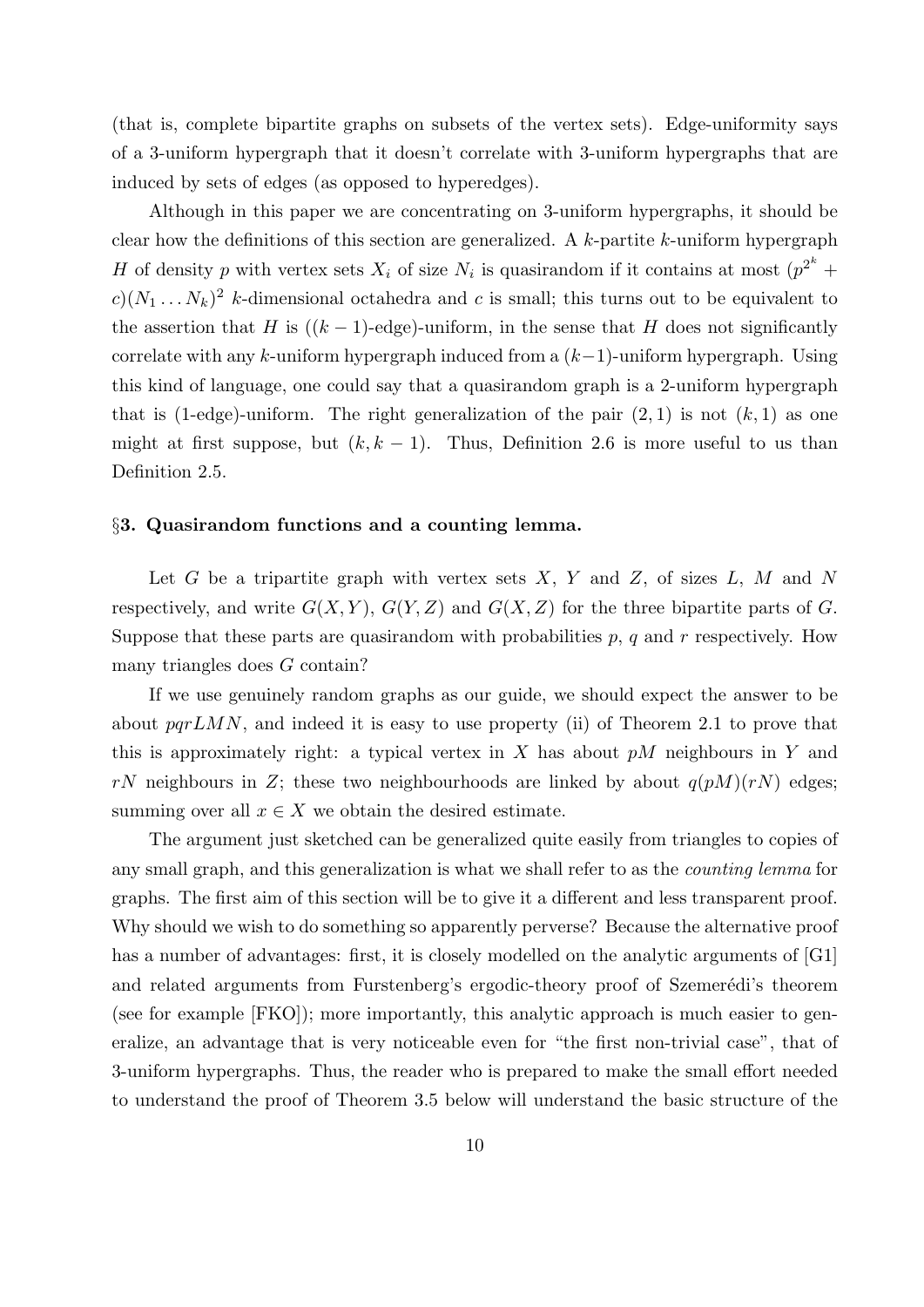longer arguments of  $\S 4$  and  $\S 6$ , and also that of [G3]: the main lemmas and arguments there all have their prototypes here.

An important technicality in the analytic approach to these arguments is to think of sets as  $\{0, 1\}$ -valued functions and to generalize set-theoretic arguments to functions taking values in more general sets such as [0, 1],  $[-1, 1]$ ,  $\mathbb{R}_+$ ,  $\mathbb{R}$ ,  $\{z \in \mathbb{C} : |z| \leq 1\}$  or  $\mathbb{C}$ . We shall do that now, proving results about  $[-1, 1]$ -valued functions and only occasionally pausing to deduce results about graphs and hypergraphs. Our first result is a version of Theorem 2.1 for functions. It is not quite a direct generalization of Theorem 2.1 because the conclusion is generalized to functions as well as the hypothesis. However, as we shall see, if G is regular then it is easy to deduce Theorem 2.1 from it. We shall not bother with the irregular case, because we shall base our later arguments on Theorem 3.1 and not use Theorem 2.1.

**Theorem 3.1.** Let X and Y be sets of sizes M and N respectively and let  $f: X \times Y \rightarrow$ [−1, 1]. Then the following statements are equivalent.

(i)  $\sum_{x,x'\in X}\sum_{y,y'\in Y}f(x,y)f(x',y)f(x,y')f(x',y') \leq c_1M^2N^2$ .

(ii) For any pair of functions  $u : X \to [-1,1]$  and  $v : Y \to [-1,1]$  we have the  $inequality$  $\left|\sum_{x,y} f(x,y)u(x)v(y)\right| \leqslant c_2MN.$ 

(iii) For any pair of sets  $X' \subset X$  and  $Y' \subset Y$  we have the inequality  $\begin{array}{c} \begin{array}{c} \begin{array}{c} \end{array}\\ \begin{array}{c} \end{array} \end{array} \end{array}$  $\sum_{x \in X'} \sum_{y \in Y'} f(x, y) \leq c_3 MN.$ 

Proof. We shall begin with a very simple argument that shows that (ii) implies (i). Let us assume that (i) is false, or in other words that

$$
\sum_{x,x'\in X} \sum_{y,y'\in Y} f(x,y)f(x',y)f(x,y')f(x',y') > c_1M^2N^2.
$$

Now choose  $x' \in X$  and  $y' \in Y$  randomly and independently and fix them. Then the average of the sum  $\sum_{x,y} f(x,y)f(x',y)f(x',y')$  is greater than  $c_1MN$ , so the sum itself is greater than  $c_1MN$  for at least one choice of x' and y'. But then (ii) is false if we set  $c_2 = c_1$ ,  $u(x) = f(x, y')$  and  $v(y) = f(x', y)f(x', y')$ . (What is important here is that fixing x' and y' turns all the terms except for  $f(x, y)$  into constants or functions of one variable.)

The reverse implication uses the Cauchy-Schwarz inequality several times. It is this technique that, when suitably generalized, lies at the heart of the proof of the counting lemma for hypergraphs. (To be more precise, what we keep using is not the Cauchy-Schwarz inequality directly, but the inequality  $\left(\sum_{i=1}^N a_i\right)^2 \leq N \sum_{i=1}^N a_i^2$ , which follows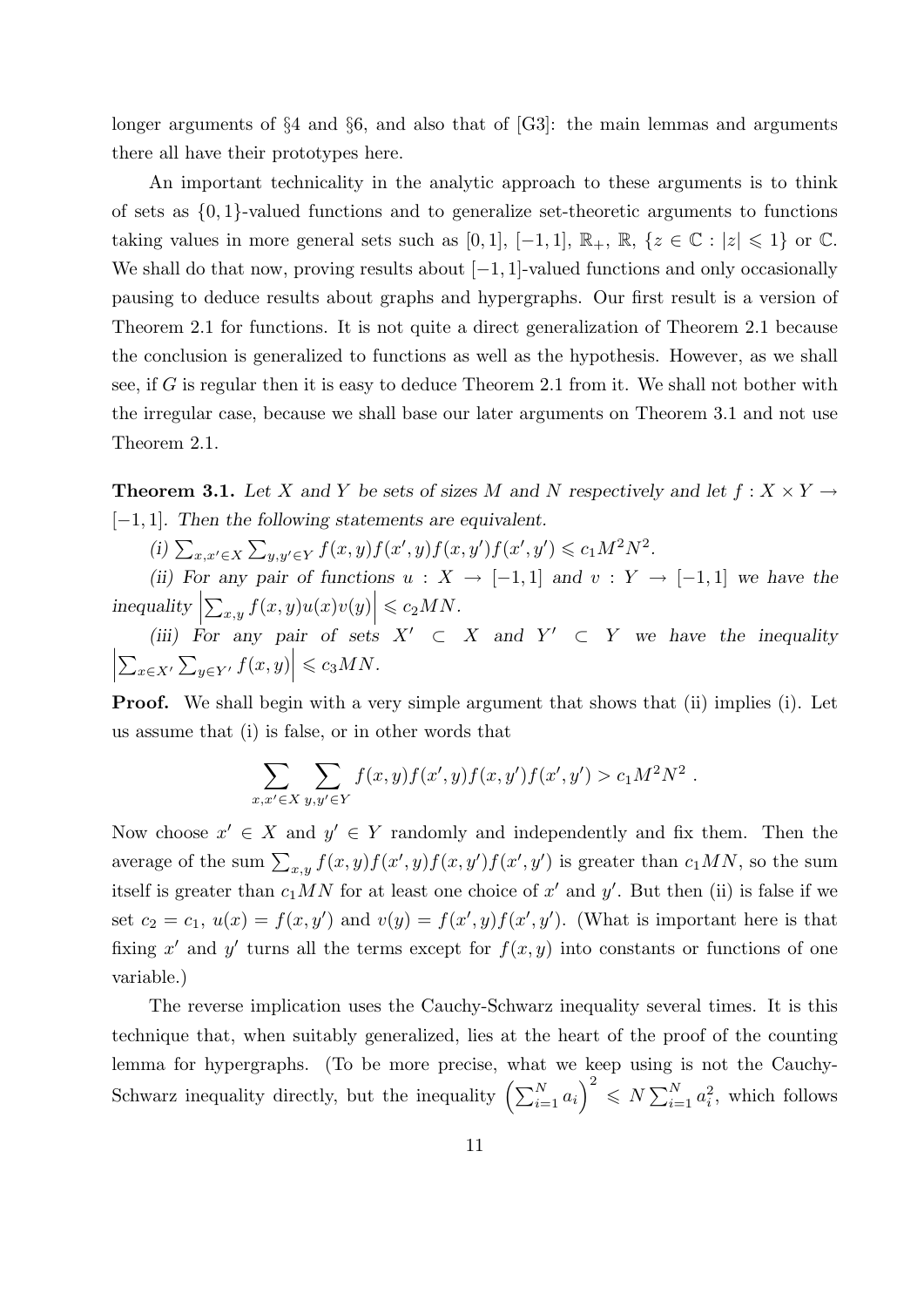from it.) In the expressions that follow, sums involving x and  $x'$  are over X and sums involving  $y$  and  $y'$  are over  $Y$ .

$$
\left| \sum_{x,y} f(x,y)u(x)v(y) \right|^4 = \left( \left( \sum_x \sum_y f(x,y)u(x)v(y) \right)^2 \right)^2
$$
  
\n
$$
\leq \left( M \sum_x \left( \sum_y f(x,y)u(x)v(y) \right)^2 \right)^2
$$
  
\n
$$
\leq \left( M \sum_x \left( \sum_y f(x,y)v(y) \right)^2 \right)^2
$$
  
\n
$$
= M^2 \left( \sum_x \sum_{y,y'} f(x,y)f(x,y')v(y)v(y') \right)^2
$$
  
\n
$$
\leq M^2 N^2 \sum_{y,y'} \left( \sum_x f(x,y)f(x,y')v(y)v(y') \right)^2
$$
  
\n
$$
\leq M^2 N^2 \sum_{y,y'} \left( \sum_x f(x,y)f(x,y') \right)^2
$$
  
\n
$$
= M^2 N^2 \sum_{x,x'} \sum_{y,y'} f(x,y)f(x,y')f(x',y)f(x',y')
$$

These calculations show that if (i) is true then (ii) is true for  $c_2 = c_1^{1/4}$  $\frac{1}{1}$ .

It is obvious that (ii) implies (iii), since one can take  $u$  and  $v$  to be the characteristic functions of  $X'$  and  $Y'$  respectively, so it remains to prove that (iii) implies (ii).

Suppose, then, that (ii) is false and we have functions  $u : X \to [-1,1]$  and  $v : Y \to$ [-1, 1] such that  $\left|\sum_{x,y} f(x,y)u(x)v(y)\right| \geqslant c_2MN$ . We can write  $u = u_+ - u_-$  with  $u_+$  and u<sub>−</sub> disjointly supported and taking values in [0, 1], and similarly we can write  $v = v_+ - v_-$ . It follows that there are  $[0,1]$ -valued functions s and t such that  $\left|\sum_{x,y} f(x,y)s(x)t(y)\right| \geq$  $c_1MN/4$ . Now let  $X_1$  and  $Y_1$  be random subsets of X and Y respectively, with their elements chosen independently with probabilities given by the functions  $s$  and  $t$ . Then the expectation of  $\sum_{x\in X_1}\sum_{y\in Y_1}f(x,y)$  is  $\sum_{x,y}f(x,y)s(x)t(y)$ , so there must exist a choice of  $X_1$  and  $Y_1$  such that  $\left|\sum_{x\in X_1}\sum_{y\in Y_1}f(x,y)\right|$  is at least  $c_1MN/4$ . If this sum is positive, then we are done. Otherwise, let  $X_2 = X \setminus X_1$  and  $Y_2 = Y \setminus Y_1$ , and for  $i, j \in \{1, 2\}$  let  $S_{ij} = \sum_{x \in X_i} \sum_{y \in Y_j} f(x, y)$ . Then  $S_{11} + S_{12} + S_{21} + S_{22} = 0$  from which it follows that either there exists a pair  $(i, j) \neq (1, 1)$  such that  $S_{ij} \geq c_1 M N/12$ . Whatever happens, we have found a pair of sets  $X' \subset X$  and  $Y' \subset Y$  such that  $\sum_{x \in X'} \sum_{y \in Y'} f(x, y)$  >  $c_2MN/12$ , contradicting (iii) when  $c_3 \leqslant c_2/12$ .

Theorem 3.1 motivates the following definition.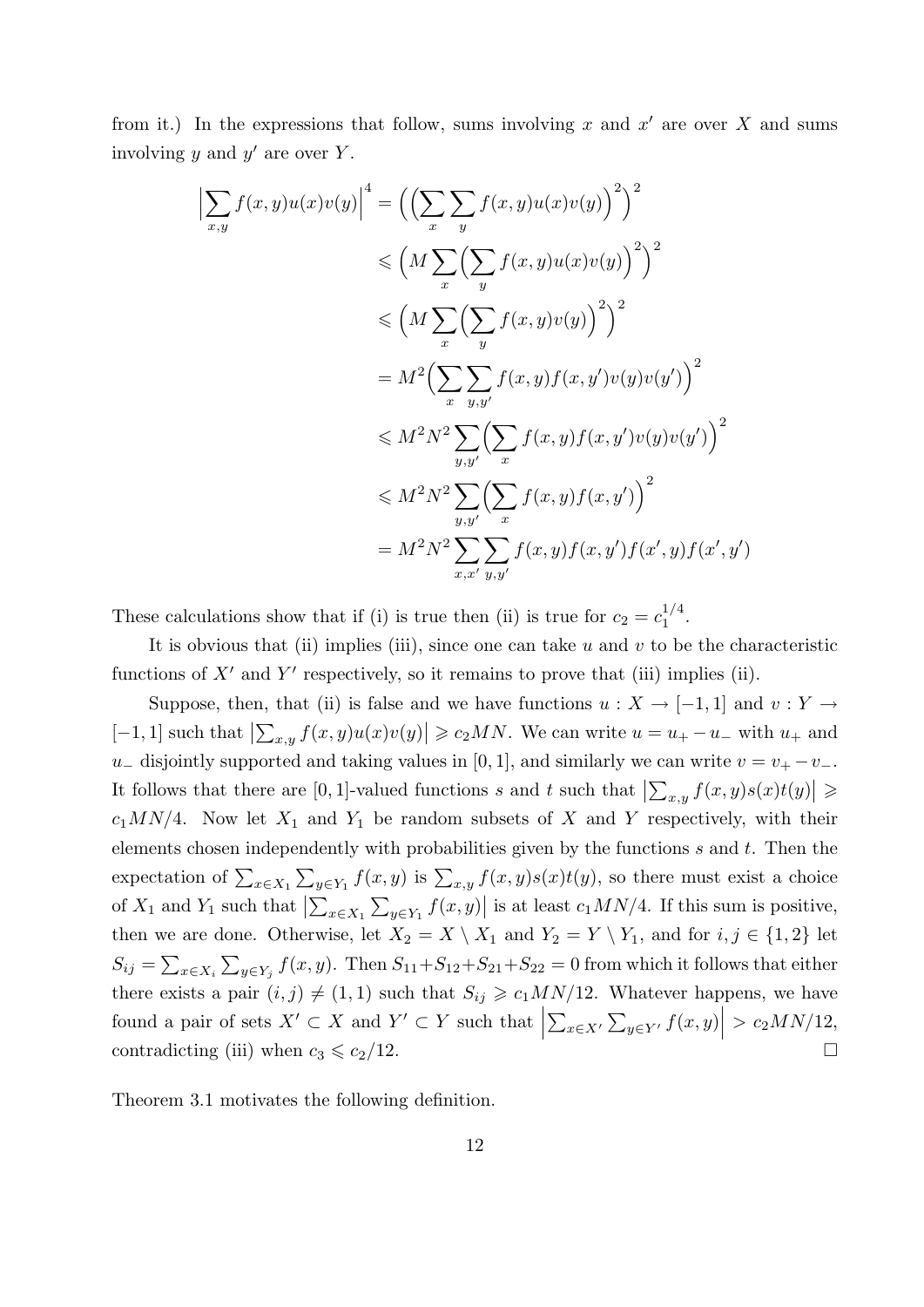**Definition 3.2.** Let X and Y be sets of size M and N. A function f is  $\alpha$ -quasirandom if  $\sum_{x,x'\in X}\sum_{y,y'\in Y}f(x,y)f(x',y)f(x,y')f(x',y')\leq \alpha M^2N^2$ .

If G is a bipartite graph with vertex sets X and Y, let us write  $G(x, y)$  for the function that is 1 if xy is an edge of G and 0 otherwise. Suppose that  $|X| = M$ ,  $|Y| = N$  and every vertex in X has degree pN, and set  $f(x, y) = G(x, y) - p$ . Then it is easy to verify that

$$
\sum_{x,x',y,y'} G(x,y)G(x,y')G(x',y)G(x',y')
$$
  
= 
$$
\sum_{x,x',y,y'} f(x,y)f(x,y')f(x',y)f(x',y') + p^4M^2N^2.
$$

It follows that G is  $\alpha$ -quasirandom, in the sense of §2, if and only if f is  $\alpha$ -quasirandom. From now on we shall adopt this as our definition of quasirandomness even in the nonregular case.

**Definition 3.3.** Let G be a bipartite graph with vertex sets X and Y of size M and N and suppose that G has pMN edges. Then G is  $\alpha$ -quasirandom if the function  $f(x, y) =$  $G(x, y) - p$  is  $\alpha$ -quasirandom.

Notice also that, with this definition of  $f$ ,

$$
\sum_{x \in X'} \sum_{y \in Y'} G(x, y) = \sum_{x \in X'} \sum_{y \in Y'} f(x, y) + p|X'||Y'|,
$$

so property (iii) of Theorem 3.1 and property (ii) of Theorem 2.1 are trivially equivalent. We have therefore proved Theorem 2.1 in the case of regular graphs.

Now let us state and prove a counting lemma for graphs. We begin with the special case of triangles in order to demonstrate the argument without getting tied up with notation. It is also the case of most immediate interest.

**Lemma 3.4.** Let G be a tripartite graph with vertex sets  $X$ ,  $Y$  and  $Z$ , of sizes  $L$ ,  $M$ and N respectively. Suppose that the bipartite graphs  $G(X, Y)$ ,  $G(Y, Z)$  and  $G(X, Z)$  are  $\alpha$ -quasirandom with densities p, q and r respectively. Then the number of triangles in G differs from  $pqrLMN$  by at most  $4\alpha^{1/4}LMN$ .

**Proof.** Let the variables x, y and z always stand for elements of X, Y and Z respectively, so that we do not keep needing to specify this. Define a function  $f: X \times Y \to [-1,1]$  by  $f(x,y) = G(x,y) - p$ , and similarly let  $g(y, z) = G(y, z) - q$  and  $h(x, z) = G(x, z) - r$ . In terms of this notation, the number of triangles in  $G$  is given by the sum

$$
\sum_{x,y,z} (p+f(x,y))(q+g(y,z))(r+h(x,z)) \ .
$$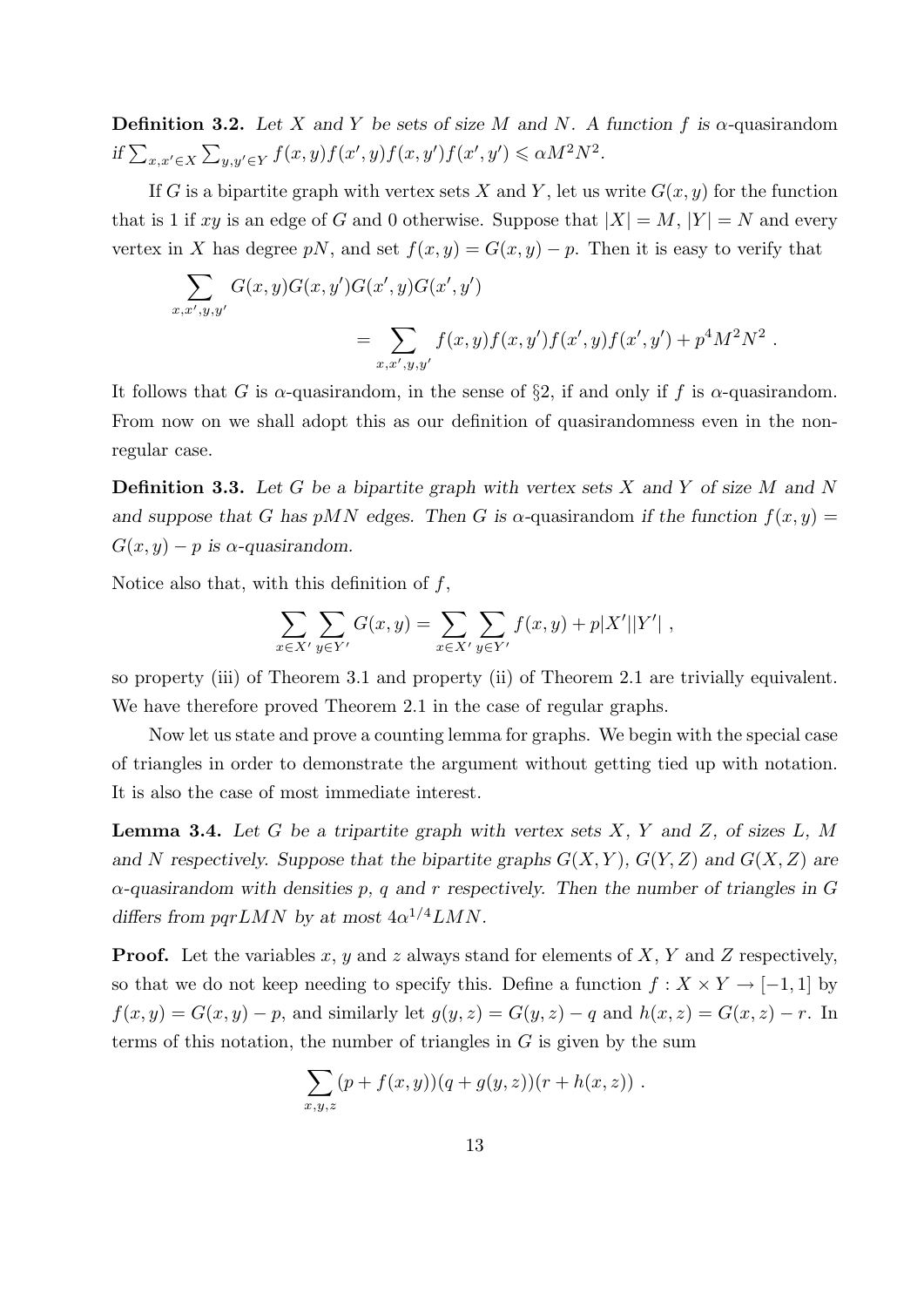This sum splits naturally into eight parts, and the idea of the proof is that if  $\alpha$  is small then only the main term  $pqrLMN$  makes a significant contribution to it. To see this, let us consider any one of the four terms that involves  $f(x, y)$  rather than p. It will have the form  $\sum_{x,y,z} f(x,y)u(y,z)v(x,z)$ , where u is either q or g and v is either r or h.

If we now fix z, we obtain an expression of the form  $\sum_{x,y} f(x,y)u(y)v(z)$ . The deduction of property (ii) from property (i) in Theorem 3.1 tells us that this is at most  $\alpha^{1/4} LM$ , which gives us that  $\sum_{x,y,z} f(x,y)u(y,z)v(x,z)$  is at most  $\alpha^{1/4}LMN$ . There are seven terms other than the main one, of this kind, three of which are easily seen to be zero, so the result follows.

The general counting lemma is proved in essentially the same way. We shall state it in an equivalent form, as a "probability lemma". Notice that the probability in the conclusion of the lemma is what one would expect in the case of random graphs. The conclusion of the lemma therefore says that there are about as many copies of  $H$  in  $G$  as one would expect.

**Theorem 3.5.** Let G be an *m*-partite graph with vertex sets  $X_1, \ldots, X_m$  and write  $N_i$  for the size of  $X_i$ . Suppose that for each pair  $(i, j)$  the induced bipartite graph  $G(X_i, X_j)$  is  $\alpha$ -quasirandom with density  $p_{ij}$ . Let H be any graph with vertex set  $\{1, 2, \ldots, m\}$  and let  $(x_1, \ldots, x_m)$  be a random element of  $X_1 \times \ldots \times X_m$ . Then the probability that the function  $i \mapsto x_i$  is an isomorphic embedding of H into G differs from  $\prod_{ij \in E(H)} p_{ij} \prod_{ij \notin E(H)} (1-p_{ij})$ by at most  $2^{\binom{m}{2}} \alpha^{1/4}$ . The probability that  $x_i x_j$  is an edge of G whenever ij is an edge of H (but not necessarily conversely) differs from  $\prod_{ij \in E(H)} p_{ij}$  by at most  $2^{|E(H)|} \alpha^{1/4}$ .

**Proof.** This time, let  $x_i$  always stand for an element of  $X_i$ . Let  $f_{ij}(x, y) = G(x, y) - p_{ij}$ for each pair  $(i, j)$ . Then the probability in question is

$$
(N_1 \dots N_m)^{-1} \sum_{x_1, \dots, x_m} \prod_{ij \in E(H)} (p_{ij} + f_{ij}(x_i, x_j)) \prod_{ij \notin E(H)} (1 - p_{ij} - f_{ij}(x_i, x_j)) .
$$

Once again, we have a sum that splits up into several terms. The main term is  $\prod_{ij\in E(H)} p_{ij} \prod_{ij \notin E(H)} (1-p_{ij})$  and it remains to show that all other terms are small. But any other term must choose  $f_{ij}(x_i, x_j)$  from at least one bracket, and since only one bracket involves both  $x_i$  and  $x_j$ , if we fix all the other  $x_k$  we obtain an expression of the form  $\sum_{x_i, x_j} f_{ij}(x_i, x_j)u(x_i)v(x_j)$ , with u and v taking values in the interval [−1, 1]. It follows from the  $\alpha$ -quasirandomness of  $f_{ij}$  and Theorem 3.1 that this is at most  $\alpha^{1/4} N_i N_j$ . Summing over the other  $m-2$  variables and multiplying by  $(N_1 \ldots N_m)^{-1}$  we find that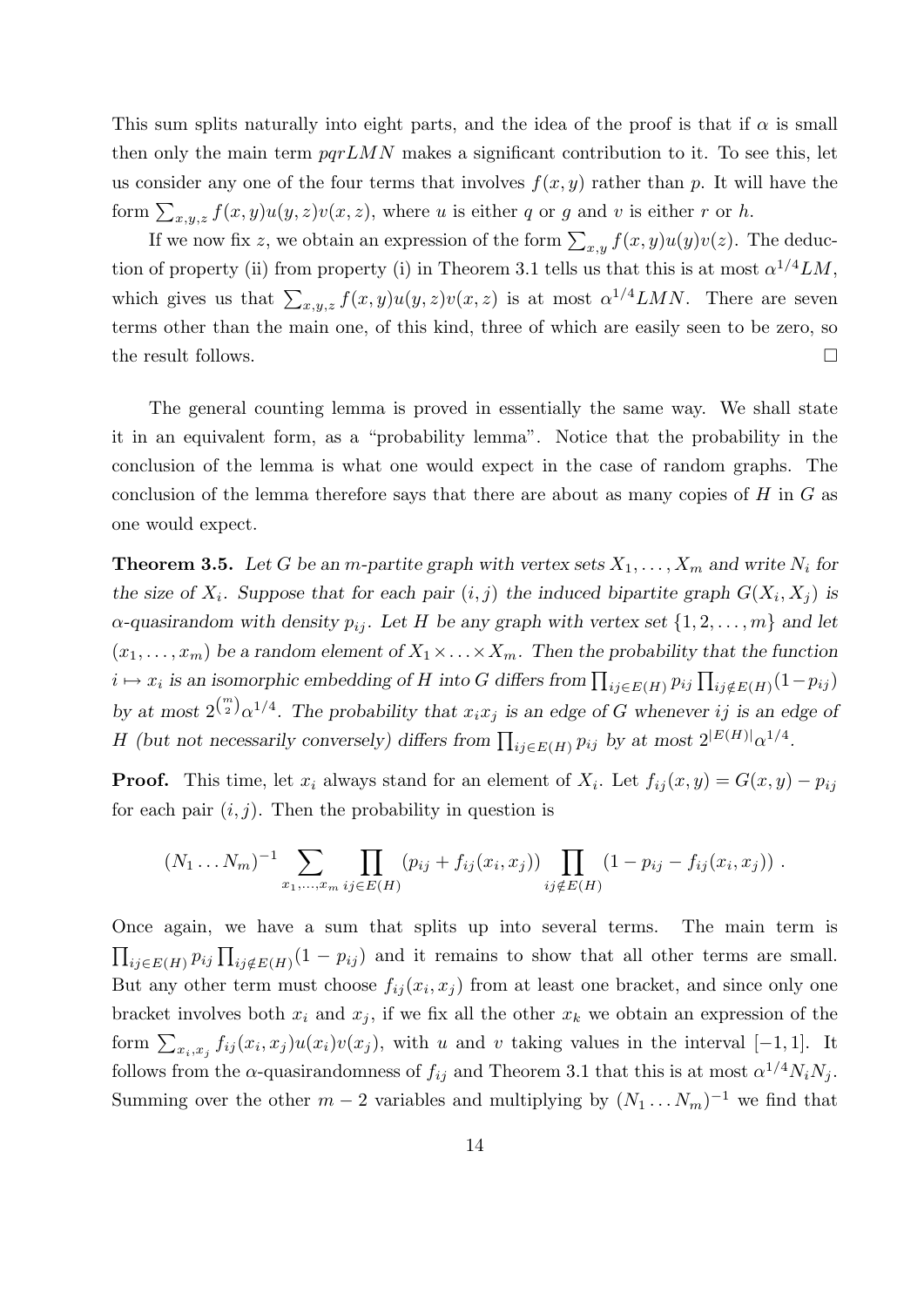each term apart from the main one has size at most  $\alpha^{1/4}$ . Since there are  $2^{m \choose 2}$  terms, the result follows (and could be improved slightly since some of the terms are zero).

The proof of the second assertion is similar, but slightly simpler.  $\Box$ 

## §4. A counting lemma for quasirandom 3-graphs.

The virtue of the arguments in §3 is that they generalize easily. Our first demonstration of this takes the form of very similar proofs of corresponding results for quasirandom 3-uniform hypergraphs. As in §3, we begin with a result about functions that serves as a definition of quasirandomness. The statement is very similar to that of Theorem 3.1, and the proofs of the implications are also very similar to the corresponding proofs in Theorem 3.1. Properties (i) and (iii) below are functional versions of Definitions 2.4 and 2.6 respectively.

During part of the proof, we shall make use of a non-standard but very convenient "product convention". If g is any function of k variables  $x_1, \ldots, x_k$ , then  $g_{x,x'}(x_2, \ldots, x_k)$ will be shorthand for  $g_x(x_2, \ldots, x_k)g_{x'}(x_2, \ldots, x_k)$ . What's more, we shall iterate this, writing  $g_{x,x',y,y'}$  for  $(g_{x,x'})_{y,y'}$  and so on. For instance, if g is a function of three variables, then

$$
g_{x,x',y,y'}(z) = g(x,y,z)g(x',y,z)g(x,y',z)g(x',y',z) .
$$

If we iterate k times, then the resulting function is a function of no variables, that is, a constant. To be precise,  $g_{x_1,x'_1,\dots,x_k,x'_k}$  is the number  $\prod_{\epsilon \in \{0,1\}} g(u_1(\epsilon),\dots,u_k(\epsilon)),$  where  $u_i(\epsilon) = x_i$  if  $\epsilon_i = 0$  and  $u_i(\epsilon) = x'_i$  if  $\epsilon_i = 1$ .

**Theorem 4.1.** Let X, Y and Z be sets of sizes L, M and N and let  $f: X \times Y \times Z \rightarrow [-1,1]$ . Then the following statements are equivalent.

(i)  $\sum_{x_0, x_1 \in X} \sum_{y_0, y_1 \in Y} \sum_{z_0, z_1 \in Z} \prod_{(i,j,k) \in \{0,1\}^3} f(x_i, y_j, z_k) \leqslant c_1 L^2 M^2 N^2.$ 

(ii) For any three functions  $u : X \times Y \to [-1,1], v : Y \times Z \to [-1,1]$  and  $w : X \times Z \to$ [-1, 1] we have the inequality  $\left|\sum_{x,y,z} f(x,y,z)u(x,y)v(y,z)w(x,z)\right| \leq c_2LMN$ .

(iii) For any tripartite graph G with vertex sets X, Y and Z, the sum of  $f(x, y, z)$ over all triangles  $xyz$  of G is at most  $c_3LMN$  in magnitude.

Proof. Assume that (i) is false, so that

$$
\sum_{x_0, x_1 \in X} \sum_{y_0, y_1 \in Y} \sum_{z_0, z_1 \in Z} \prod_{(i,j,k) \in \{0,1\}^3} f(x_i, y_j, z_k) > c_1 L^2 M^2 N^2.
$$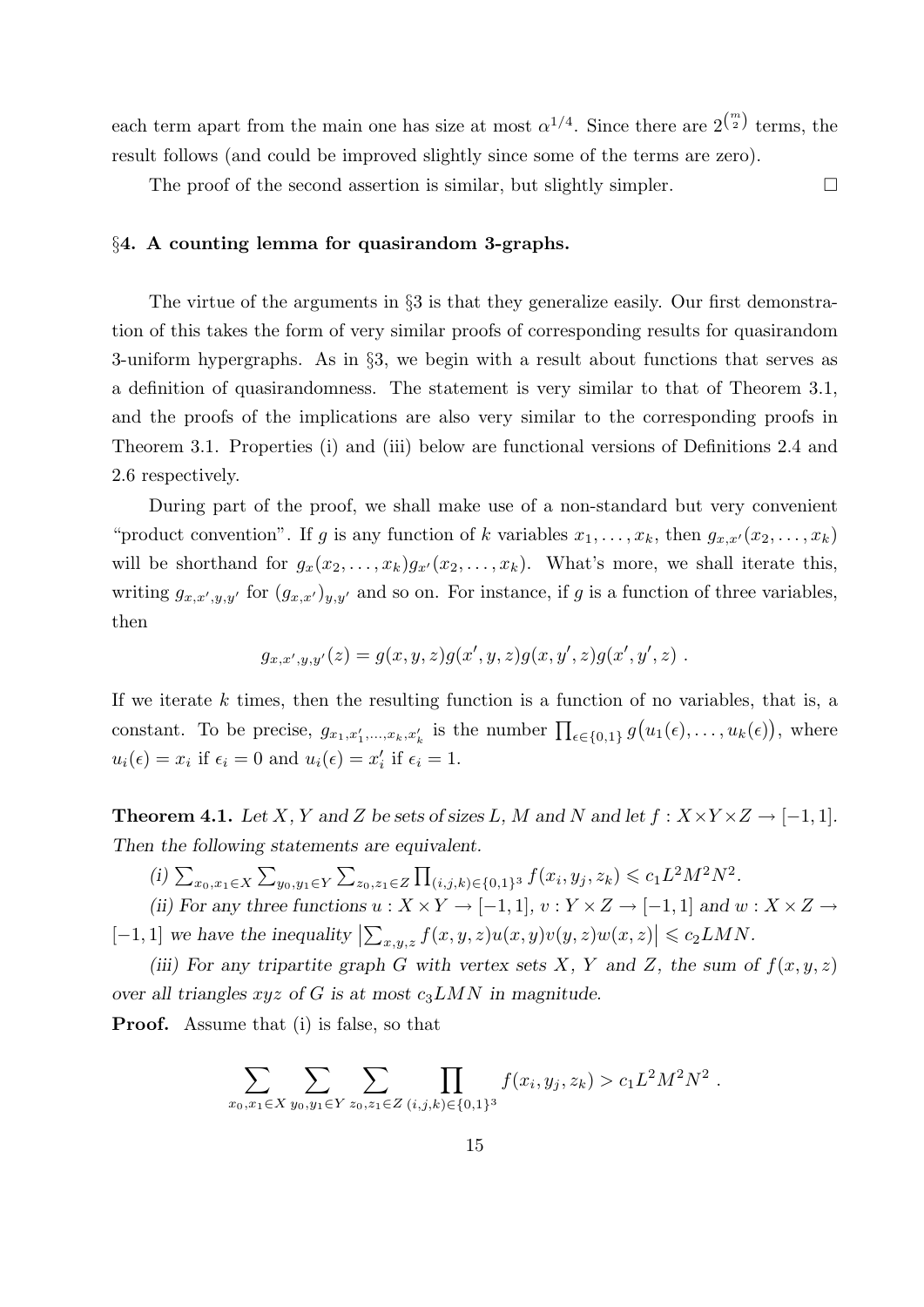Choose  $x_1, y_1$  and  $z_1$  randomly and independently and fix them. Then the average of the sum

$$
\sum_{x_0, y_0, z_0} \prod_{(i,j,k) \in \{0,1\}^3} f(x_i, y_j, z_k)
$$

is greater than  $c_1LMN$ , so the sum itself is greater than  $c_1LMN$  for at least one choice of  $x_1$ ,  $y_1$  and  $z_1$ . But then (ii) is false if we set  $c_2 = c_1$ ,  $u(x, y) = f(x, y, z_1)$ ,  $v(y, z) =$  $f(x_1, y, z)f(x_1, y_1, z)$  and  $w(x, z) = f(x, y_1, z)f(x, y_1, z_1)f(x_1, y_1, z)f(x_1, y_1, z_1).$ 

Again, the details do not matter here: the point is that if we write  $x, y$  and z for  $x_0$ ,  $y_0$  and  $z_0$ , then  $f(x, y, z)$  is the only term in the product that depends on all of x, y and z, so fixing  $x_1$ ,  $y_1$  and  $z_1$  results in an expression of the form  $\sum_{x,y,z} f(x,y,z) u(x,y) v(y,z) w(x,z).$ 

Now let us prove the reverse inequality by making repeated use of the Cauchy-Schwarz inequality. This is where we shall use the notation introduced before the statement of the theorem.

$$
\left(\sum_{x,y,z} f(x,y,z)u(x,y)v(y,z)w(x,z)\right)^{8}
$$
  
\n
$$
\leq \left(MN\sum_{y,z}\left(\sum_{x} f(x,y,z)u(x,y)v(y,z)w(x,z)\right)^{2}\right)^{4}
$$
  
\n
$$
\leq M^{4}N^{4}\left(\sum_{y,z}\left(\sum_{x} f(x,y,z)u(x,y)w(x,z)\right)^{2}\right)^{4}
$$
  
\n
$$
= M^{4}N^{4}\left(\sum_{x,x'}\sum_{y,z} f(x,y,z)f(x',y,z)u(x,y)u(x',y)w(x,z)w(x',z)\right)^{4}
$$
  
\n
$$
= M^{4}N^{4}\left(\sum_{x,x'}\sum_{y,z} f_{x,x'}(y,z)u_{x,x'}(y)w_{x,x'}(z)\right)^{4}
$$
  
\n
$$
\leq M^{4}N^{4}L^{6}\sum_{x,x'}\left(\sum_{y,z} f_{x,x'}(y,z)u_{x,x'}(y)w_{x,x'}(z)\right)^{4}.
$$

We now perform on the inner sum the steps from the corresponding part of the proof of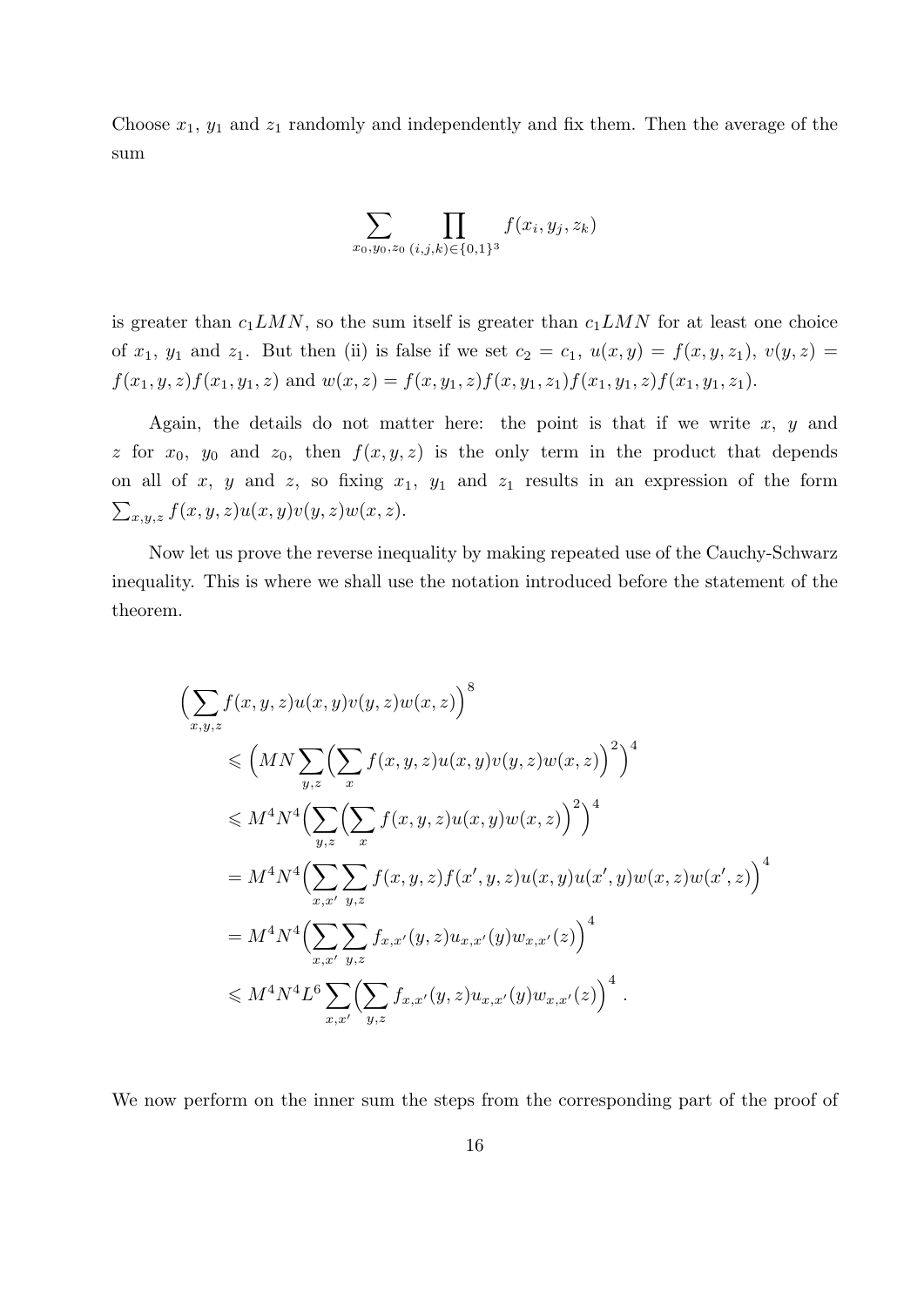Theorem 3.1. The last expression is at most

$$
M^{4}N^{4}L^{6}\sum_{x,x'}\left(\sum_{z}\left(\sum_{y}f_{x,x'}(y,z)u_{x,x'}(y)w_{x,x'}(z)\right)^{2}\right)^{2}
$$
  
\n
$$
\leq M^{4}N^{4}L^{6}\sum_{x,x'}\left(N\sum_{z}\left(\sum_{y}f_{x,x'}(y,z)u_{x,x'}(y)\right)^{2}\right)^{2}
$$
  
\n
$$
=M^{4}N^{6}L^{6}\sum_{x,x'}\left(\sum_{y,y'}\sum_{z}f_{x,x'}(y,z)f_{x,x'}(y',z)u_{x,x'}(y)u_{x,x'}(y')\right)^{2}
$$
  
\n
$$
=M^{4}N^{6}L^{6}\sum_{x,x'}\left(\sum_{y,y'}\sum_{z}f_{x,x',y,y'}(z)u_{x,x',y,y'}\right)^{2}
$$
  
\n
$$
\leq M^{4}N^{6}L^{6}\sum_{x,x'}M^{2}\sum_{y,y'}\left(\sum_{z}f_{x,x',y,y'}(z)u_{x,x',y,y'}\right)^{2}
$$
  
\n
$$
\leq M^{6}N^{6}L^{6}\sum_{x,x'}\sum_{y,y'}\left(\sum_{z}f_{x,x',y,y'}(z)\right)^{2}
$$
  
\n
$$
=M^{6}N^{6}L^{6}\sum_{x,x'}\sum_{y,y'}\sum_{z,z'}f_{x,x',y,y',z,z'}.
$$

This is another way of writing

$$
M^{6}N^{6}L^{6}\sum_{x_0,x_1\in X}\sum_{y_0,y_1\in Y}\sum_{z_0,z_1\in Z}\prod_{(i,j,k)\in\{0,1\}^3}f(x_i,y_j,z_k).
$$

It follows that if (i) is true then (ii) is true with  $c_2 = c_1^{1/8}$  $\frac{1}{1}$ .

It is obvious that (ii) implies (iii), since one can take  $u, v$  and  $w$  to be the characteristic functions of the bipartite graphs  $G(X, Y)$ ,  $G(Y, Z)$  and  $G(X, Z)$ . It therefore remains to prove that (iii) implies (ii).

Suppose, then, that (ii) is false and we have functions  $u: X \times Y \to [-1,1], v: Y \times Z \to$  $[-1,1]$  and  $w: X \times Z \rightarrow [-1,1]$  such that

$$
\left|\sum_{x,y,z} f(x,y,z)u(x,y)v(y,z)w(x,z)\right| > c_2LMN.
$$

One can write u as  $u_{+} - u_{-}$  with  $u_{+}$  and  $u_{-}$  disjointly supported and taking values in  $[0, 1]$ , and one can do the same for v and w. It follows that there are functions a, b and c taking values in [0, 1] such that

$$
\left|\sum_{x,y,z} f(x,y,z)a(x,y)b(y,z)c(x,z)\right| > c_2LMN/8.
$$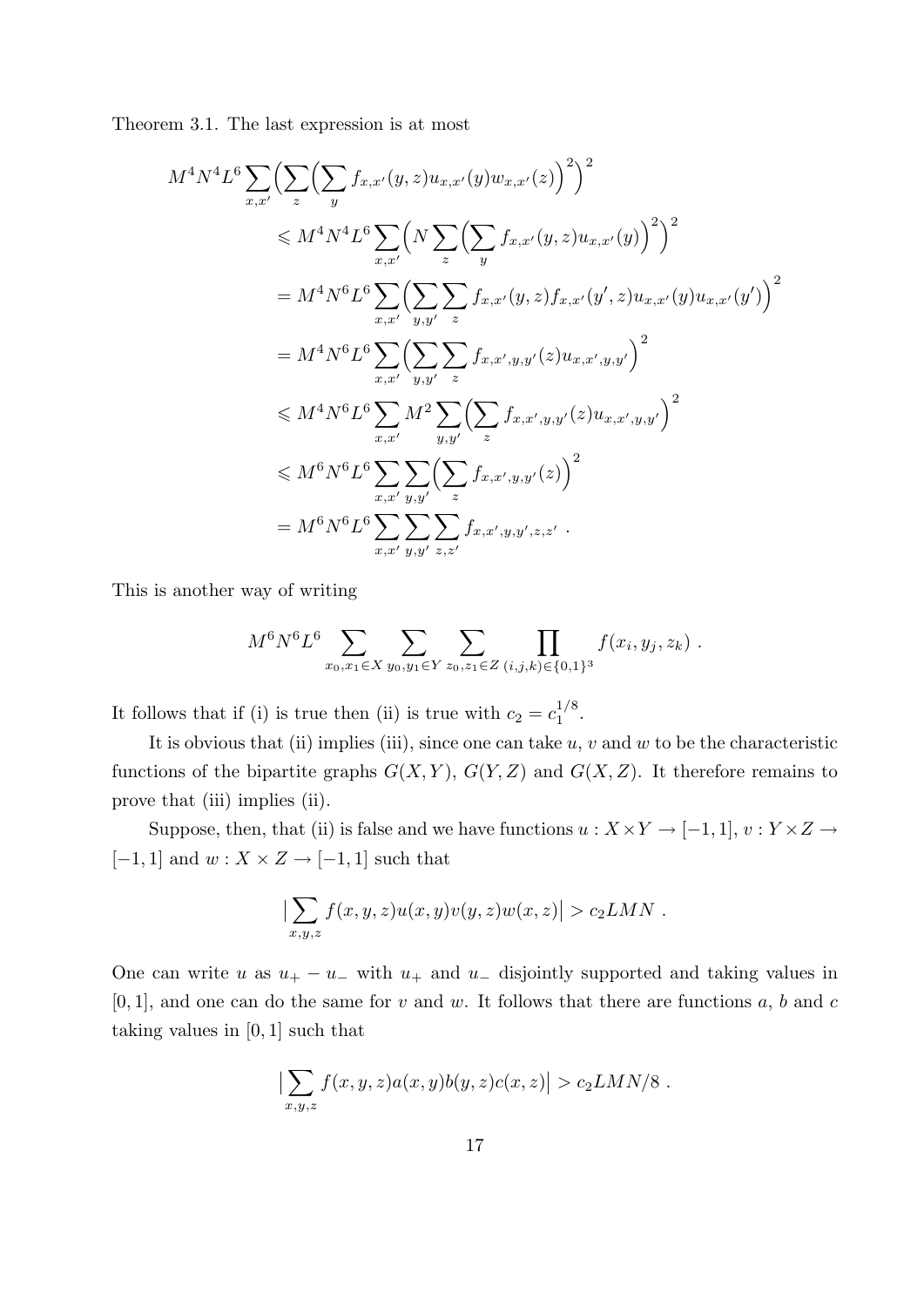Now let  $A_1$ ,  $B_1$  and  $C_1$  be random subsets of  $X \times Y$ ,  $Y \times Z$  and  $X \times Z$ , their elements chosen randomly and independently with probabilities given by the functions  $a, b$  and  $c$ . Writing  $A_1$ ,  $B_1$  and  $C_1$  for the characteristic functions of the sets as well, we have that the expectation of

$$
\left|\sum_{x,y,z} f(x,y,z)A_1(x,y)B_1(y,z)C_1(x,z)\right|
$$

is at least  $c_2LMN/8$ . Choose  $A_1$ ,  $B_1$  and  $C_1$  such that the absolute value of the sum is at least this big and let the complements of  $A_1$ ,  $B_1$  and  $C_1$  be  $A_2$ ,  $B_2$  and  $C_2$ . Write  $S_{ijk}$  for the sum  $\sum_{x,y,z} f(x,y,z)A_i(x,y)B_j(y,z)C_k(x,z)$ . Since f sums to zero, we know that the  $S_{ijk}$  add up to zero. Since  $S_{111}$  has absolute value at least  $c_2LMN/8$ , it follows that at least one  $S_{ijk}$  exceeds  $c_2LMN/56$ . If we let G be the tripartite graph with edge sets  $A_i$ ,  $B_j$  and  $C_k$ , then we have disproved (iii) for any  $c_3 \leqslant c_2/56$ .

It is now very natural to make the following pair of definitions.

**Definition 4.2.** Let X, Y and Z be sets of sizes L, M and N. A function  $f: X \times Y \times Z$ is  $\alpha$ -quasirandom if

$$
\sum_{x_0,x_1 \in X} \sum_{y_0,y_1 \in Y} \sum_{z_0,z_1 \in Z} \prod_{(i,j,k) \in \{0,1\}^3} f(x_i,y_j,z_k) \leq \alpha L^2 M^2 N^2.
$$

**Definition 4.3.** Let H be a tripartite 3-uniform hypergraph with vertex sets  $X, Y$  and Z of sizes L, M and N. Let the number of edges of H be pLMN and let  $f(x, y, z) =$  $H(x, y, z) - p$ . Then H is  $\alpha$ -quasirandom if f is  $\alpha$ -quasirandom.

As we commented earlier, this definition is not identical to Definition 2.4, but it is equivalent (give or take the precise value of  $\alpha$ ) and it is the one we shall use. The advantage it has is that it is easier to use when proving a counting lemma. Note that if  $H$  fails to be quasirandom in this sense, then we have the easy deduction that  $f$  fails property (ii) of Theorem 4.1, which in turn shows easily that H is not  $\alpha$ -edge uniform (in the sense of Definition 2.6).

We come now to a counting lemma for quasirandom 3-uniform hypergraphs. For simplicity, we prove it only in one special case, that of simplices (these were defined just before the statement of Theorem 1.4), but it is an easy exercise to generalize this case to a full counting lemma, just as we generalized Lemma 3.4 to Theorem 3.5.

**Lemma 4.4.** Let H be a quadripartite 3-uniform hypergraph with vertex sets  $X, Y, Z$ and  $W$ , of sizes  $L$ ,  $M$  and  $N$  and  $P$  respectively. Suppose that the induced subhypergraphs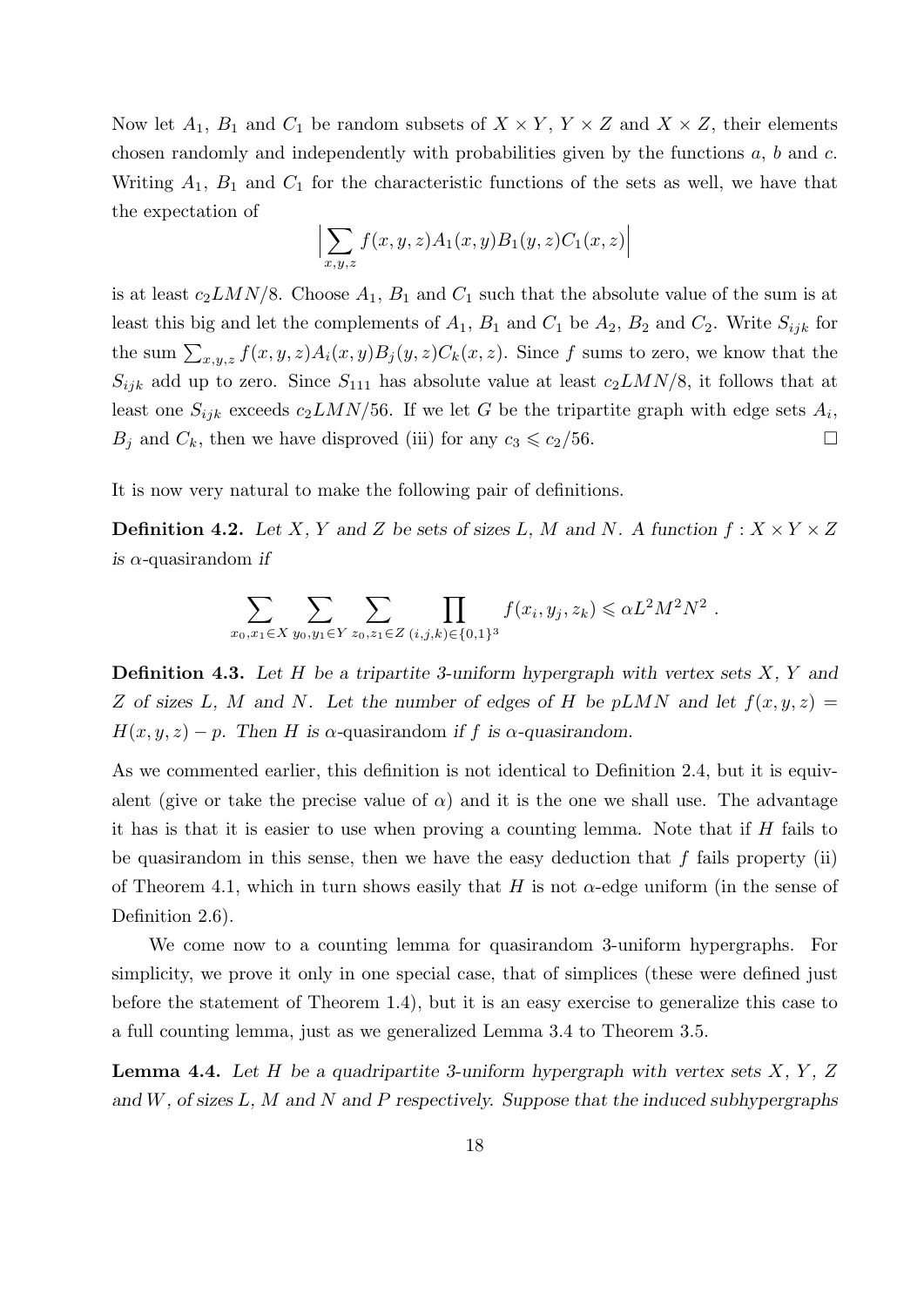$H(X, Y, Z)$ ,  $H(X, Y, W)$ ,  $H(X, Z, W)$  and  $H(Y, Z, W)$  are  $\alpha$ -quasirandom with densities  $p, q, r$  and s respectively. Then the number of simplices in H differs from  $pqrsLMNP$  by at most  $15\alpha^{1/8}LMNP$ .

**Proof.** Let the variables x, y, z and w stand for elements of X, Y, Z and W. Let the letter  $H$  stand for the characteristic function of the hypergraph  $H$  as well as the hypergraph itself. Define functions f, g, h and k (with obvious domains) by  $f(x, y, z) = H(x, y, z) - p$ ,  $g(x, y, w) = H(x, y, w) - q$ ,  $h(x, z, w) = H(x, z, w) - r$  and  $k(y, z, w) = H(y, z, w) - s$ . Then the number of simplices in  $H$  is

$$
\sum_{x,y,z,w} (p+f(x,y,z))(q+g(x,y,w))(r+h(x,z,w))(s+k(y,z,w)) .
$$

The main term in this sum is  $pqrsLMNP$ . We shall now show that all other terms are significantly smaller. Consider, for example, any term that chooses  $f(x, y, z)$ rather than  $p$  from the first bracket. For each fixed  $w$  this results in a sum of the form  $\sum_{x,y,z} f(x,y,z)t(x,y)u(y,z)v(z,x)$ , with t, u and v taking values in the interval [−1, 1]. Therefore, by Theorem 4.1 (and the bound obtained in the proof), the entire sum comes to at most  $\alpha^{1/8}LMNP$ . The same argument works for g, h and k, and that is enough to show that all terms apart from the main term have modulus at most  $\alpha^{1/8}LMNP$ , which proves the result.  $\Box$ 

### §5. Why quasirandom 3-graphs are not enough.

To prove Roth's theorem (that is, Szemerédi's theorem for progressions of length 3), one uses a combination of Szemerédi's regularity lemma and Lemma 3.4. The reader who has followed the paper so far may be disappointed to learn that Lemma 4.4 is not very useful when it comes to generalizing that argument. However, any effort spent on understanding it will pay dividends later, since the result that is useful is a further generalization, proved by a similar technique, and the steps of that result will make much more sense if they are compared with the steps in the proofs of Theorem 4.1 and Lemma 4.4.

What, then, is inadequate about quasirandomness of 3-uniform hypergraphs? The answer is not that the property is too weak - as Lemma 4.4 demonstrates - but rather that it is too strong. In other words, we are delighted if we are lucky enough to be presented with a quasirandom hypergraph, but in general it is too much to hope for. If we wish to generalize the proof for graphs, triangles and progressions of length 3, then we shall need two components: a regularity lemma and an associated counting lemma. The regularity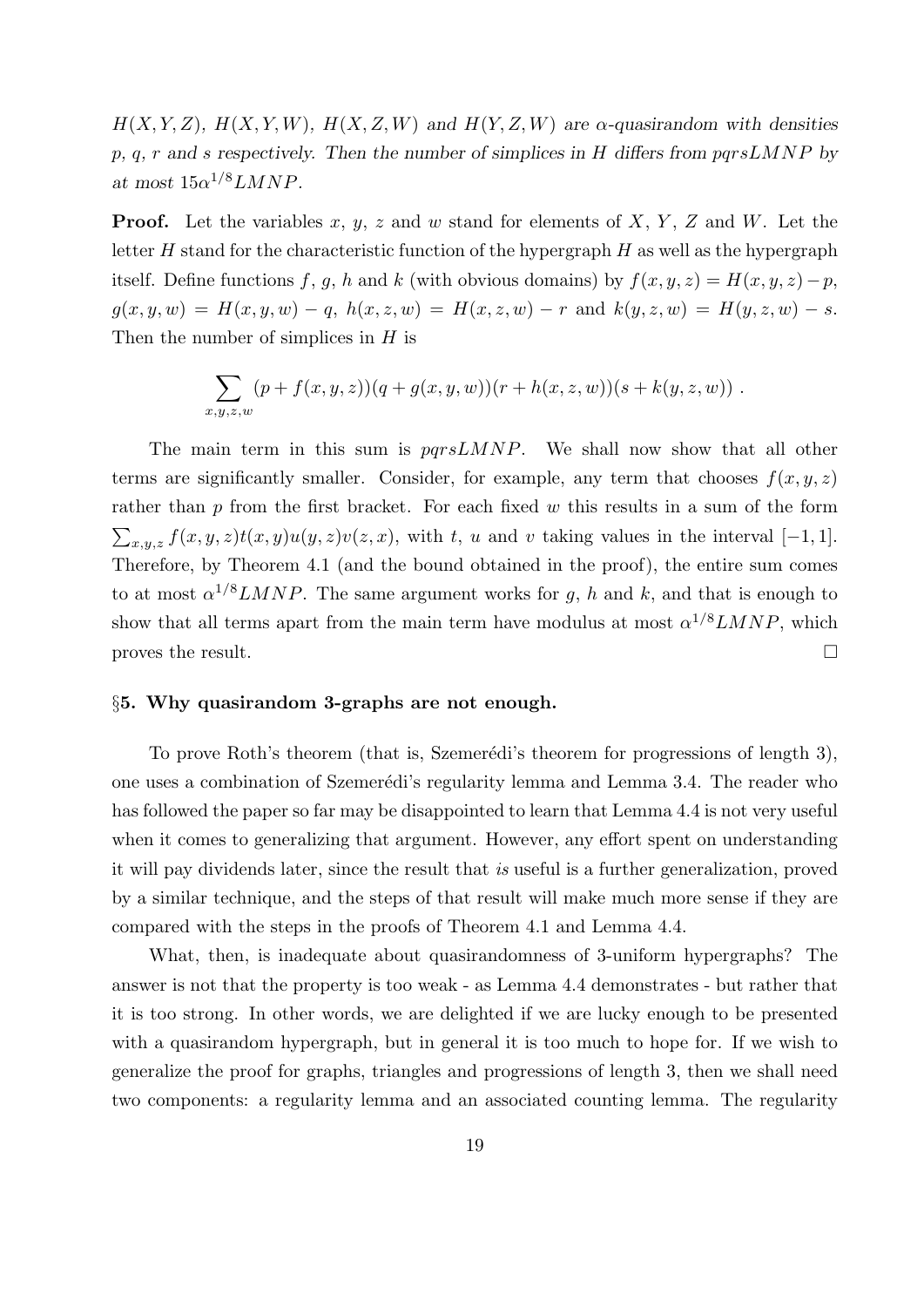lemma will tell us that we can divide any 3-uniform hypergraph  $H$  into random-like pieces (whatever this turns out to mean, it should somehow be analogous to the statement of the usual regularity lemma for graphs) and the counting lemma will allow us to use this information to approximate the number of simplices in  $H$ . One might think that "randomlike pieces" should simply be quasirandom sub-hypergraphs, but any sensible statement along these lines turns out to be false.

Here is a simple example of a tripartite 3-uniform hypergraph that has no large quasirandom subhypergraph, and which therefore cannot be decomposed into a small number of them. Let X, Y and Z be three sets of size N and let G be a random tripartite graph with vertex sets  $X, Y$  and  $Z$ . Let  $H$  be the hypergraph consisting of all triangles in  $G$ , that is, all triples  $(x, y, z)$  such that xy, yz and xz are edges of G. Then the density of H is  $1/8$ , but the number of octahedra in H is about  $2^{-12}N^6$  (because an octahedron, considered as a graph, has 12 edges) rather than  $8^{-8}N^6$  as it should have if H is quasirandom.

Now, given any large subsets  $X' \subset X$ ,  $Y' \subset Y$  and  $Z' \subset Z$ , the graphs  $G(X', Y')$ ,  $G(Y', Z')$  and  $G(X', Z')$  are (with high probability) quasirandom, and therefore the same reasoning shows that the induced subhypergraph  $H(X', Y', Z')$  still fails to be quasirandom.

Indeed, the situation is even worse, as it is not just induced subhypergraphs that fail to be quasirandom. Let  $H'$  be any subhypergraph of H and let the density of  $H'$  be p. Since  $H'$  is a subhypergraph of  $H$ ,

$$
\sum_{x,y,z} H'(x,y,z)G(x,y)G(y,z)G(x,z) = pN^3.
$$

If we set  $f(x, y, z) = H'(x, y, z) - p$ , then we can deduce that

$$
\sum_{x,y,z} f(x,y,z)G(x,y)G(y,z)G(x,z) = pN^3 - pN^3/8,
$$

which is a clear violation of property (iii) of Theorem 4.1. This argument remains valid even if one starts by restricting to large subsets  $X'$ ,  $Y'$  and  $Z'$  of  $X$ ,  $Y$  and  $Z$ .

This looks like bad news, and in a way it is, because it makes life more complicated, but it is not as bad as all that. To see why not, just look back at the discussion of the example above. Although the hypergraph  $H$  was not quasirandom, we had absolutely no difficulty calculating roughly how many octahedra it should have, and the reason was that we were able to use the quasirandomness of the graphs  $G(X, Y)$ ,  $G(Y, Z)$  and  $G(Z, X)$ . More generally, suppose we construct a hypergraph  $H$  as follows. First, we take random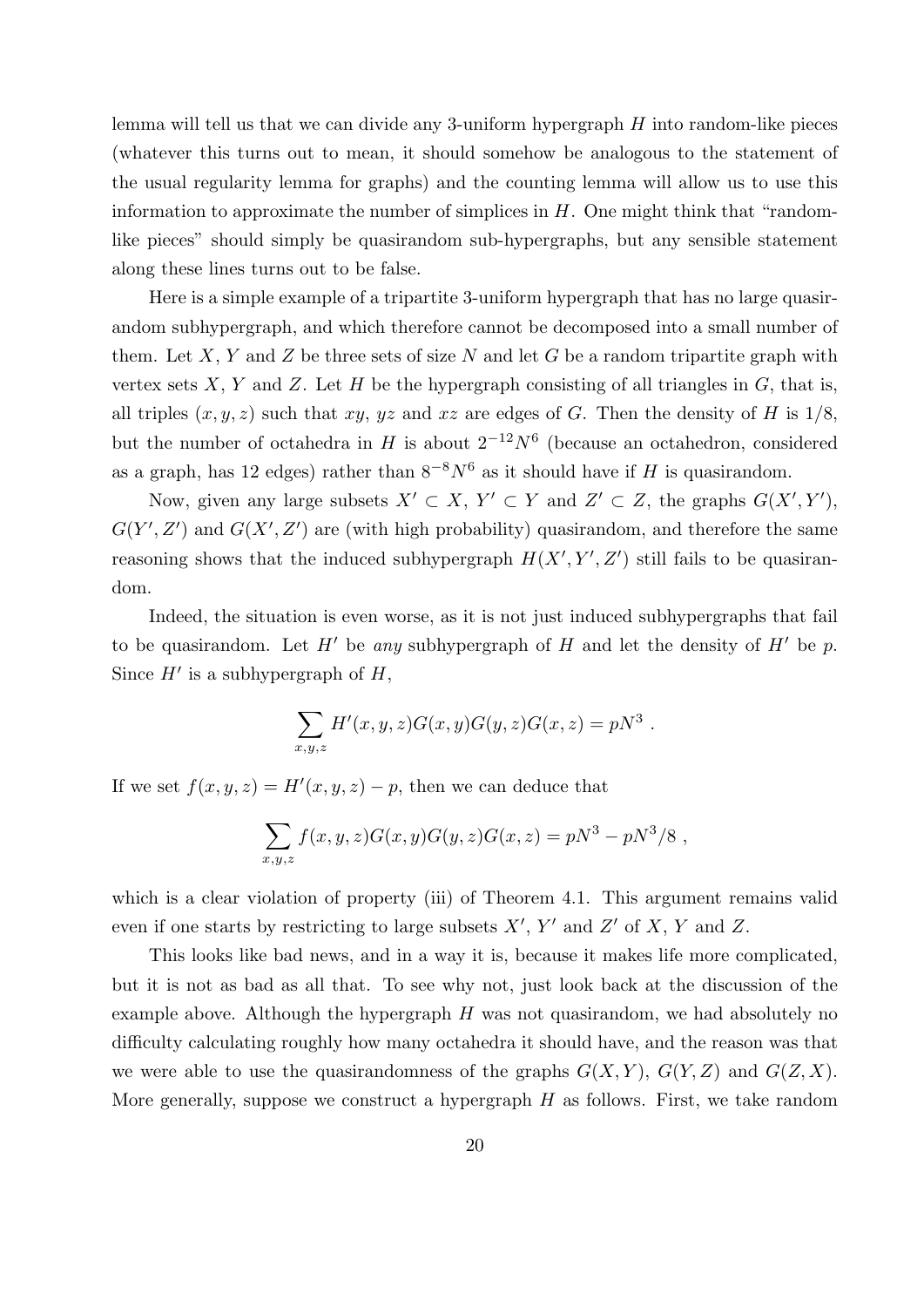graphs  $G(X, Y)$ ,  $G(Y, Z)$  and  $G(Z, X)$  with densities p, q and r and let G be the tripartite graph formed by their union. Next, we define  $H_0$  to be the hypergraph consisting of all triangles of G. Finally, we let H be a random subhypergraph of  $H_0$ , choosing each edge of  $H_0$  with probability s and making all choices independently.

How many octahedra do we expect H to contain? Well, if we choose  $x_0, x_1 \in X$ ,  $y_0, y_1 \in Y$  and  $z_0, z_1 \in Z$  at random, then the probability that a pair  $x_i y_j$  belongs to G is p, and these probabilities are more or less independent, so the probability that all four pairs belong to G is almost exactly  $p^4$ . Similar statements hold for the  $y_i z_j$  and the  $x_i z_j$ , so the probability that all the 2-edges of the octahedron belong to G is almost exactly  $(pqr)^4$ . If this happens, then there are eight 3-edges, or faces, each of which has a probability s of lying in  $H$ . We therefore expect the number of octahedra in  $H$  to be about  $(pqr)^4s^8(|X||Y||Z|)^2$ .

It is clear from that calculation that quasirandom hypergraphs are not the only ones for which it ought to be possible to prove a counting lemma. That is, one ought to be able to relax the assumptions of Lemma 4.4 so that the induced subhypergraphs are not necessarily quasirandom, but are built rather like the hypergraph considered in the last paragraph. It is a lemma of this kind that we shall state and prove in the next section.

This will deal with the difficulty that we have just discussed. If we have proved a counting lemma for a wider class of hypergraphs than just the quasirandom ones, then it is enough, when proving a regularity lemma, to show that a hypergraph can be decomposed into subgraphs from this wider class. And this assertion is weak enough to be true, which is of course a huge advantage.

The situation we have just encountered occurs in other parts of mathematics - indeed, something like it seems to happen for almost any class of mathematical objects that do not have too rigid a structure but are well-endowed with subobjects. In such a situation, it is very useful to find, for any object X in the class, a subobject  $Y \subset X$  that is in some way "stable", in the sense that any further subobject  $Z \subset Y$  does not differ interestingly from  $Y$ . To do this one must first identify the stable objects and then prove that every object contains a stable subobject. Here the structure we have been talking about is an approximate one (it is not hard to define a notion of approximate isomorphism to make it precise).

More exact instances are usually called canonical Ramsey theorems, of which the most famous example concerns arbitrary colourings of the edges of the complete graph on N. Here, one cannot expect to find a monochromatic infinite clique, but one can find an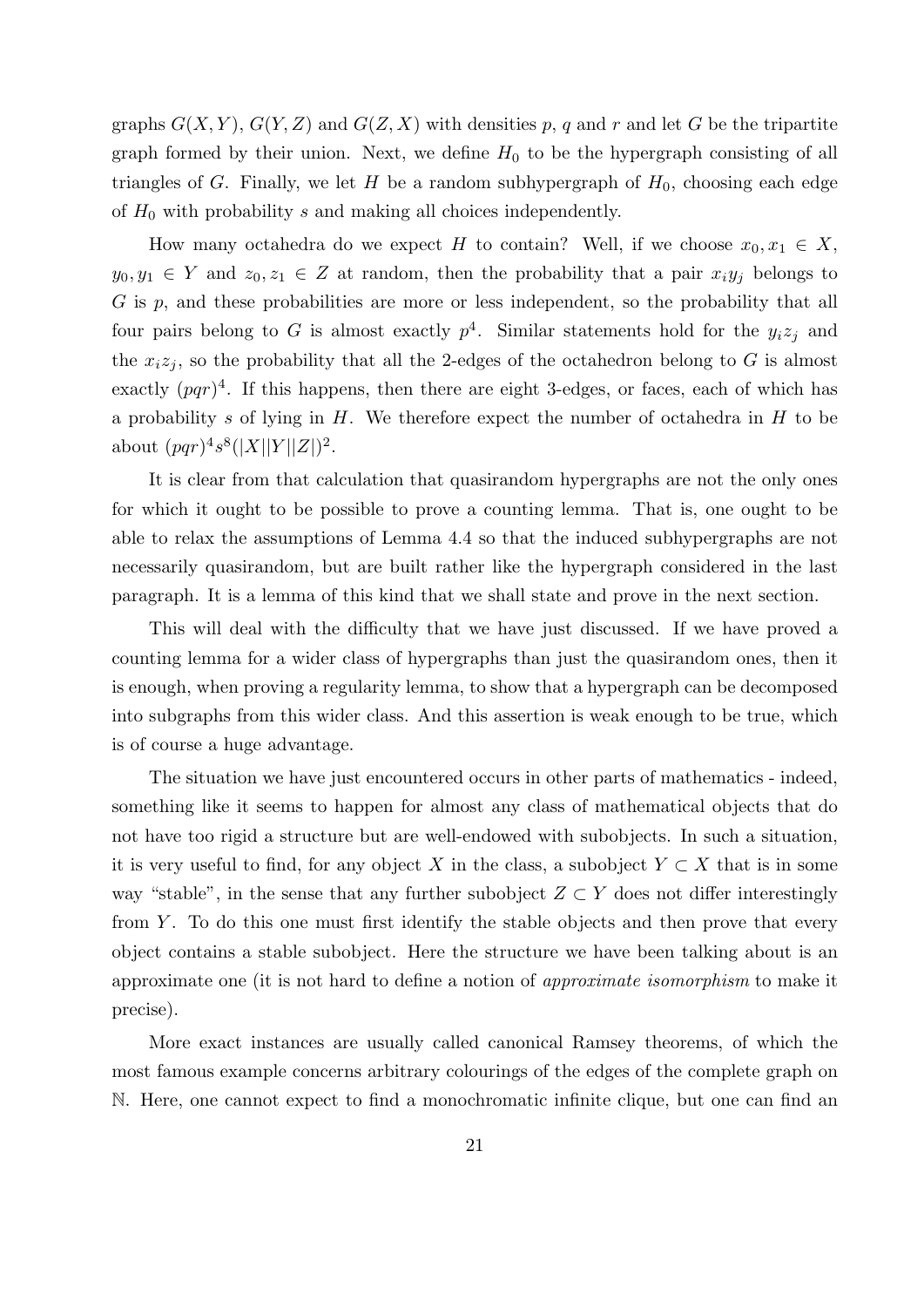infinite set X such that the restriction of the colouring to the clique  $X^{(2)}$  has one of four simple forms. Write all edges as xy with  $x \leq y$  and write  $xy \sim zw$  if xy and zw have the same colour. Then one of the following four statements is true for all pairs  $xy$ ,  $zw$  of edges with  $x, y, z, w \in X$ : (i)  $xy \sim zw$  if and only if  $x = z$  and  $y = w$ ; (ii)  $xy \sim zw$  if and only if  $x = z$ ; (iii)  $xy \sim zw$  if and only if  $y = w$ ; (iv)  $xy \sim zw$ . It is easy to check that if one of these statements holds for X then it holds for all subsets  $Y \subset X$ , so X (together with its colouring) is stable.

A second class of examples arises in Banach space theory. There are several theorems in the subject that allow one to pass from a Banach space  $X$ , perhaps with some extra properties, to a subspace  $Y$  that is in some way easier to handle. And in many cases, the property that Y has is a stability property, in the sense that all its subspaces are in some important way similar to the space itself.

Before we embark on the main results of this paper, here is a second hypergraph example to consider. It is not completely obvious that the first one matters, since it is not derived from a subset of  $\mathbb{Z}_N$  in the way shown after Definition 2.3. Perhaps hypergraphs that come from sets have some extra property that makes them decomposable into quasirandom pieces.

It turns out that they don't. Rather than show precisely this, we shall briefly discuss a similar result for functions, because it is much easier technically. It is derived in a simple way from an example that plays a similar role in the analytic proof of Szemerédi's theorem [G1].

Let N be an odd positive integer and let  $\omega = e^{2\pi i/N}$ . Define a function  $f : \mathbb{Z}_N^3 \to \mathbb{C}$  by  $f(x,y,z) = \omega^{(x+y+z)^2}$ . This can be decomposed as  $\omega^{(x+y)^2} \omega^{(y+z)^2} \omega^{(x+z)^2} \omega^{-x^2} \omega^{-y^2} \omega^{-z^2}$ , or alternatively as  $g(x, y)g(y, z)g(x, z)$ , where  $g(x, y) = \omega^{2^{-1}(x^2+y^2)+2xy}$ . It is a straightforward exercise to deduce from the fact that the function  $\omega^{x^2}$  has very small Fourier coefficients that  $q$  is a quasirandom function. So once again, we have a function of three variables that is a product of three quasirandom functions of two variables and therefore not quasirandom itself, even after restriction to any large set.

#### §6. A counting lemma for two-dimensional quasirandom simplicial complexes.

What the previous section shows is that we should consider objects that are slightly more complicated than 3-uniform hypergraphs. We need to look instead at 3-uniform hypergraphs that are obtained as subhypergraphs  $H$  of the set of all triangles in some tripartite graph G, paying attention to both H and G. Let us write  $\Delta(G)$  for the set of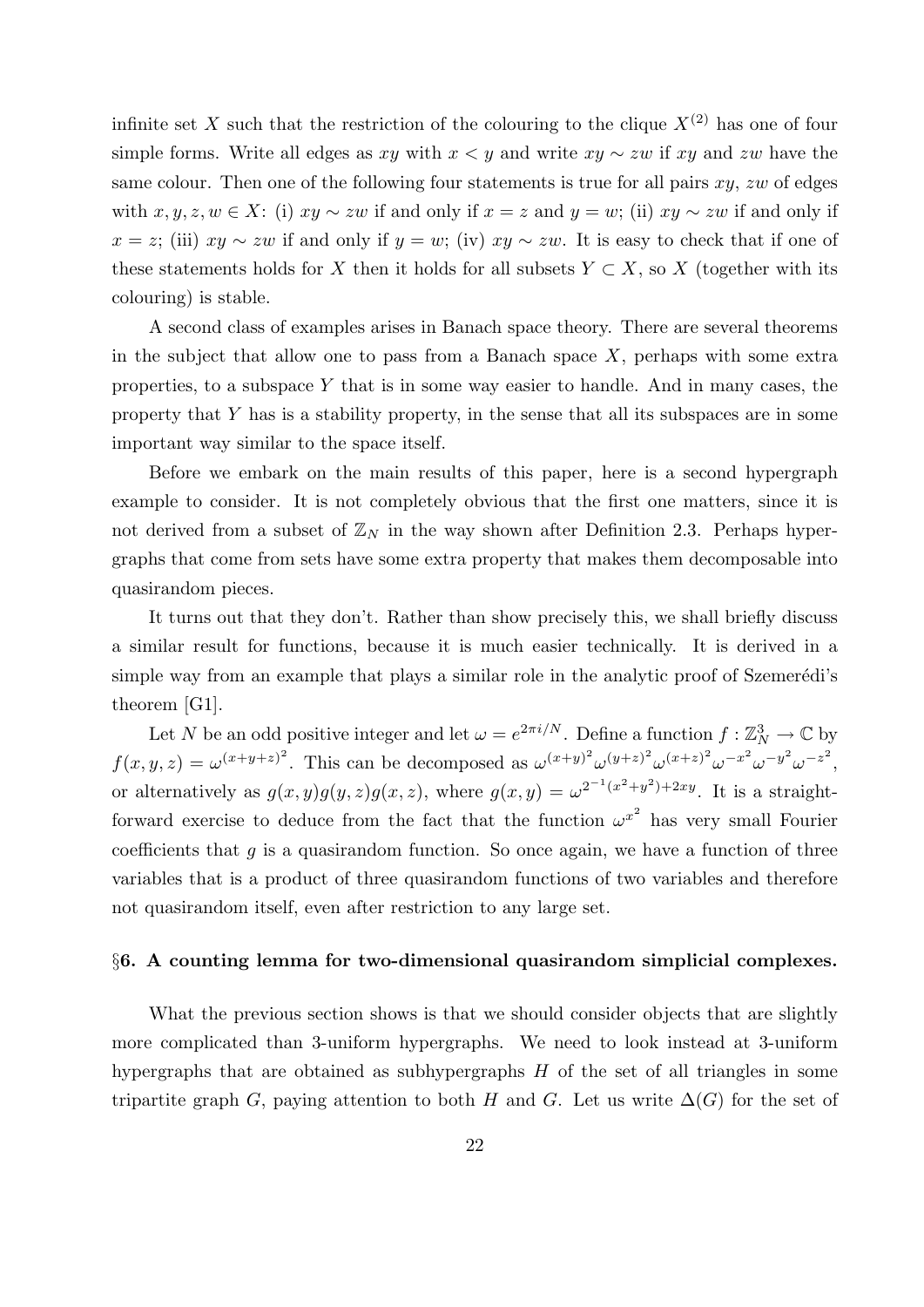triangles of G. Then one of these objects can be defined more formally as an ordered pair  $(G, H)$  such that  $H \subset \Delta(G)$ . It should be considered as quasirandom if the three bipartite parts of the graph  $G$  are quasirandom and  $H$  in some way "sits quasirandomly" inside  $\Delta(G)$ . Our first task is to make this idea precise. Once we have done that, we shall prove another sequence of results, again following the scheme of §3 and §4.

A slightly better way to think of our objects  $(G, H)$  is as two-dimensional simplicial complexes: that is, as collections  $\Sigma$  of sets of size at most 3 with the property that if  $A \in \Sigma$  and  $B \subset A$  then  $B \in \Sigma$ . Of course, to do this we need to take not just a graph and a hypergraph, but also a set of vertices (and, to be strictly correct, the empty set). What makes this a better way to think about it is partly that it is more natural when one comes to generalize to k-uniform hypergraphs, and partly that the regularity lemma we shall eventually prove involves restricting vertex sets. Despite all this, it will be simpler to stick to pairs  $(G, H)$  for now and bear in mind that our results will later be applied to pairs with restricted vertex sets. Let us make a formal definition.

**Definition 6.1.** An r-partite chain is a pair  $(G, H)$ , where G is an r-partite graph, H is an r-partite hypergraph with the same vertex sets as  $G$ , and  $H \subset \Delta(G)$ .

Suppose, then, that we have a chain  $(G, H)$ . We know what it means for the bipartite parts of  $G$  to be quasirandom, but must now say what it means for  $H$  to sit quasirandomly inside  $\Delta(G)$ . As before, we shall define this in terms of functions. For convenience, let us make another definition.

**Definition 6.2.** Let X, Y and Z be three sets and let  $f: X \times Y \times Z \rightarrow \mathbb{R}$  be a function. Then  $\text{oct}(f)$  is defined to be  $f_{x,x',y,y',z,z'}$ , which equals the sum

$$
\sum f(x,y,z)f(x,y,z')f(x,y',z)f(x,y',z')f(x',y,z)f(x',y,z')f(x',y',z)f(x',y',z')
$$

taken over all  $x, x' \in X$ ,  $y, y' \in Y$  and  $z, z' \in Z$ .

Recall that the notation  $f_{x,x',y,y',z,z'}$  was introduced before the statement of Theorem 4.1. We shall use it again when proving Theorem 6.5 below.

If f is the characteristic function of a hypergraph H then  $\text{oct}(f)$  is the number of octahedra in H. We shall write  $\cot(H)$  for this quantity. With this notation it is easy to express precisely what it means for  $H$  to sit quasirandomly in  $G$ .

**Definition 6.3.** Let G be a tripartite graph with vertex sets  $X$ ,  $Y$  and  $Z$  of sizes  $L$ ,  $M$ and N, and let  $f : X \times Y \times Z \to [-1,1]$  be a function such that f is supported in  $\Delta(G)$ .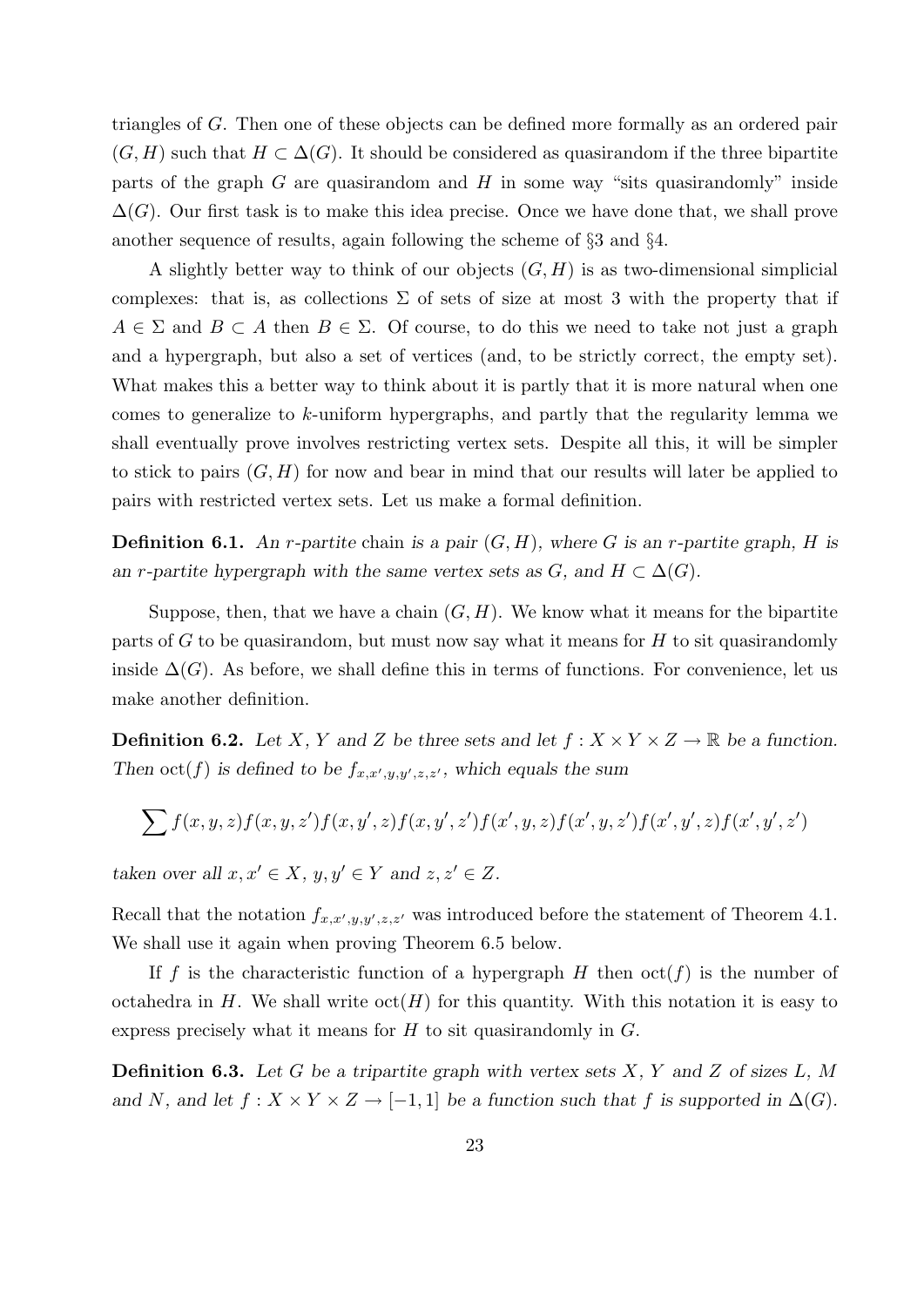Let the densities of  $G(X, Y)$ ,  $G(Y, Z)$  and  $G(X, Z)$  be p, q and r respectively. Then f is a-quasirandom relative to G if  $\cot(f) \leq \alpha(pqr)^4(LMN)^2$ . Now let H be a tripartite 3-uniform hypergraph with vertex sets X, Y and Z and suppose that  $H \subset \Delta(G)$  and  $|H| = \gamma |\Delta(G)|$ . Let  $f(x, y, z) = H(x, y, z) - \gamma$  for  $(x, y, z) \in \Delta(G)$  and 0 otherwise. Then H is  $\alpha$ -quasirandom relative to G if f is  $\alpha$ -quasirandom relative to G.

It might be more natural to say that f is  $\alpha$ -quasirandom relative to G if  $\text{oct}(f) \leq$  $\alpha$  oct(G). If G is quasirandom, then this is roughly what the definition does say, and we shall apply the definition only to quasirandom graphs, where the formulation we have given turns out to be slightly more convenient for technical reasons.

These definitions are very similar to those of §4, but now everything takes place inside  $\Delta(G)$ . What we shall show is that if the bipartite parts of G are sufficiently quasirandom, then relative quasirandomness has consequences that are also similar to those of §4, though for reasons that will be explained more fully later, some of them are a bit more complicated.

The main result of this section is a counting lemma for simplices in quadripartite chains. The reader who follows the proof will see that it can be generalized easily to a counting lemma for arbitrary subchains. However, the case of simplices is easier to present, and is enough for the application to arithmetic progressions of length four.

Before we prove this counting lemma, we need to prepare for it with a technical lemma (Lemma 6.6 below), which itself needs small amount of preparation.

**Definition 6.4.** Let G and H be k-partite graphs with vertex sets  $X = X_1 \cup ... \cup X_k$ and  $A = A_1 \cup ... \cup A_k$  respectively. A homomorphism from H to G is a map  $\phi : A \to X$ such that  $\phi(A_i) \subset X_i$  for each i and such that  $\phi(v)\phi(w)$  is an edge of G whenever vw is an edge of H.

Note that in the above definition we say nothing about what happens if  $vw$  is not an edge of H. Nor do we insist that  $\phi$  is an injection.

Let G be a quadripartite graph with vertex sets  $X, Y, Z$  and W of sizes  $L, M, N$ and  $P$  respectively. Let  $H$  be another quadripartite graph, with vertex sets  $A, B, C$  and D of sizes q, r, s and t, and let  $a, a' \in A$ ,  $b, b' \in B$  and  $c, c' \in C$  be six vertices and suppose that the set  $\{a, a', b, b', c, c'\}$  is independent. For any  $x, x' \in X$ ,  $y, y' \in Y$  and  $z, z' \in Z$  let  $h(x, x', y, y', z, z')$  be the number of homomorphisms  $\phi$  from H to G such that  $\phi(a) = x, \, \phi(a') = x', \, \phi(b) = y, \, \phi(b') = y', \, \phi(c) = z \text{ and } \phi(c') = z'. \text{ Lemma 6.6 will tell us }$ that if G is  $\alpha$ -quasirandom for a sufficiently small  $\alpha$ , then the function h is approximately constant. This is a simple application of the counting lemma for graphs (Theorem 3.5)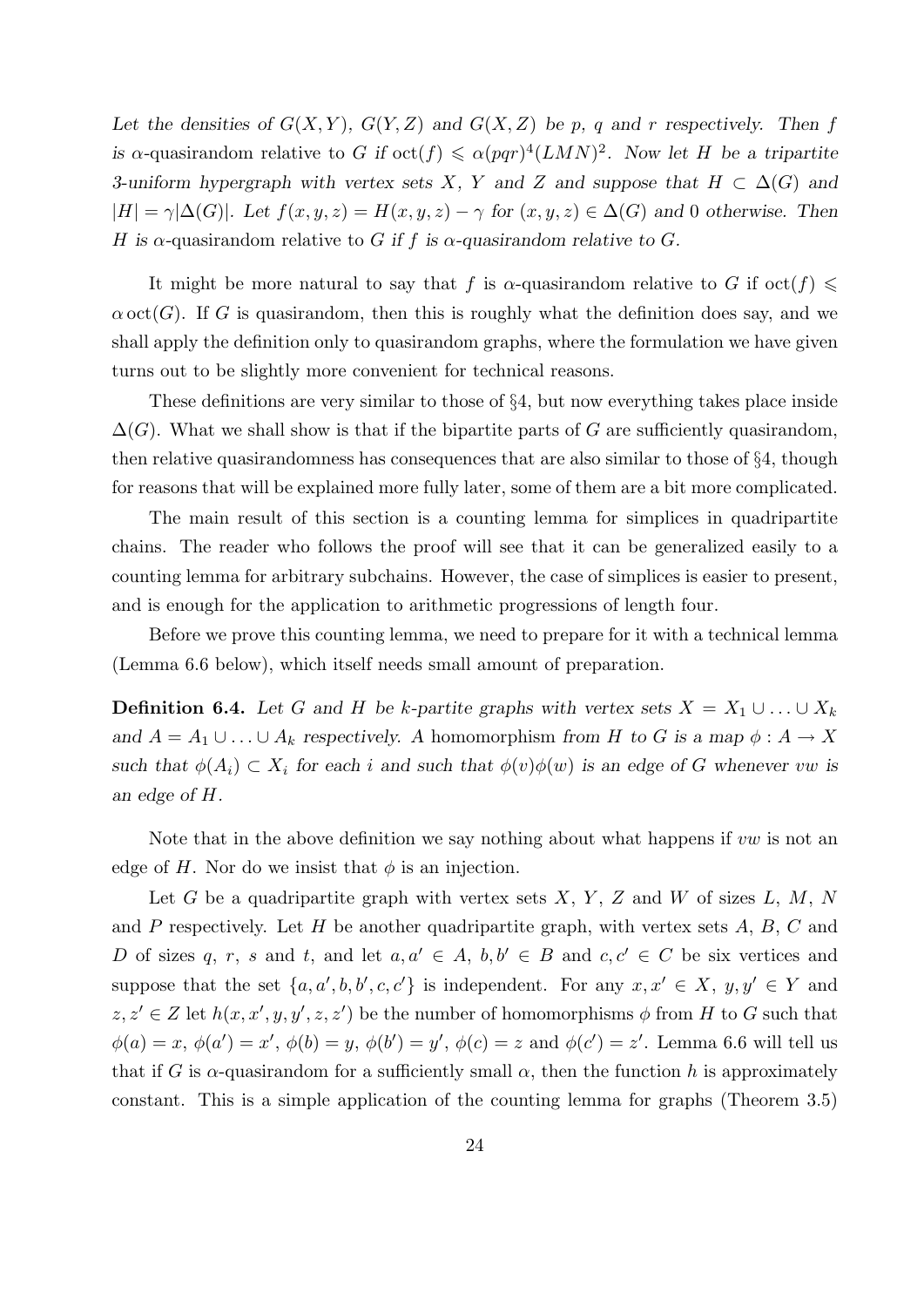and the second-moment method.

Before we embark on the lemma, let us think about the constant we expect to obtain. For each pair  $i, j$  let the density of the graph  $G(X_i, X_j)$  be  $\delta_{ij}$ . Given any edge e of H, let us set  $\delta(e)$  to be the  $\delta_{ij}$  for which  $A_i$  and  $A_j$  are the vertex sets containing the two vertices joined by e. The number of ways of choosing a function  $\phi$  that respects the partitions of G and H is  $L^qM^rN^sP^t$ . If we fix the images of  $a, a', b, b', c, c'$  then the number of possible extensions is  $L^{q-2}M^{r-2}N^{s-2}P^t$ . Given an edge e of H, it joins  $A_i$  to  $A_j$  for some  $1 \leq i < j \leq 4$ . The probability that  $\phi(e)$  is an edge of G is the density  $\delta_{ij}$  of the bipartite subgraph  $G(X_i, X_j)$ . If G behaves like a random graph, then the probability that  $\phi$  is a homomorphism will be roughly the product,  $\delta$ , of all these individual edge-probabilities. We shall call this the *expected H-density* of G. (The assumption that  $\{a, a', b, b', c, c'\}$  is an independent set means that we do not have to worry about whether there are edges joining vertices in the set  $\{x, x', y, y', z, z'\}$ .) We expect the approximately constant value of h to be about  $\delta L^{q-2} M^{r-2} N^{s-2} P^t$ .

We shall be using second moments, so for convenience here first is an easy technical lemma that encapsulates what we need for the main lemma.

**Lemma 6.5.** Let  $\alpha, \delta \in [0,1]$ , let R be a real number and let  $a_1, \ldots, a_n$  be real numbers such that  $\sum_{i=1}^n a_i \geqslant (\delta - \alpha)Rn$  and  $\sum_{i=1}^n a_i^2 \leqslant (\delta^2 + \alpha)R^2n$ . Then  $|a_i - \delta R| \leqslant R\alpha^{1/4}$  for all but at most  $3n\sqrt{\alpha}$  values of i. √

**Proof.** Using our hypotheses, we find that

$$
\sum_{i=1}^{n} (a_i - \delta R)^2 = \sum_{i=1}^{n} a_i^2 - 2R \sum_{i=1}^{n} a_i \delta + n \delta^2 R^2
$$
  
\$\leq R^2 n (\delta^2 + \alpha - 2\delta(\delta - \alpha) + \delta^2)\$  
= R^2 n \alpha (1 + 2\delta) \leq 3R^2 n \alpha .

The result follows immediately.  $\Box$ 

The statement that follows will look somewhat peculiar: we are giving the particular case that happens to arise later of a more general statement which, though more natural, is perhaps harder to digest. Some readers may wish to jump to Lemma 6.7 and then come back to this point of the paper when the motivation for it has become clear.

**Lemma 6.6.** Let G, H and  $\delta$  be as in the remarks preceding Lemma 6.5. Let  $0 < \epsilon \leq 1$ , let  $\alpha > 0$  be such that  $2^m \alpha^{1/16} \leq \epsilon \delta/3$  and suppose that G is  $\alpha$ -quasirandom. Let m be the number of edges of H and let  $\delta$  be the expected H-density of G. Then the number of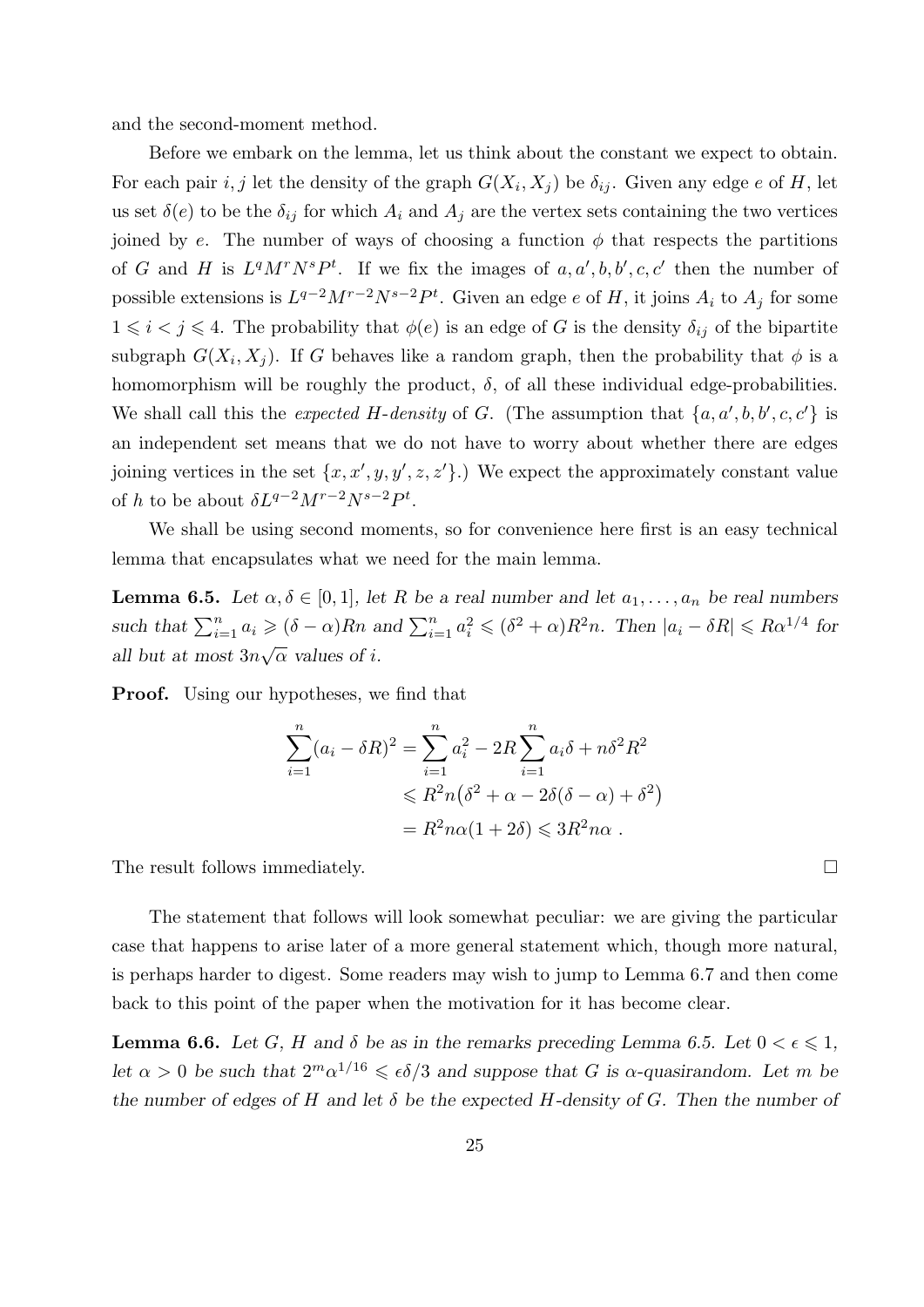sextuples  $(x, x', y, y', z, z')$  for which  $h(x, x', y, y', z, z')$  differs from  $\delta L^{q-2}M^{r-2}N^{s-2}P^t$  by more than  $\epsilon \delta L^{q-2} M^{r-2} N^{s-2} P^t$  is at most  $\epsilon \delta L^2 M^2 N^2$ .

**Proof.** First, we estimate  $\sum_{x,x',y,y',z,z'} h(x,x',y,y',z,z')$ . This is the number of homomorphisms  $\phi$  from H to G, which, by Theorem 3.5, is at least  $(\delta - 2^m \alpha^{1/4}) L^q M^r N^s P^t$ .

Next, we estimate  $\sum_{x,x',y,y',z,z'} h(x,x',y,y',z,z')^2$ . For this we can use the counting lemma again, but first we must define an auxiliary graph  $J$ . For each vertex  $v$  of  $H$  apart from a, a', b, b', c and c', let  $v_1$  be a copy of v. Let  $\gamma$  be a function defined on the vertex set V of H that takes the vertices a, a', b, b', c and c' to themselves and takes any other vertex v to its copy  $v_1$ . The vertex set of J is  $V \cup \gamma(V)$  and the edges of J are the edges of H together with all pairs  $\gamma(u)\gamma(v)$  such that uv is an edge of H. It is easy to see that  $\sum_{x,x',y,y',z,z'} h(x,x',y,y',z,z')^2$  is the number of homomorphisms from J to G, which is of course why we defined  $J$ . Since every edge of  $H$  has been doubled up in  $J$ , the product of the edge-probabilities of J is  $\delta^2$ , so Theorem 3.5 tells us that the number of homomorphisms from J to G is at most  $(\delta^2 + 2^{2m} \alpha^{1/4}) L^{2q-2} M^{2r-2} N^{2s-2} P^t$ .

Let us now apply the previous lemma, with  $n = L^2 M^2 N^2$ ,  $R = L^{q-2} M^{r-2} N^{s-2} P^t$ , δ as it is and α replaced by  $2^{2m} \alpha^{1/4}$ . Then the hypotheses of the lemma are satisfied and it tells us that the number of sextuples  $(x, x', y, y', z, z')$  for which  $h(x, x', y, y', z, z')$ differs from  $\delta L^{q-2}M^{r-2}N^{s-2}P^t$  by more than  $2^{m/2}\alpha^{1/16}L^{q-2}M^{r-2}N^{s-2}P^t$  is at most  $3.2^m\alpha^{1/8}L^2M^2N^2$ . Our upper bound on  $\alpha$  then implies the result.

A few words of explanation are needed before the next lemma, to draw attention to how it differs from the implication of (ii) from (i) in Theorem 4.1. As in that proof we have a sum and we wish to show that it is small, subject to a quasirandomness assumption about the function  $f$ . As in that proof we shall use the Cauchy-Schwarz inequality several times, and the manipulations will be very similar. However, this time the functions we look at are supported in the set of triangles of a quasirandom quadripartite graph G, and the bound we obtain is stronger because it depends on the densities of the six bipartite parts of G. The significance of this is that the theorem says something even when the quasirandomness parameter  $\eta$  below is much larger than any of these densities. This extra strength is very significant when  $G$  is sparse, as it will be if it is one of the graphs given to us by the hypergraph regularity lemma proved later. To obtain the extra strength, we shall be very careful to use the full strength of the Cauchy-Schwarz inequality whenever we apply it: if the number of i such that  $a_i \neq 0$  is m, then we shall bound  $\left(\sum_{i=1}^n a_i\right)$ above by  $m \sum_{i=1}^n a_i^2$  rather than by  $n \sum_{i=1}^n a_i^2$ .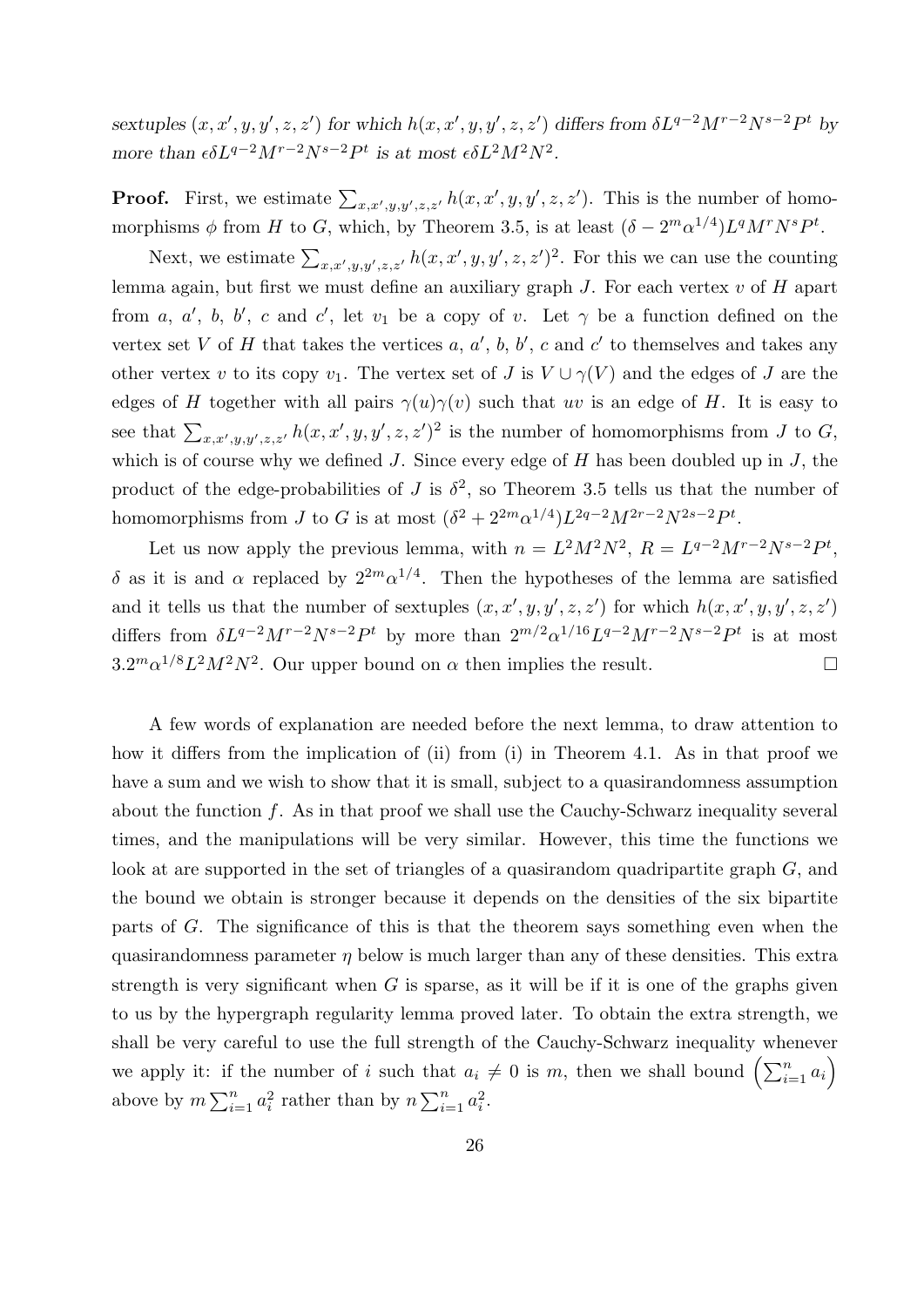We shall use the following notation. The graph G will have vertex sets  $X, Y, Z$  and W, but we shall also think of them as  $X_1, X_2, X_3$  and  $X_4$  respectively. (Sometimes one notation is easier to handle, sometimes the other.) The density of  $G_{ij}$  will again be denoted  $\delta_{ij}$ . We shall write  $h_i$  for  $|X_i|$ ,  $h_{ij}$  for  $|G(X_i, X_j)|$  and  $h_{ijk}$  for the number of triangles in  $G(X_i, X_j) \cup G(X_j, X_k) \cup G(X_i, X_k)$ . If  $x, x' \in X_1$  and  $i > 1$  then we shall also write  $h_i(x, x')$  for the number of vertices in  $X_i$  that are joined to both x and x'. Similarly, if  $1 < i < j$  then we shall write  $h_{ij}(x, x')$  for the set of all edges  $yz$  in  $G(X_i, X_j)$  such that y and z are both joined to both of x and x'. Similarly, if  $x, x' \in X_1$ ,  $y, y' \in X_2$  and  $i > 2$ , then we shall write  $h_i(x, x', y, y)$  for the number of  $z \in X_i$  that are joined to all of x, x', y and  $y'$ . It is numbers such as these that will appear when we make our more efficient uses of the Cauchy-Schwarz inequality.

**Lemma 6.7.** Let G be as just described, and let  $f : X \times Y \times Z \rightarrow [-1,1], g : X \times Y \times W \rightarrow$  $[-1, 1], h: X \times Z \times W \rightarrow [-1, 1]$  and  $k: Y \times Z \times W \rightarrow [-1, 1]$  be functions that are non-zero only at triples that form triangles in G. Suppose that G is  $\alpha$ -quasirandom and that f is  $\eta$ -quasirandom relative to the tripartite graph  $G(X, Y, Z)$ . Suppose also that  $2^{36} \alpha^{1/16} \leqslant \eta(\delta_{12}\delta_{23}\delta_{13}\delta_{14}\delta_{24}\delta_{34})^8/6$ . Then

$$
\left|\sum_{x,y,z,w} f(x,y,z)g(x,y,w)h(x,z,w)k(y,z,w)\right| \leqslant (2\eta)^{1/8}\delta_{12}\delta_{23}\delta_{13}\delta_{14}\delta_{24}\delta_{34}LMNP.
$$

**Proof.** We begin with several applications of the Cauchy-Schwarz inequality, of a similar kind to ones that we have seen already.

$$
\left(\sum_{x,y,z,w} f(x,y,z)g(x,y,w)h(x,z,w)k(y,z,w)\right)^{8}
$$
  
\n
$$
\leq \left(h_{234} \sum_{y,z,w} \left(\sum_{x} f(x,y,z)g(x,y,w)h(x,z,w)k(y,z,w)\right)^{2}\right)^{4}
$$
  
\n
$$
\leq \left(h_{234} \sum_{y,z,w} \left(\sum_{x} f(x,y,z)g(x,y,w)h(x,z,w)\right)^{2}\right)^{4}
$$
  
\n
$$
= h_{234}^{4} \left(\sum_{x,x',y,z,w} f_{x,x'}(y,z)g_{x,x'}(y,w)h_{x,x'}(z,w)\right)^{4}
$$
  
\n
$$
\leq h_{234}^{4} h_{1}^{6} \sum_{x,x'} \left(\sum_{y,z,w} f_{x,x'}(y,z)g_{x,x'}(y,w)h_{x,x'}(z,w)\right)^{4}
$$
  
\n
$$
\leq h_{234}^{4} h_{1}^{6} \sum_{x,x'} \left(h_{34}(x,x') \sum_{z,w} \left(\sum_{y} f_{x,x'}(y,z)g_{x,x'}(y,w)h_{x,x'}(z,w)\right)^{2}\right)^{2}
$$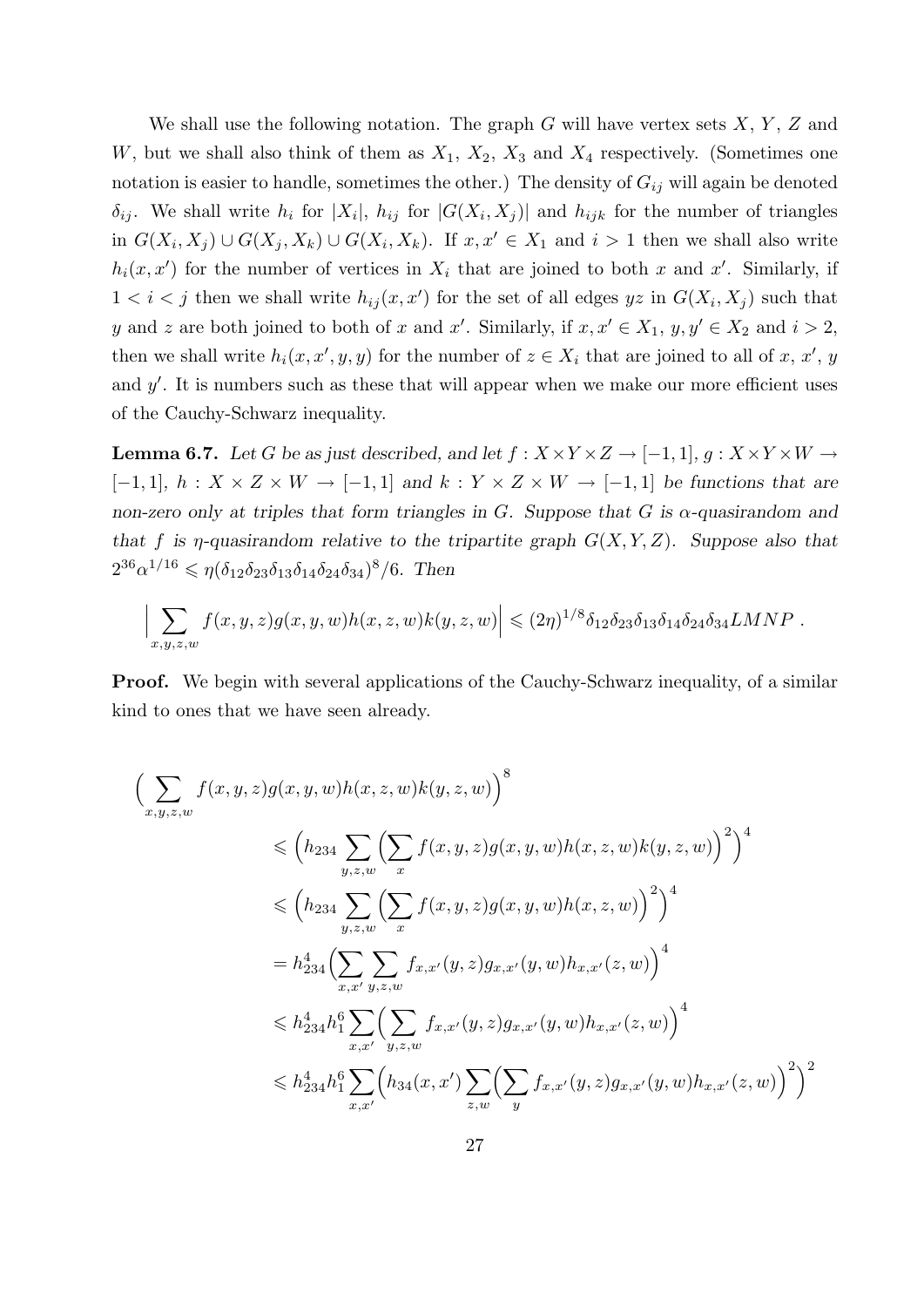$$
\leq h_{234}^{4}h_{1}^{6}\sum_{x,x'}\left(h_{34}(x,x')\sum_{z,w}G(z,w)\left(\sum_{y}f_{x,x'}(y,z)g_{x,x'}(y,w)\right)^{2}\right)^{2}
$$
\n
$$
= h_{234}^{4}h_{1}^{6}\sum_{x,x'}h_{34}(x,x')^{2}\left(\sum_{y,y'}\sum_{z,w}f_{x,x',y,y'}(z)g_{x,x',y,y'}(w)G(z,w)\right)^{2}
$$
\n
$$
\leq h_{234}^{4}h_{1}^{6}\sum_{x,x'}h_{34}(x,x')^{2}h_{2}(x,x')^{2}\sum_{y,y'}\left(\sum_{z,w}f_{x,x',y,y'}(z)g_{x,x',y,y'}(w)G(z,w)\right)^{2}
$$
\n
$$
\leq h_{234}^{4}h_{1}^{6}\sum_{x,x'}h_{34}(x,x')^{2}h_{2}(x,x')^{2}\sum_{y,y'}h_{4}(x,x',y,y')\left(\sum_{z}f_{x,x',y,y'}(z)g_{x,x',y,y'}(w)G(z,w)\right)^{2}
$$
\n
$$
\leq h_{234}^{4}h_{1}^{6}\sum_{x,x'}h_{34}(x,x')^{2}h_{2}(x,x')^{2}\sum_{y,y'}h_{4}(x,x',y,y')
$$
\n
$$
\sum_{w}\left(\sum_{z}f_{x,x',y,y'}(z)G_{x,x'}G_{y,y'}(w)G(z,w)\right)^{2}
$$
\n
$$
= h_{234}^{4}h_{1}^{6}\sum_{x,x'}h_{34}(x,x')^{2}h_{2}(x,x')^{2}\sum_{y,y'}h_{4}(x,x',y,y')
$$
\n
$$
\sum_{z,z'}f_{x,x',y,y',z,z'}\sum_{w}G_{x,x'}G_{y,y'}G_{z,z'}(w)
$$
\n
$$
= h_{234}^{4}h_{1}^{6}\sum_{x,x'}h_{34}(x,x')^{2}h_{2}(x,x')^{2}\sum_{y,y'}h_{4}(x,x',y,y')\sum_{z,z'}f_{x,x',y,y',z,z'}h_{4}(x,x',y,y',z,z')
$$

The main idea of the proof has now been given. The rest of the argument consists in showing that the h-terms are all approximately constant and calculating what the result would be if they *were* constant. For this we use the lemma about graphs proved earlier.

The final line above can be written as

$$
\sum_{x,x',y,y',z,z'} h(x,x',y,y',z,z') f_{x,x',y,y',z,z'} = \langle h, F \rangle ,
$$

where  $F(x, x', y, y', z, z') = f_{x, x', y, y', z, z'}$  and

$$
h(x, x', y, y', z, z') = h_{234}^{4}h_1^{6}h_{34}(x, x')^{2}h_2(x, x')^{2}h_4(x, x', y, y')h_4(x, x', y, y', z, z') .
$$

This last quantity is the number of homomorphisms from a certain quadripartite graph H to G, given that a particular six of its vertices (none of which are joined to each other) map to  $x, x', y, y', z$  and  $z'$ . To see this, note first that it is true of each individual term in the product. For example, to understand the term  $h_{34}(x, x')^2$  in this way, take the graph J with vertex set  $\{a, a', b, b', c, c', d, e\}$  and edges ad, ae, a'd, a'e and de. The number of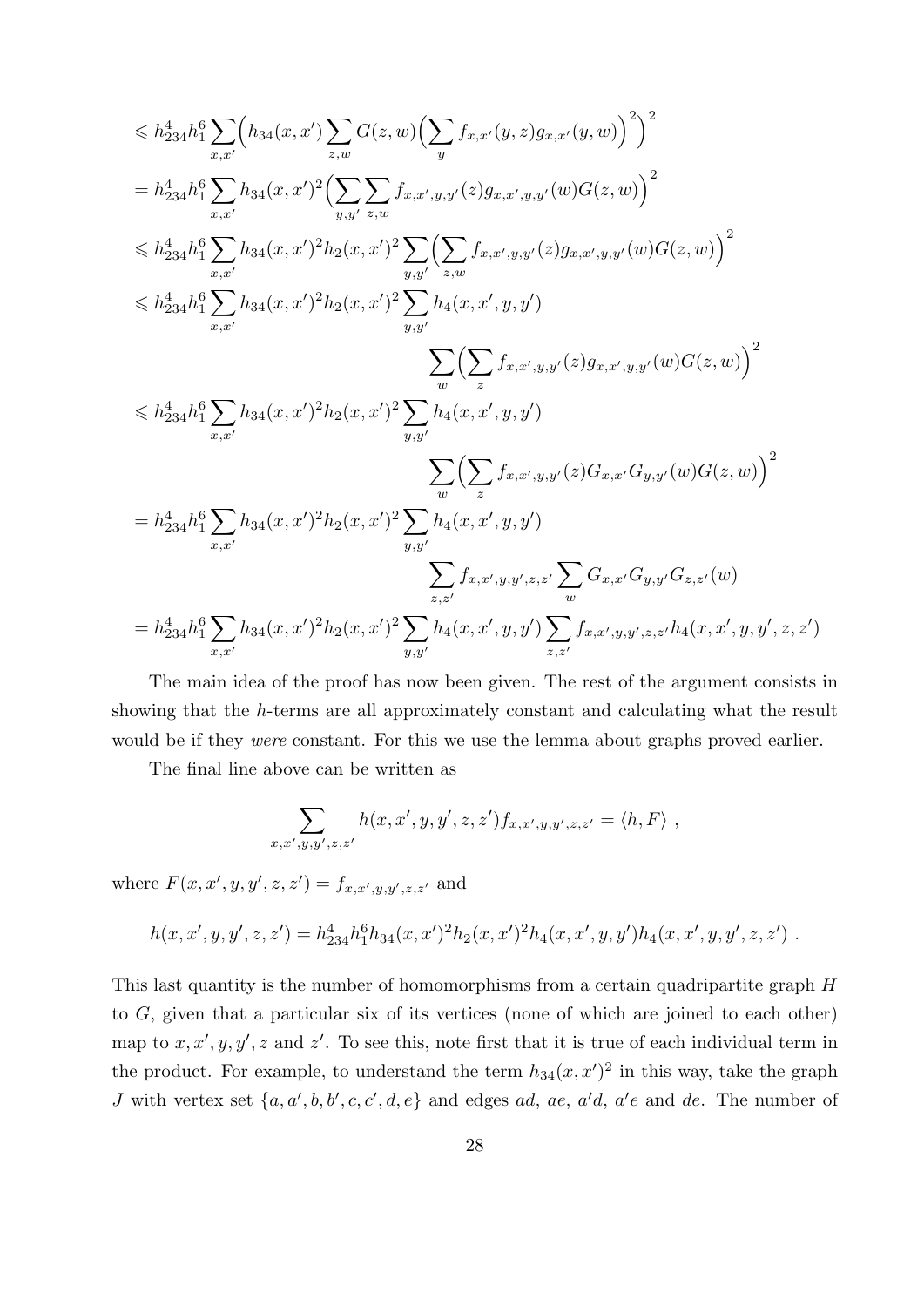homomorphisms  $\phi$  from J to G such that  $\phi(a) = x$ ,  $\phi(a') = x'$ ,  $\phi(b) = y$ ,  $\phi(b') = y'$ ,  $\phi(c) = z, \ \phi(c') = z'$ ,  $\phi(d) \in Z$  and  $\phi(e) \in W$  is the number of pairs  $(z, w) \in Z \times W$ such that z is joined to w and both z and w are joined to both x and  $x'$ , which is the definition of  $h_{34}(x, x')$ . To obtain the product, one takes disjoint copies of all the graphs J constructed in this way and identifies the vertices  $a, a', b, b', c$  and c' from each one. (That is, the  $a$  in one graph is the same as the  $a$  in another, and so on.)

Let the vertex set of H be  $A \cup B \cup C \cup D$ , and let us look at the sizes of A, B, C and  $D$ . The set  $A$  contains  $a$  and  $a'$ , and receives an additional six (isolated) vertices from the term  $h_1^6$ . B contains b and b', and receives in addition four vertices from  $h_{234}^4$  and two from  $h_2(x, x')$ . C contains c and c' and receives four vertices from  $h_{234}^4$  and two from  $h_{34}(x, x')^2$ . Finally, D receives four vertices from  $h_{234}^4$ , two from  $h_{34}(x, x')$  and one each from  $h_4(x, x', y, y')$  and  $h_4(x, x', y, y', z, z')$ .

In a similar way one can work out how many edges there are between each pair from A, B, C and D. For example, the number of edges between B and D is  $4+2+2=8$ , since  $h_{234}^4$  contributes four,  $h_4(x, x', y, y')$  contributes two and  $h_4(x, x', y, y', z, z')$  contributes two. As another example, the number of edges between A and C is 4, all coming from  $h_{34}(x, x')^2$ . It turns out that there are eight edges between any pair of sets that includes D and four between any other pair.

We wish to apply Lemma 6.6. It follows from the simple calculations we have just made that the expected  $H$ -density of  $G$  is

$$
\delta = (\delta_{12}\delta_{23}\delta_{13})^4(\delta_{14}\delta_{24}\delta_{34})^8.
$$

We also have  $q = r = s = t = 8$  and  $m = 36$ . Let  $\epsilon = \eta(\delta_{12}\delta_{23}\delta_{13})^4/2$  and call a sextuple  $(x, x', y, y', z, z')$  bad if  $|h(x, x', y, y', z, z') - \delta L^6 M^6 N^6 P^8| > \epsilon \delta L^6 M^6 N^6 P^8$ , and good otherwise.

By Lemma 6.6, the number of bad sextuples is at most  $\epsilon \delta L^2 M^2 N^2$ , and a trivial upper bound for each  $h(x, x', y, y', z, z')$  is  $L^6M^6N^6P^8$ . Therefore, if we let h' be a new function that equals h for every good sextuple and takes the value  $\delta L^6 M^6 N^6 P^8$  otherwise, then  $||h-h'||_1 \leqslant \epsilon \delta (LMNP)^8$ . Writing d for the constant function  $\delta L^6M^6N^6P^8$ , we also have that  $||h' - d||_{\infty} \leq \epsilon \delta L^6 M^6 N^6 P^8$ . As for F, we know that  $||F||_1$  is at most the number of octahedra in the graph  $G(X, Y, Z)$ . By Theorem 3.5, this is at most  $2(\delta_{12}\delta_{23}\delta_{13})^4(LMN)^2$ . Finally, we are assuming also the bound  $||F||_{\infty} \leq 1$ . Putting all these facts together, we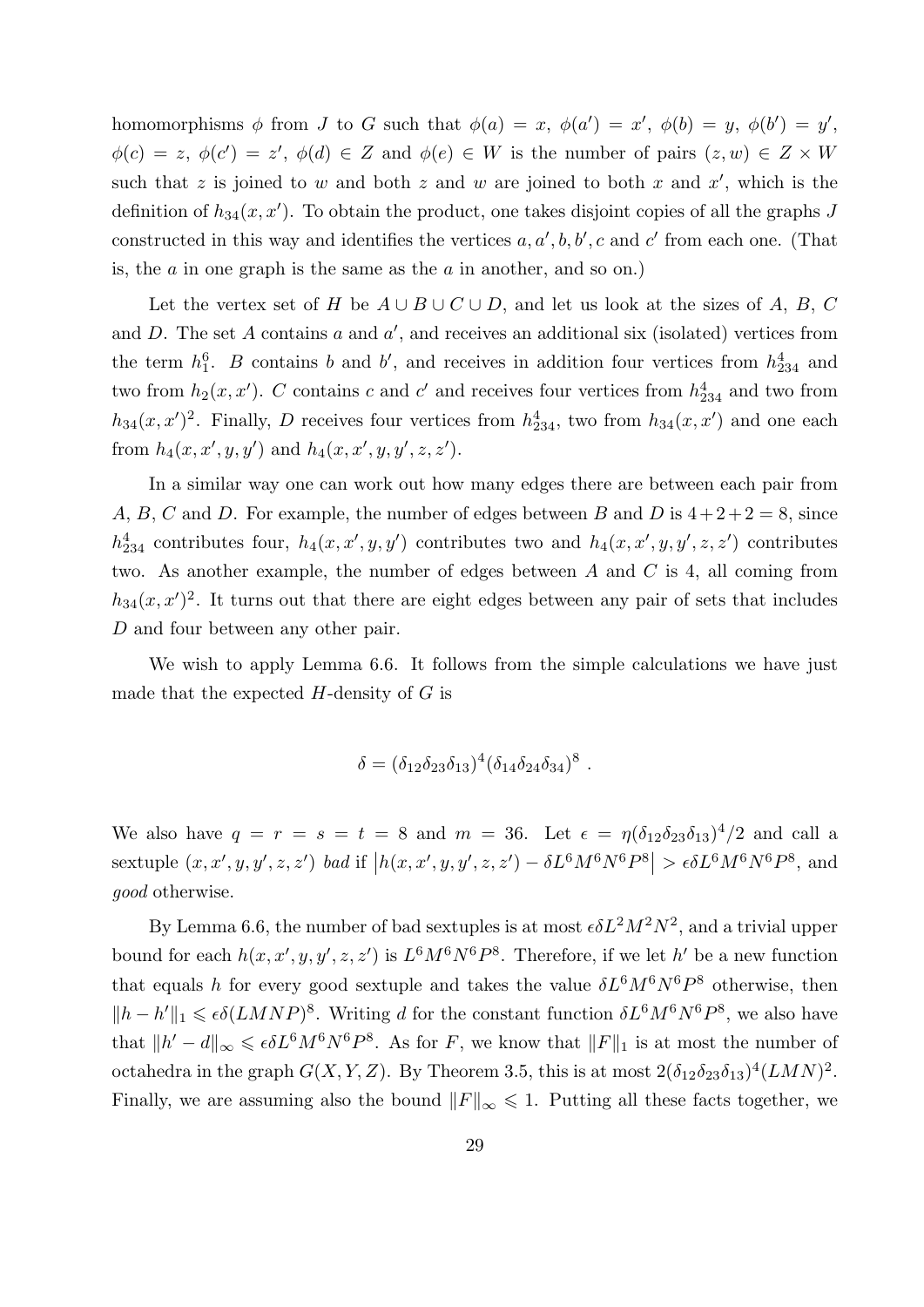find that

$$
\left| \langle h, F \rangle - \langle d, F \rangle \right| \leqslant \left| \langle h - h', F \rangle \right| + \left| \langle h' - d, F \rangle \right|
$$
  
\n
$$
\leqslant \| h - h' \|_1 \| F \|_{\infty} + \| h' - d \|_{\infty} \| F \|_1
$$
  
\n
$$
\leqslant \epsilon \delta (LMNP)^8 + \epsilon \delta (LMNP)^8
$$
  
\n
$$
= \eta (\delta_{12} \delta_{23} \delta_{13} \delta_{14} \delta_{24} \delta_{34} LMNP)^8.
$$

But the the relative quasirandomness assumption on f tells us that

$$
\langle d, F \rangle = \delta L^6 M^6 N^6 P^8 \cot(f)
$$
  
\n
$$
\leq \eta \delta (\delta_{12} \delta_{23} \delta_{13})^4 (LMNP)^8
$$
  
\n
$$
= \eta (\delta_{12} \delta_{23} \delta_{13} \delta_{14} \delta_{24} \delta_{34} LMNP)^8.
$$

The result follows.

We are now ready to prove a generalization of Lemma 4.4 from quasirandom hypergraphs to quasirandom chains. Notice the dependence of parameters in the statement. The graph G is  $\alpha$ -quasirandom and the hypergraph H is relatively  $\eta$ -quasirandom. Both  $\alpha$ and  $\eta$  need to be small for the conclusion to hold and be useful, but whereas the condition on  $\alpha$  depends on  $\eta$ , the density of G and the relative density of H, the smallness of  $\eta$ depends only on the last of these. In particular, as we have already mentioned,  $\eta$  can be much larger than the density of  $G$ . This is critically important, since it is all that can be guaranteed by the regularity lemma later.

**Theorem 6.8.** Let  $X, Y, Z$  and  $W$  be sets of size  $L, M, N$  and  $P$  respectively. Let G be a quadripartite graph with vertex sets  $X, Y, Z$  and W and suppose that the six bipartite parts of G are  $\alpha$ -quasirandom. Write  $\delta_{12}$  for the density of the graph  $G(X, Y)$ , and similarly for the other parts, and suppose that all these graphs are  $\alpha$ -quasirandom. Let  $H_{123}$  be a tripartite hypergraph with vertex sets X, Y and Z that is  $\eta$ -quasirandom relative to  $\Delta(G(X, Y, Z))$  and similarly for  $H_{124}$ ,  $H_{134}$  and  $H_{234}$ . For each triple ijk Let the relative density of  $H_{ijk}$  be  $\delta_{ijk}$ . Let H be the union of the hypergraphs  $H_{ijk}$ . Suppose that  $\alpha$  satisfies the condition  $2^{36} \alpha^{1/16} \leq \eta(\delta_{12}\delta_{23}\delta_{13}\delta_{14}\delta_{24}\delta_{34})^8/6$ . Then the number of simplices in H differs from  $\delta_{12}\delta_{23}\delta_{13}\delta_{14}\delta_{24}\delta_{34}\delta_{123}\delta_{124}\delta_{134}\delta_{234}LMNP$  by at most  $8\eta^{1/8}\delta_{12}\delta_{23}\delta_{13}\delta_{14}\delta_{24}\delta_{34}LMNP.$ 

**Proof.** We wish to estimate the sum

$$
\sum_{x,y,z,w} H(x,y,z)H(x,y,w)H(x,z,w)H(y,z,w) .
$$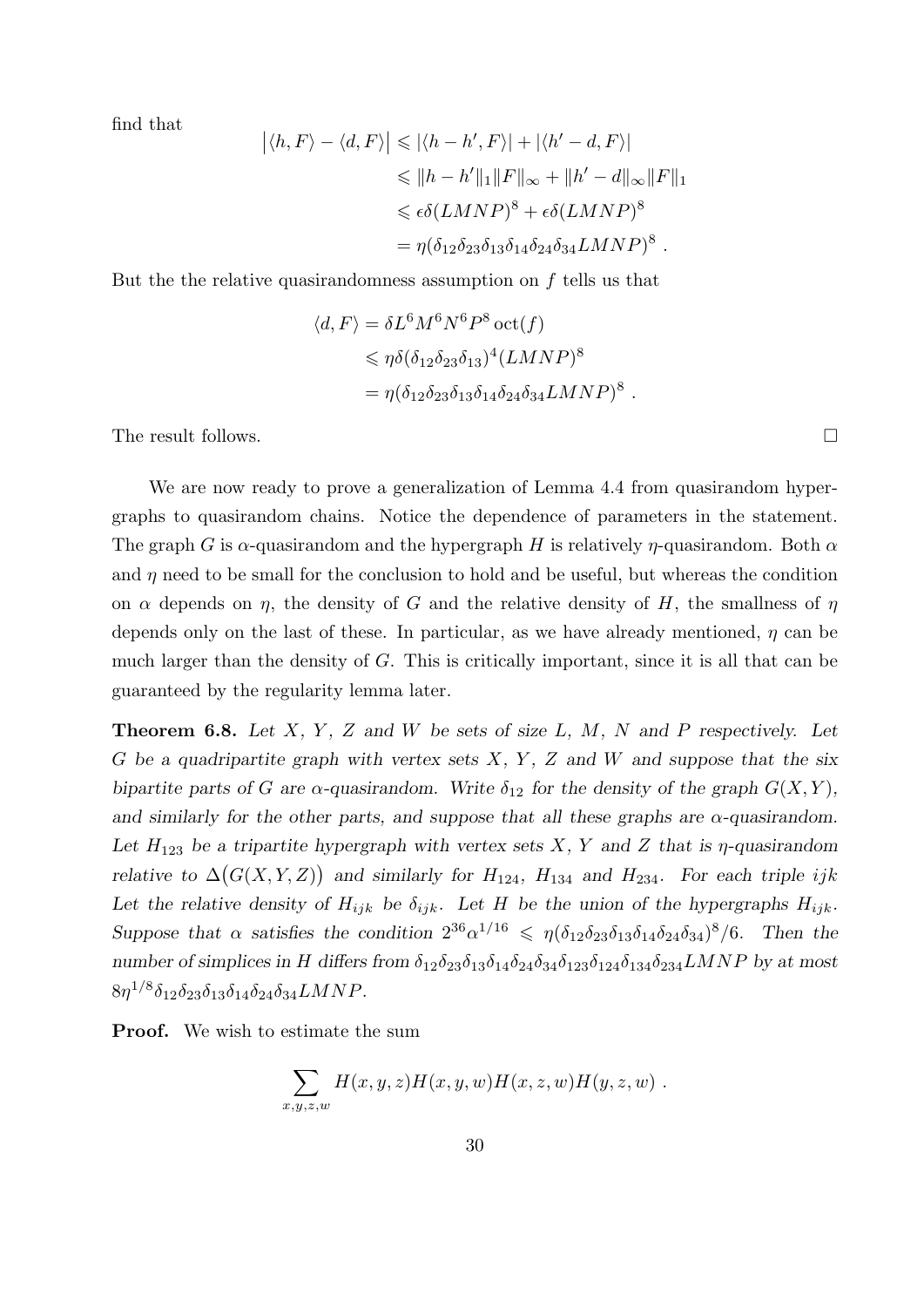For each triple  $1 \leq i < j < k \leq 4$  let  $d_{ijk}(x, y, z) = \delta_{ijk}G(x, y)G(y, z)G(x, z)$ . Then

$$
\sum_{x,y,z,w} d_{123}(x,y,z) d_{124}(x,y,w) d_{134}(x,z,w) d_{234}(y,z,w)
$$

is  $\delta_{123}\delta_{124}\delta_{134}\delta_{234}$  times the number of simplices in G. Since G is  $\alpha$ -quasirandom, Theorem 3.5 tells us that the number of simplices in G is  $\delta_{12}\delta_{23}\delta_{13}\delta_{14}\delta_{24}\delta_{34}LMNP$ , to within an error of at most  $64\alpha^{1/4}LMNP$ , which is certainly at most  $\eta^{1/8}LMNP$ .

If we let  $f(x, y, z) = H(x, y, z) - d_{123}(x, y, z)$ , then our hypothesis implies that f is  $\eta$ -quasirandom relative to G. If we take the sum we wish to estimate and change  $H(x, y, z)$ into  $d_{123}(x, y, z)$ , then the difference we make to the sum is

$$
\left|\sum_{x,y,z,w} f(x,y,z)H(x,y,w)H(x,z,w)H(y,z,w)\right|.
$$

By Lemma 6.7, this is at most  $(2\eta)^{1/8}\delta_{12}\delta_{23}\delta_{13}\delta_{14}\delta_{24}\delta_{34}LMNP$ . By a similar argument we can replace  $H(x, y, w)$  by  $d_{124}(x, y, w)$ , again making a difference of at most  $(2\eta)^{1/8}\delta_{12}\delta_{23}\delta_{13}\delta_{14}\delta_{24}\delta_{34}LMNP$ . Repeating this process twice more, we find that

$$
\Big| \sum_{x,y,z,w} H(x,y,z)H(x,y,w)H(x,z,w)H(y,z,w)
$$
  
 
$$
- \sum_{x,y,z,w} d_{123}(x,y,z) d_{124}(x,y,w) d_{134}(x,z,w) d_{234}(y,z,w) \Big|
$$

is at most  $4(2\eta)^{1/8}\delta_{12}\delta_{23}\delta_{13}\delta_{14}\delta_{24}\delta_{34}LMNP$ . Combining this with the estimate of the previous paragraph, we obtain the desired result.

We have now finished the hardest part of the proof, by identifying a class of stable hypergraphs and proving a counting lemma for them. It remains to prove a regularity lemma, which says, roughly speaking, that every dense 3-uniform hypergraph can be decomposed into stable subhypergraphs.

# $§7.$  A proof of Szemerédi's regularity lemma.

The statement of Szemerédi's regularity lemma given in the introduction is not quite standard, but it can be proved more cleanly and is better suited for generalizing to hypergraphs. To demonstrate the first of these assertions, to keep this paper self-contained and to illuminate the proof of hypergraph regularity, we shall now prove it in full.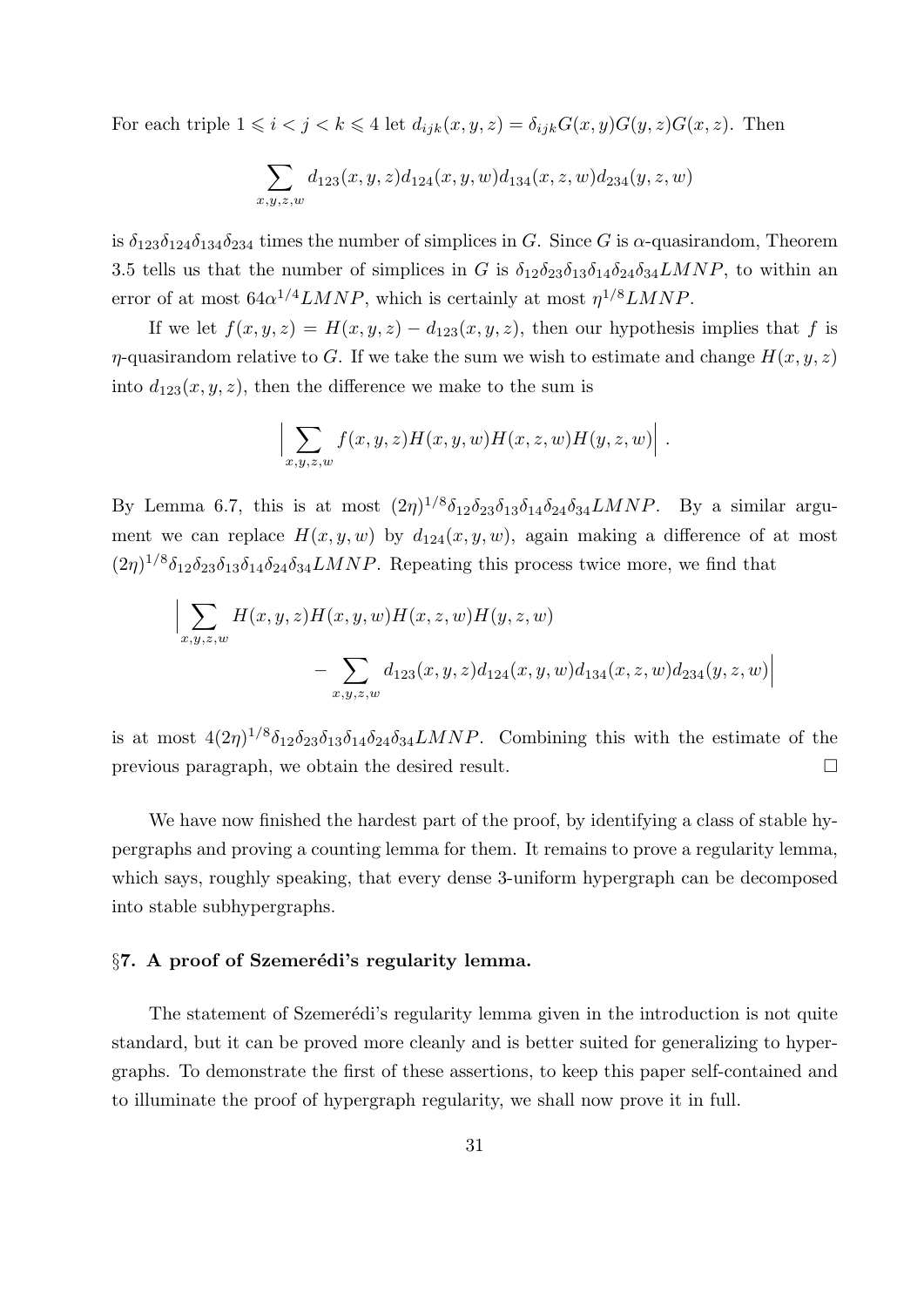Let G be a bipartite graph with vertex sets X and Y of sizes M and N respectively. Let  $X_1 \cup \ldots \cup X_m$  and  $Y_1 \cup \ldots \cup Y_n$  be partitions of X and Y, with  $|X_i| = \alpha_i M$  and  $Y_j = \beta_j N$ . Write  $d(X_i, Y_j)$  for the *density* of the induced subgraph  $G(X_i, Y_j)$ , that is,  $|X_i|^{-1}|Y_j|^{-1}$  times the number of edges from  $X_i$  to  $Y_j$ . The mean-square density of G with respect to the partitions is defined to be  $\sum_{i,j} \alpha_i \beta_j d(X_i, Y_j)^2$ . Sometimes, when G is clear from the context, we shall call this the mean-square density of the partitions. This concept can also be viewed probabilistically. Choose a random  $x \in X$  and  $y \in Y$ . Then x belongs to some  $X_i$  and y to some  $Y_j$  and the mean-square density is the expectation of the square of the density  $d(X_i, Y_j)$ .

Our first steps are very simple - all they say is that certain projections on certain Hilbert spaces have norm at most 1. However, let us quickly establish them in our particular context.

**Lemma 7.1.** Let U be a finite set and let  $f: U \to \mathbb{R}$  be a function with mean d. Let  $U = U_1 \cup \ldots \cup U_s$  with  $|U_i| = \gamma_i |U|$ , and let  $d_i$  be the mean of f restricted to  $U_i$ . Then  $d^2 \leqslant \sum_{i=1}^r \gamma_i d_i^2.$ 

Proof. By the Cauchy-Schwarz inequality,

$$
\left(\sum_{i=1}^r \gamma_i d_i\right)^2 \leqslant \left(\sum_{i=1}^r \gamma_i\right)\left(\sum_{i=1}^r \gamma_i d_i^2\right).
$$

The left-hand side is  $d^2$  and the first bracket on the right-hand side is 1, so the result is  $\Box$ 

**Lemma 7.2.** Let U, f and  $U_1, \ldots, U_r$  be as in Lemma 7.1. Suppose that each  $U_i$  is partitioned further into sets  $U_{ij}$ , let  $|U_{ij}| = \gamma_{ij} |U|$  and let  $d_{ij}$  be the mean of f restricted to  $U_{ij}$ . Then  $\sum_i \gamma_i d_i^2 \leqslant \sum_{ij} \gamma_{ij} d_{ij}^2$ .

**Proof.** By Lemma 7.1, we have for each i the inequality

$$
d_i^2 \leqslant \sum_j \frac{\gamma_{ij}}{\gamma_i} d_{ij}^2 \ .
$$

Multiplying both sides by  $\gamma_i$  and summing over *i* gives the result.

**Corollary 7.3.** Let G be a bipartite graph of density  $d$  with vertex sets  $X$  and  $Y$  of sizes M and N respectively. Let  $X_1 \cup \ldots \cup X_m$  and  $Y_1 \cup \ldots \cup Y_n$  be partitions of X and Y. Let each  $X_i$  be partitioned further into sets  $X_{ik}$  and each  $Y_j$  into sets  $Y_{jl}$ . Then the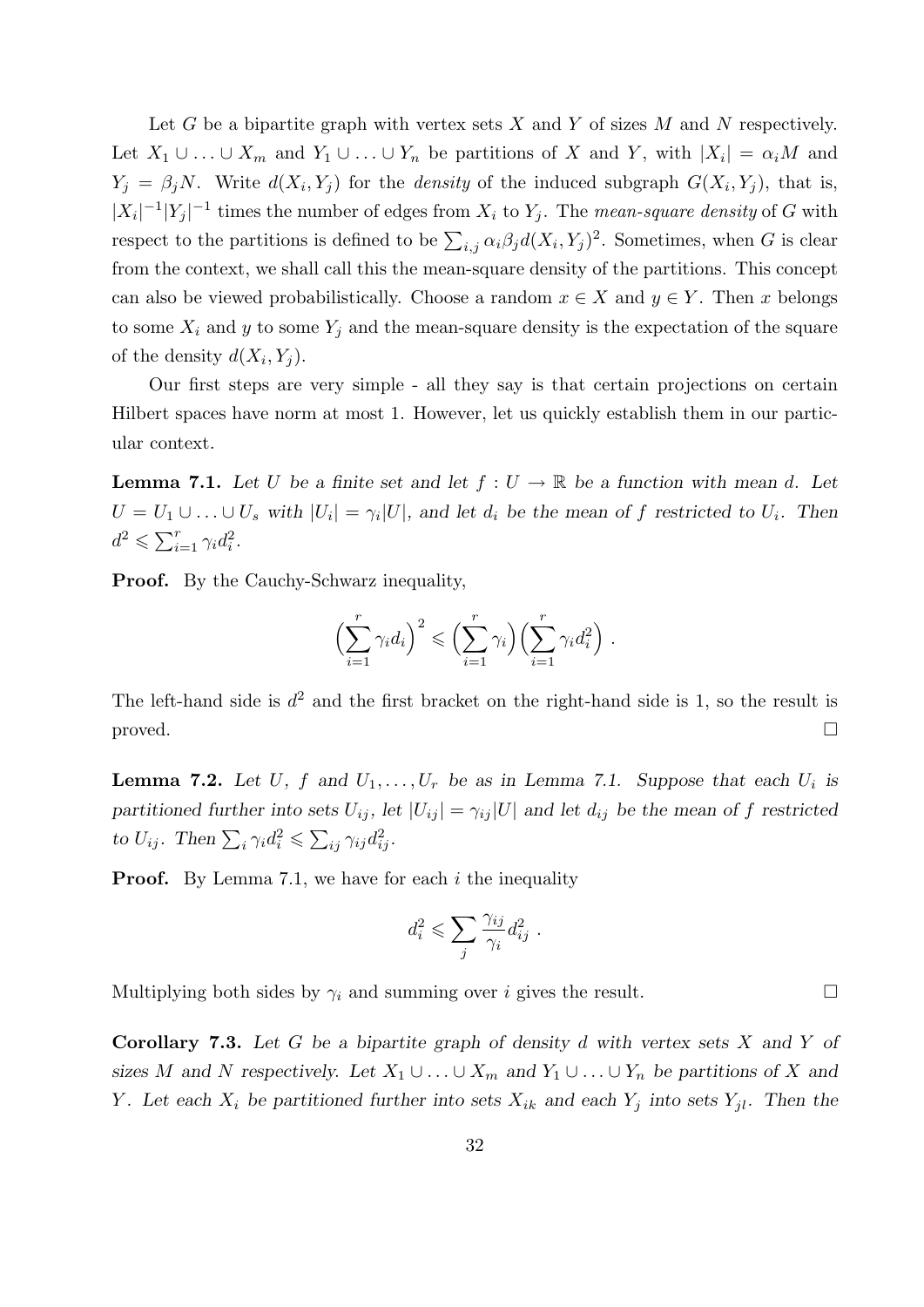mean-square density of G with respect to the partitions  $\{X_{ik}\}\$  and  $\{Y_{jl}\}\$ is at least the mean-square density of G with respect to the partitions  $\{X_i\}$  and  $\{Y_i\}$ .

**Proof.** Let U be the set  $X \times Y$  and let f be the characteristic function of G. Then the result follows from Lemma 7.2 if we take as our cruder partition of U all sets of the form  $X_i \times Y_j$  and as our finer one all sets of the form  $X_{ik} \times Y_{jl}$ , since the quantities compared in that lemma are the mean-square densities of G with respect to the two sets of partitions.  $\Box$ 

**Lemma 7.4.** Let G be a bipartite graph of density d with vertex sets X and Y of sizes M and N, and suppose that G fails to be  $\epsilon$ -quasirandom. Then there are partitions  $X = X_1 \cup X_2$  and  $Y = Y_1 \cup Y_2$  of the vertex sets that have mean-square density at least  $d^2 + \epsilon^2/16$ .

**Proof.** Let  $f(x, y) = G(x, y) - d$ . The proof of Theorem 3.1 provides us with subsets  $X_1 \subset$ X and  $Y_1 \subset Y$  such that  $\left|\sum_{x \in X_1} \sum_{y \in Y_1} f(x, y)\right| \geq \epsilon M N/4$ . Let us write  $\phi(X_i, Y_j)$  for the "density" of f when restricted to  $X_i \times Y_j$ , that is, for  $|X_i|^{-1}|Y_j|^{-1} \sum_{x \in X_i} \sum_{y \in Y_j} f(x, y)$ . Then the mean-square density of the partitions is

$$
\sum_{i,j=1}^2 \alpha_i \beta_j (d + \phi(X_i, Y_j))^2 = \sum_{i,j=1}^2 \alpha_i \beta_j (d^2 + 2d\phi(X_i, Y_j) + \phi(X_i, Y_j)^2).
$$

The first term adds up to  $d^2$ . The second adds up to zero, since the average of f is zero. The third adds up to at least  $\alpha_1 \beta_1 (\alpha_1 M)^{-2} (\beta_1 N)^{-2} (\epsilon M N/4)^2$ , which is at least  $\epsilon^2/16$ .

**Lemma 7.5.** Let G be a bipartite graph with vertex sets X and Y of sizes M and N respectively. Let  $X_1 \cup \ldots \cup X_m$  and  $Y_1 \cup \ldots \cup Y_n$  be partitions of X and Y, with  $|X_i| = \alpha_i M$ and  $Y_j = \beta_j N$ . Suppose that the mean-square density of these partitions is  $d^2$ . Let B be the set of all pairs  $(i, j)$  such that the subgraph  $G(X_i, Y_j)$  fails to be  $\epsilon$ -quasirandom, and suppose that  $\sum_{(i,j)\in B} \alpha_i\beta_j > \epsilon$ . Then one can find partitions  $X_i = X_{i1} \cup \ldots \cup X_{is}$  and  $Y_j = Y_{j1} \cup \ldots \cup Y_{jt}$  such that the refined partitions  $\{X_{ik}\}\$  and  $\{Y_{jl}\}\$  have mean-square density at least  $d^2 + \epsilon^3/16$ . Moreover, s and t are uniformly bounded above by  $2^n$  and  $2^m$ respectively.

**Proof.** For every pair  $(X_i, Y_j)$  that fails to be  $\epsilon$ -quasirandom Lemma 7.4 provides us with partitions  $X_i = X_{i1}^{(j)}$  $x_{i1}^{(j)} \cup X_{i2}^{(j)}$  $Y_{i2}^{(j)}$  and  $Y_j = Y_{j1}^{(i)}$  $Y^{(i)}_{j1} \cup Y^{(i)}_{j2}$  $j_2^{(i)}$  of mean-square density at least  $d(X_i, Y_j)^2 + \epsilon^2/16$ . For each i let  $X_i = X_{i1} \cup ... \cup X_{is}$  be a partition with  $s \leq 2^n$  that simultaneously refines all the partitions  $X_{i1}^{(j)}$  $x_{i1}^{(j)} \cup X_{i2}^{(j)}$  $i_2^{(j)}$ , and for each j let  $Y_j = Y_{j1} \cup \ldots \cup Y_{jt}$ be a partition with  $t \leq 2^m$  that simultaneously refines all the partitions  $Y_j = Y_{j1}^{(i)}$  $Y^{(i)}_{j1} \cup Y^{(i)}_{j2}$  $\frac{\zeta^{(i)}}{j2}.$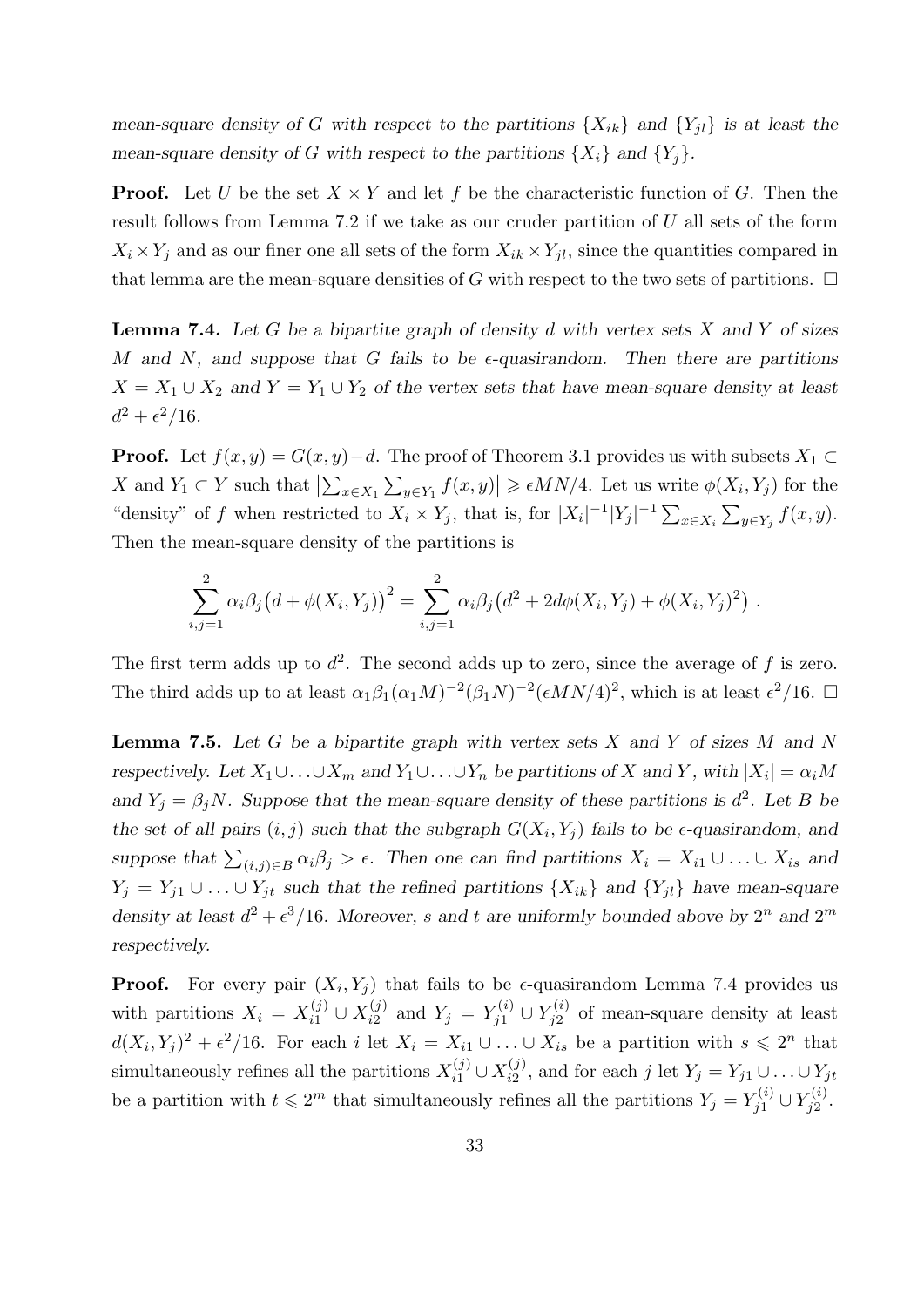For each  $(i, j) \in B$ , Lemma 7.3 implies that the mean-square density of G with respect to the partitions  $X_{i1} \cup \ldots \cup X_{is}$  and  $Y_{j1} \cup \ldots \cup Y_{jt}$  is at least  $d(X_i, Y_j)^2 + \epsilon^2/16$ . For every other  $(i, j)$ , Lemma 7.3 implies that it is at least  $d(X_i, Y_j)^2$ . Multiplying by  $\alpha_i \beta_j$  and summing over all i, j tells us that the mean-square density of the partitions  $\{X_{ik}\}\$  and  ${Y_{il}}$  is at least

$$
\sum_{(i,j)\notin B} \alpha_i \beta_j d(X_i, Y_j)^2 + \sum_{(i,j)\in B} \alpha_i \beta_j (d(X_i, X_j)^2 + \epsilon^2/16),
$$

which is at least  $d^2 + \epsilon^3/16$ , by our hypothesis on the size of B.

The next result is our non-standard statement of Szemerédi's regularity lemma.

**Theorem 7.6.** Let  $\epsilon > 0$  and let G be any bipartite graph with vertex sets X and Y. Then there are partitions  $X = X_1 \cup ... \cup X_m$  and  $Y = Y_1 \cup ... \cup Y_n$  with m and n bounded above by functions of  $\epsilon$ , with the following property. Let B be the set of all pairs  $(i, j)$ such that the subgraph  $G(X_i, Y_j)$  fails to be  $\epsilon$ -quasirandom. Then  $\sum_{(i,j)\in B} \alpha_i \beta_j \leq \epsilon$ . Equivalently, the probability that a random pair  $(x, y) \in X \times Y$  belongs to an  $X_i \times Y_j$  for which  $G(X_i, Y_j)$  fails to be  $\epsilon$ -quasirandom is at most  $\epsilon$ .

**Proof.** If G itself is  $\epsilon$ -quasirandom then we are done. Otherwise, let d be the density of G. Then Lemma 7.4 gives us partitions  $X = X_1 \cup X_2$  and  $Y = Y_1 \cup Y_2$  of mean-square density at least  $d^2 + \epsilon^3/16$ . In general, given any pair of partitions  $X = X_1 \cup ... \cup X_m$ and  $Y = Y_1 \cup ... \cup Y_n$ , either  $\sum_{(i,j) \in B} \alpha_i \beta_j \leq \epsilon$  and we are done (where B is defined as in the statement of the theorem) or we can find refinements for which the mean-square density is greater by at least  $\epsilon^3/16$ . This allows us to construct a sequence of partitions of ever-increasing mean-square density, each refining the one before. Since mean-square density is bounded above by 1, this sequence must terminate in at most  $16e^{-3}$  steps, and it terminates at a pair of partitions that satisfy the conclusion of the theorem. By the bound in Lemma 7.5, the number of sets in these partitions is bounded above by a function of  $\epsilon$ only. (This function is given by a tower of 2s of height proportional to  $\epsilon^{-3}$ .) □

To end this section, we prove a (known and easy) generalization of Szemerédi's regularity lemma, which we shall need later.

**Lemma 7.7.** Let X and Y be sets and let  $G_1, \ldots, G_r$  be bipartite graphs that form a partition of the edges of the complete bipartite graph  $K(X, Y)$ . Let  $X_1, \ldots, X_m$  and  $Y_1, \ldots, Y_n$  be partitions of X and Y respectively and suppose that the sum of the meansquare densities of all the graphs  $G_u$  with respect to these partitions is D. Choose an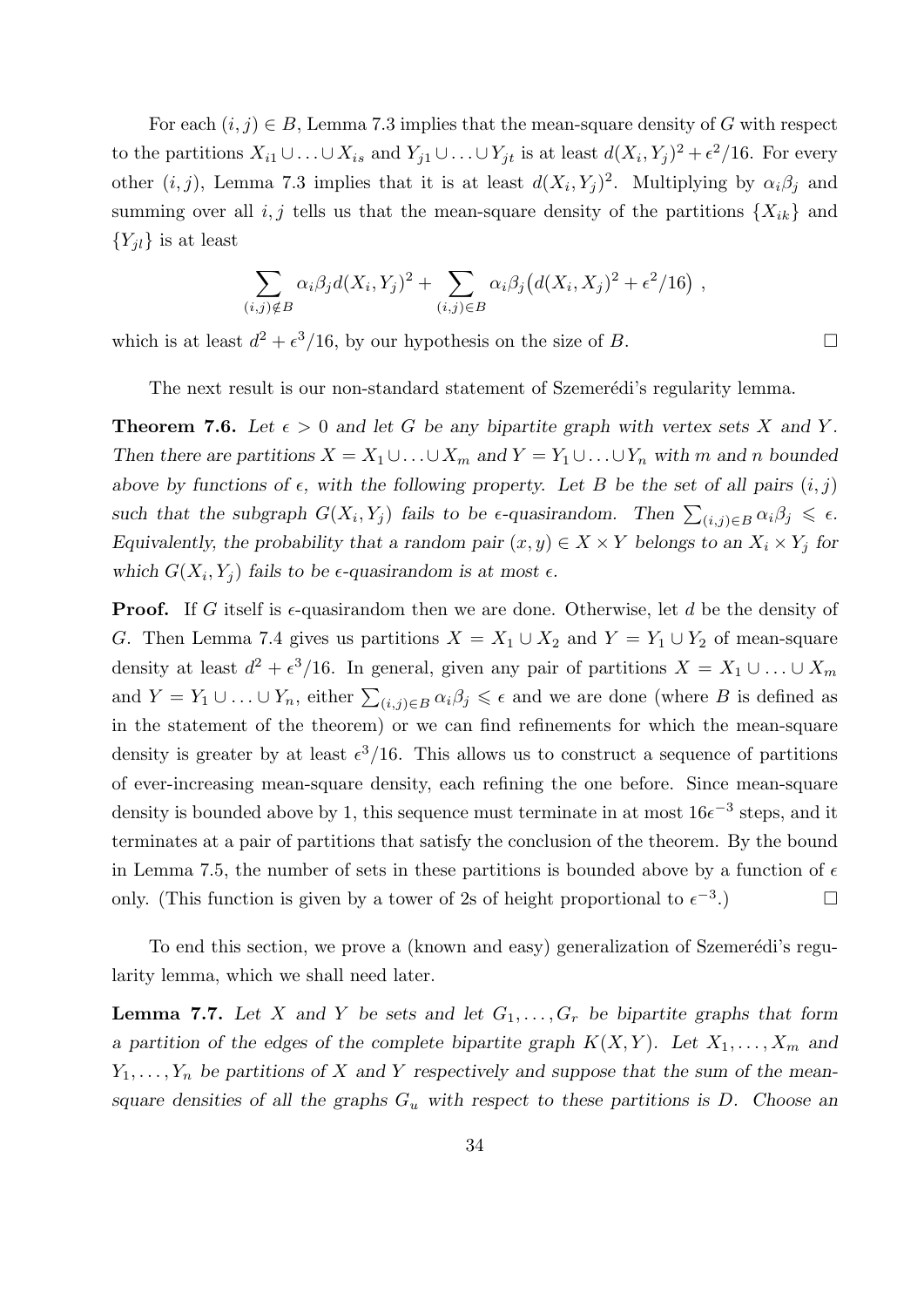element  $(x, y)$  of the set  $X \times Y$  uniformly at random, and suppose that with probability at least  $\epsilon$  it lies in some  $X_i \times Y_j$  for which not all the graphs  $G_u(X_i \times Y_j)$  are  $\epsilon$ -quasirandom. Then one can find partitions  $X_i = X_{i1} \cup ... \cup X_{is_i}$  and  $Y_j = Y_{j1} \cup ... \cup Y_{jt_j}$  such that the sum of the mean-square densities of the  $G_u$  with respect to the refined partitions  $\{X_{ik}\}$ and  $\{Y_{jl}\}\$ is at least  $D + \epsilon^3/16$ . Moreover, all the  $s_i$  are bounded above by  $2^n$  and all the  $t_j$  are bounded above by  $2^m$ .

**Proof.** This is very similar to the proof of Lemma 7.5 so we shall be brisk. Let  $(i, j)$  be a pair such that some graph  $G_u(X_i \times Y_i)$ , of density d, say, fails to be  $\epsilon$ -quasirandom. Then by Lemma 7.4 we can find partitions of  $X_i$  and  $Y_j$  into two sets each in such a way that the mean-square density of  $G_u(X_i \times Y_j)$  with respect to these partition is at least  $d^2 + \epsilon^2/16$ , and that will be true of any refinements of them, by Corollary 7.3.

Now let us find such partitions for every pair  $(i, j)$  for which a suitable u exists. Then each set  $X_i$  has been partitioned into two in at most n ways and each  $Y_i$  has been partitioned into two in at most m ways. Let  $X_i = X_{i1} \cup \ldots \cup X_{is_i}$  and  $Y_j = Y_{j1} \cup \ldots \cup Y_{jt_j}$ be common refinements of these partitions, into at most  $2^n$  sets and  $2^m$  sets respectively.

For each pair  $(i, j)$  for which there was a non- $\epsilon$ -quasirandom graph  $G_u(X_i, X_j)$  of density d the mean-square density of  $G_u(X_i, X_j)$  with respect to the partitions  $X_i =$  $X_{i1} \cup \ldots \cup X_{is_i}$  and  $Y_j = Y_{j1} \cup \ldots \cup Y_{jt_j}$  is at least  $d^2 + \epsilon^2/3$ . Since a random pair  $(x, y)$  has a probability of at least  $\epsilon$  of belonging to  $X_i \times X_j$  for such a pair  $(i, j)$ , a calculation similar to that of Lemma 7.5 shows that the sum of the mean-square densities of all the graphs  $G_u$  with respect to the partitions  $\{X_{ik}\}\$ and  $\{Y_{jl}\}\$ is at least  $D + \epsilon^3/16$ , as claimed.  $\square$ 

**Theorem 7.8.** Let  $\epsilon > 0$ , let  $X_1, \ldots, X_k$  be finite sets. For each i let  $X'_{i1}, \ldots, X'_{i m_i}$  be a partition of  $X_i$ , and for each i, j let  $G_{ij}(1), \ldots, G_{ij}(r_{ij})$  be bipartite graphs that form a partition of the complete bipartite graph  $K(X_i, X_j)$ . Then for each i one can find a partition  $X_{i1}, \ldots, X_{in_i}$  of  $X_i$  that refines the partition  $X'_{i1}, \ldots, X'_{im_i}$ , and this can be done in such a way that, for every i and j, if a random pair  $(x, y)$  is chosen from  $X_i \times X_j$ , then with probability at least  $1 - \epsilon$  it lies in some set  $X_{is} \times X_{jt}$  for which all the  $r_{ij}$  induced subgraphs  $G_{ij}(u)(X_{is}, X_{jt})$  are  $\epsilon$ -quasirandom. Moreover, all the  $n_i$  are bounded above by a function that depends on  $\epsilon$ , the  $m_i$  and the  $r_{ij}$  only.

**Proof.** Suppose that we have partitions  $X_{i1}, \ldots, X_{in_i}$  of each  $X_i$ , and suppose that for these partitions the conclusion of the theorem is false. Then there exist  $i$  and  $j$  such that at least  $\epsilon |X_i||X_j|$  of the pairs  $(x, y) \in X_i \times X_j$  lie in sets  $X_{is} \times X_{jt}$  for which at least one of the graphs  $G_{ij}(u)(X_{is}, X_{jt})$  is not  $\epsilon$ -quasirandom. By Lemma 7.7 we can refine the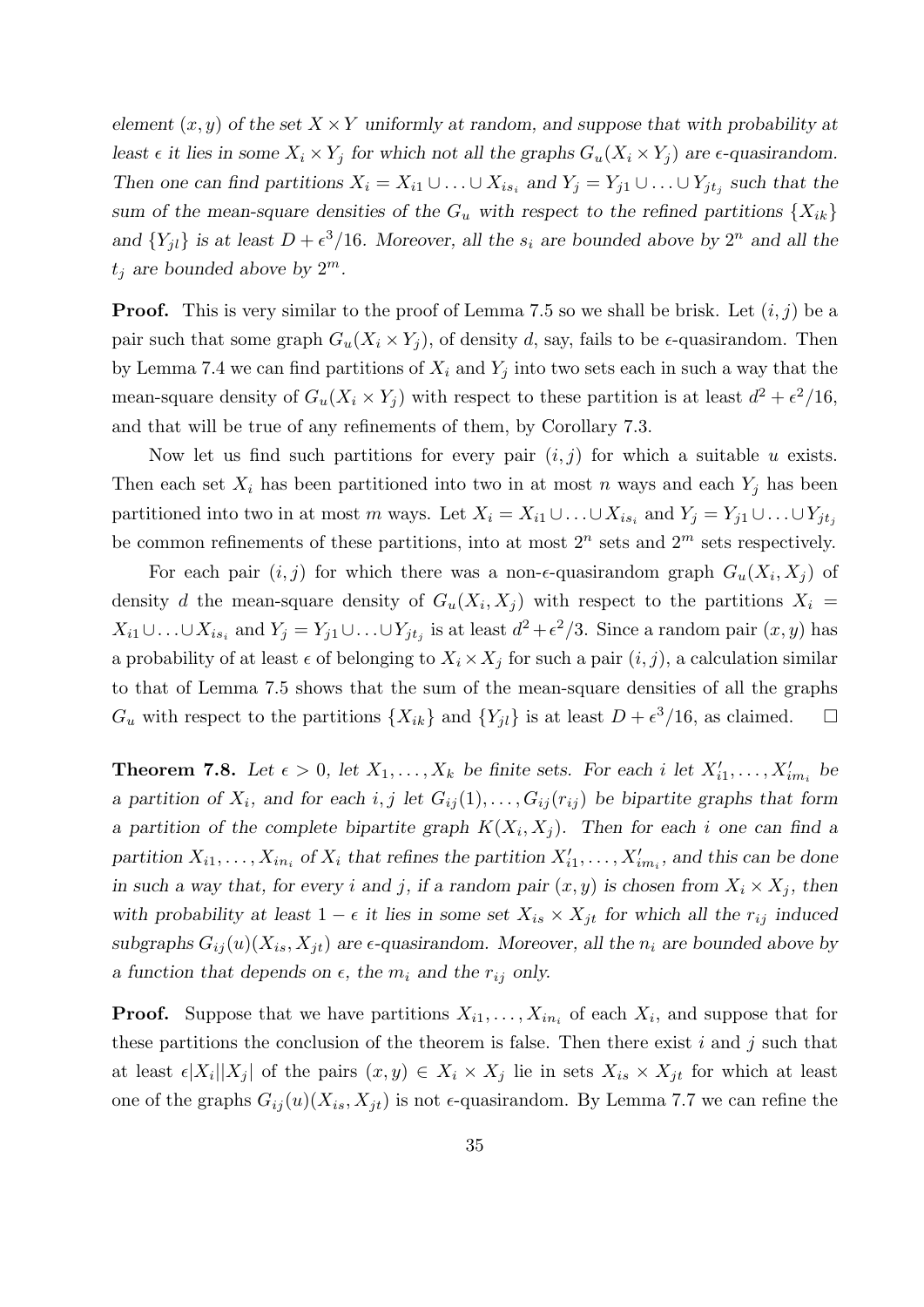partitions  $X_{i1}, \ldots, X_{in_i}$  and  $X_{j1}, \ldots, X_{jn_j}$  in such a way that the sum of the mean-square densities of the graphs  $G_{ij}(u)$  with respect to the refined partitions is greater by at least  $\epsilon^3/16$  than it was for the original ones. Moreover, the numbers of sets in the new partitions are bounded above by an exponential function of the numbers in the old ones.

Since the sum of the mean-square densities of the graphs  $G_{ij}(u)$  (over all i, j and u) cannot exceed  $\sum_{i < j} r_{ij}$ , this procedure must terminate after at most  $16e^{-3} \sum_{i < j} r_{ij}$  steps. At that point we have a partition with the desired properties. If we start the iteration with the partitions given in the first place, then we end up proving the theorem.  $\Box$ 

## §8. Regularity for 3-uniform hypergraphs.

As ever, the picture for hypergraphs is more complicated. One of the reasons for this we have already met - we shall split our hypergraphs into "stable" subhypergraphs (see the discussion at the end of §5) rather than quasirandom ones, and this forces us to discuss chains  $(G, H)$  as well as hypergraphs. We shall find ourselves partitioning not just the vertex sets of  $H$  (and  $G$ ) but also the edge sets of the graphs  $G$ , so the statements we prove are rather more elaborate.

A more technical complication, but nevertheless a fundamental one, arises out of the fact that we must consider chains  $(G, H)$  for which G is very sparse. This makes it hard to generalize Lemma 7.4 adequately. To see why, let G be an  $\alpha$ -quasirandom tripartite graph of density p with vertex sets X, Y and Z, and suppose that p is very small. Let  $H \subset \Delta(G)$ be a hypergraph that fails to be  $\eta$ -quasirandom relative to  $\Delta(G)$ . If  $\alpha$  is small enough, then an averaging argument similar to that of Theorem 4.1 allows us to find sets  $X' \subset X$ ,  $Y' \subset Y$  and  $Z' \subset Z$  such that the restriction of H to  $X' \times Y' \times Z'$  is of significantly greater density than  $H$  itself. (This statement is true both relative to  $G$  and, since  $G$  is quasirandom, in absolute terms.) Unfortunately, the sets  $X'$ ,  $Y'$  and  $Z'$  that this argument gives are contained in certain neighbourhoods of vertices of  $G$ , and therefore their sizes depend not just on  $\eta$  but on  $p$  as well. Therefore, any increase in mean-square density that we can hope to get from the dense hypergraph  $H(X', Y', Z')$  will also depend on p.

This matters a lot, because as the iteration proceeds in the hypergraph regularity lemma, we are forced to consider a sequence of graphs  $G_i$  with rapidly decreasing densities  $p_i$ , so if the increase in mean-square density at stage i depends on  $p_i$ , there is no guarantee that the iteration will come to an end.

The solution to this problem is to squeeze a bit more out of the proof of Theorem 4.1. Instead of choosing just one triple  $(X', Y', Z')$ , we shall choose several, and prove that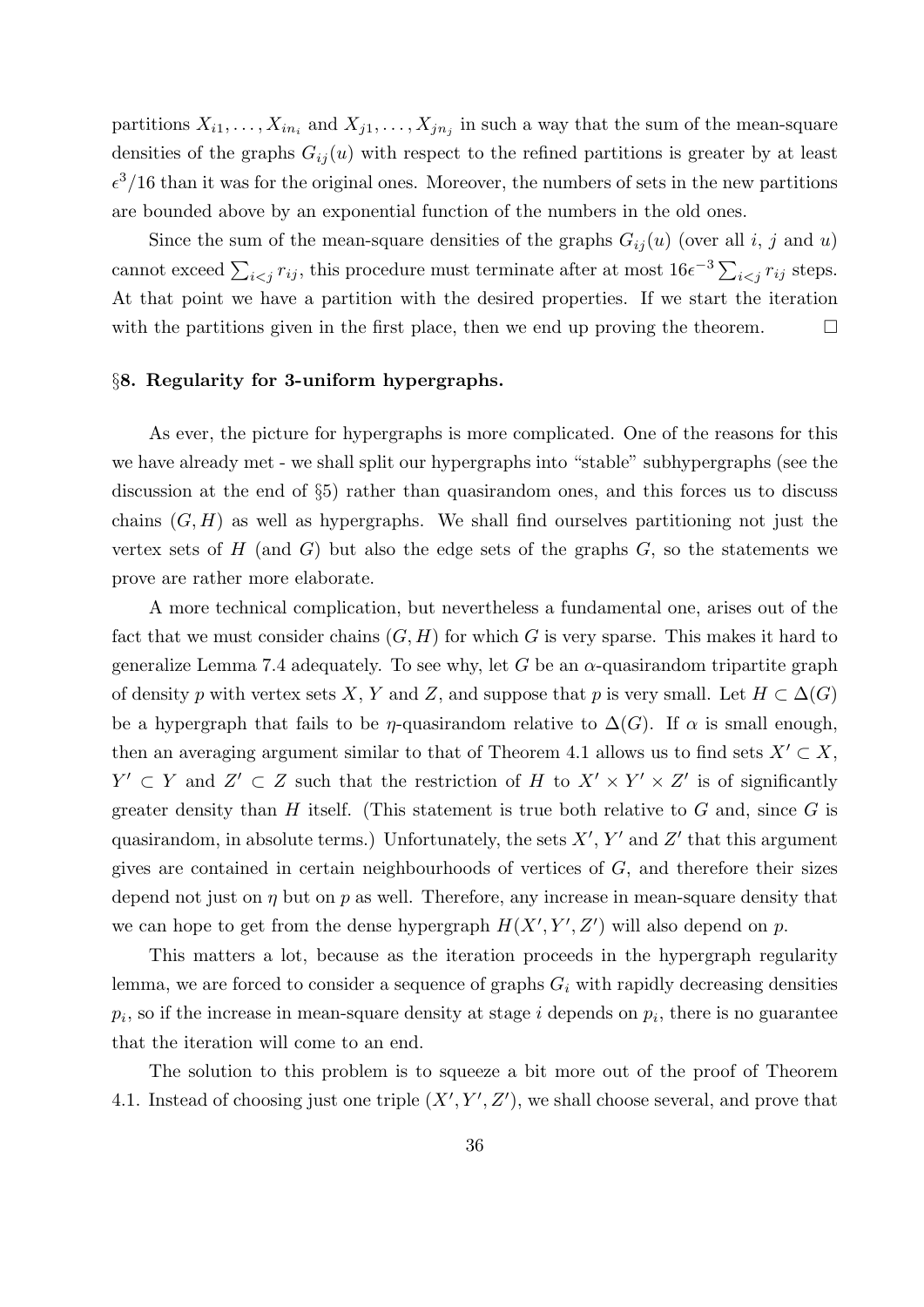they are sufficiently spread out to provide us with an increase in mean-square density that is strong enough to use.

The statement of the hypergraph regularity lemma is somewhat complicated, so we shall postpone it until after we have made the above remarks precise in Lemma 8.4 below. At that point, the formulation of the regularity lemma will be better motivated and the rest of the proof quite easy.

To begin with, here is a simple and general criterion that we can use when we are trying to establish that a partition gives us an increase in mean-square density.

**Lemma 8.1.** Let U be a set of size n and let f and q be functions from U to the interval  $[-1, 1]$ . Let  $B_1, \ldots, B_r$  be a partition of U and suppose that g is constant on each  $B_i$ . Then the mean-square density of f with respect to the partition  $B_1, \ldots, B_r$  is at least  $\langle f, g \rangle^2 / n \| g \|_2^2.$ 

**Proof.** For each j Let  $a_j$  be the value taken by g on the set  $B_j$ . Then, by the Cauchy-Schwarz inequality,

$$
\langle f, g \rangle = \sum_{j} a_{j} \sum_{x \in B_{j}} f(x)
$$
  
\$\leqslant \left( \sum\_{j} |B\_{j}| a\_{j}^{2} \right)^{1/2} \left( \sum\_{j} |B\_{j}|^{-1} \sum\_{x \in B\_{j}} f(x) \right)^{1/2}\$  

$$
= ||g||_{2} \left( \sum_{j} |B_{j}| \left( |B_{j}|^{-1} \sum_{x \in B_{j}} f(x) \right)^{2} \right)^{1/2}.
$$

But  $\sum_j |B_j| (|B_j|^{-1} \sum_{x \in B_j} f(x))^2$  is n times the mean-square density of f (by definition), so the lemma follows.

So that it does not clutter up the proof of Lemma 8.4, here is a second very simple technical lemma.

**Lemma 8.2.** Let  $0 < \delta < 1$  and let r be an integer greater than or equal to  $\delta^{-1}$ . Let  $v_1, \ldots, v_n$  be vectors in  $\ell_2^n$  such that  $||v_i||^2 \leqslant n$  for each i and such that  $||\sum v_i||_2^2 \leqslant \delta n^3$ . Let r vectors  $w_1, \ldots, w_r$  be chosen uniformly and independently from the  $v_i$ . (To be precise, for each  $w_j$  an index i is chosen randomly between 1 and n and  $w_j$  is set equal to  $v_i$ . Then the expectation of  $\left\Vert \sum w_j \right\Vert_2^2$  $\frac{2}{2}$  is at most  $2\delta r^2 n$ .

**Proof.** The expectation of  $\left\| \sum w_j \right\|_2^2$  $\frac{2}{2}$  is the expectation of  $\sum_{i,j} \langle w_i, w_j \rangle$ . If  $i \neq j$  then the expectation of  $\langle w_i, w_j \rangle$  is  $n^{-2} \|\sum v_i\|_2^2$  which, by hypothesis, is at most  $\delta n$ . If  $i = j$ , then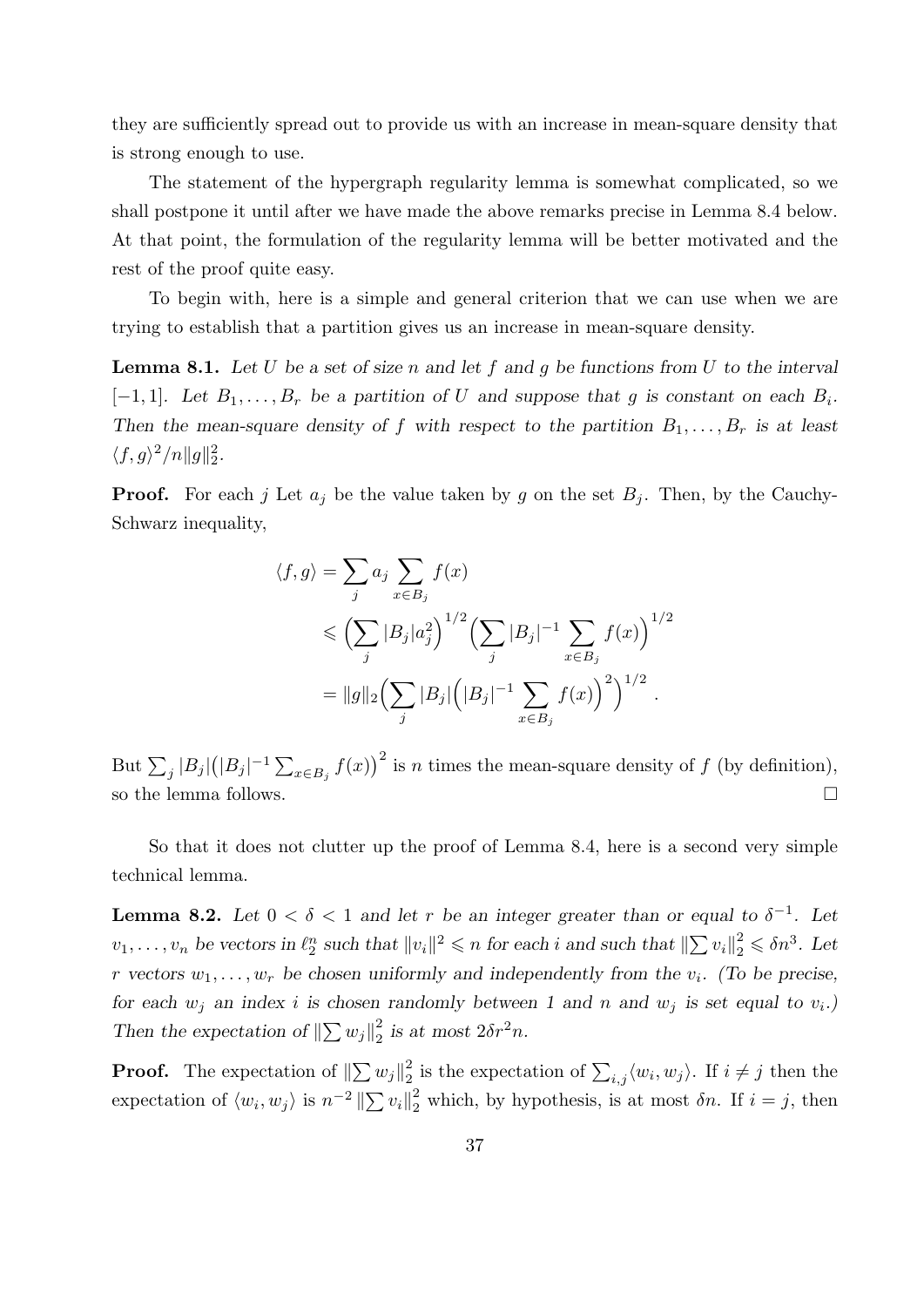$\langle w_i, w_j \rangle$  is at most n, again by hypothesis. Therefore, the expectation we are trying to bound is at most  $(\delta r(r-1) + r)n$ . Since  $\delta r \geq 1$ , this is at most  $2\delta r^2 n$ , as claimed.  $\square$ 

**Definition 8.3.** Let G be a tripartite graph with vertex sets  $X$ , Y and Z and let the bipartite graphs  $G(X, Y)$ ,  $G(Y, Z)$  and  $G(X, Z)$  be partitioned into subgraphs  $G_i(X, Y)$ ,  $G_i(Y, Z)$  and  $G_k(X, Z)$  respectively. For each triangle  $(x, y, z) \in \Delta(G)$ , define its index to be the triple  $(i, j, k)$  such that  $xy \in G_i(X, Y)$ ,  $yz \in G_i(Y, Z)$  and  $xz \in G_k(X, Z)$ . The induced partition of  $\Delta(G)$  is the partition of the triples of  $\Delta(G)$  according to their index. If  $f: X \times Y \times Z \rightarrow [-1,1]$ , then the mean-square density of f relative to the partitions  $(G_i(X, Y)), (G_j(Y, Z))$  and  $(G_k(X, Z))$  is defined to be the mean-square density of f relative to the induced partition of  $\Delta(G)$ .

Note that a typical cell of the induced partition is of the form

$$
\Delta(G_i(X,Y)\cup G_j(Y,Z)\cup G_k(X,Z))\ .
$$

**Lemma 8.4.** Let G be a tripartite graph with vertex sets  $X$ ,  $Y$  and  $Z$  of sizes  $L$ ,  $M$ and N respectively, let the densities  $G(X, Y)$ ,  $G(Y, Z)$  and  $G(X, Z)$  be  $\delta_{12}$ ,  $\delta_{23}$  and  $\delta_{13}$ , let  $\delta = \delta_{12} \delta_{23} \delta_{13}$  and suppose that these three graphs are  $\alpha$ -quasirandom. Let H be a tripartite 3-uniform hypergraph with the same vertex sets as G, let the relative density  $|H|/|\Delta(G)|$ of H in G be d, and suppose that H is not  $\eta$ -quasirandom relative to  $\Delta(G)$ . Suppose also that  $2^{21} \alpha^{1/4} \leq \delta^7$ . Then there are partitions  $G_1(X,Y) \cup \ldots \cup G_l(X,Y) = G(X,Y)$ ,  $G_1(Y, Z) \cup \ldots \cup G_m(Y, Z) = G(Y, Z)$  and  $G_1(X, Z) \cup \ldots \cup G_n(X, Z) = G(X, Z)$ , relative to which the mean-square density of H is at least  $d^2 + 2^{-10}\eta^2$ . Moreover, l, m and n are all at most  $3^{\delta^{-4}}$ .

**Proof.** Let  $f(x, y, z) = H(x, y, z) - d$  whenever  $(x, y, z) \in \Delta(G)$  and let it be zero otherwise. Then the hypothesis of the lemma is that

$$
\sum_{x,x',y,y',z,z'} f_{x,x',y,y',z,z'} \geq \eta \delta^4 L^2 M^2 N^2.
$$

Let  $U = \Delta(G)$  and for each triple  $(x, y, z) \in U$  define  $F_{xyz}(x', y', z')$  to be  $f_{x,x',y,y',z,z'}/f(x',y',z')$  and let  $F(x',y',z') = \sum_{x,y,z} G_{xyz}(x',y',z')$ . With this notation, the hypothesis can be rewritten  $\langle f, F \rangle \geq \eta \delta^4 (LMN)^2$ .

Let us now build some new functions  $E_{xyz}$ . These will have similar properties to the  $F_{xyz}$  but will take values 0, 1 and -1 only. A vital property of each function  $F_{xyz}$  is that it can be written in the form  $u(x', y')v(y', z')w(x', z')$ , since of the eight terms in the product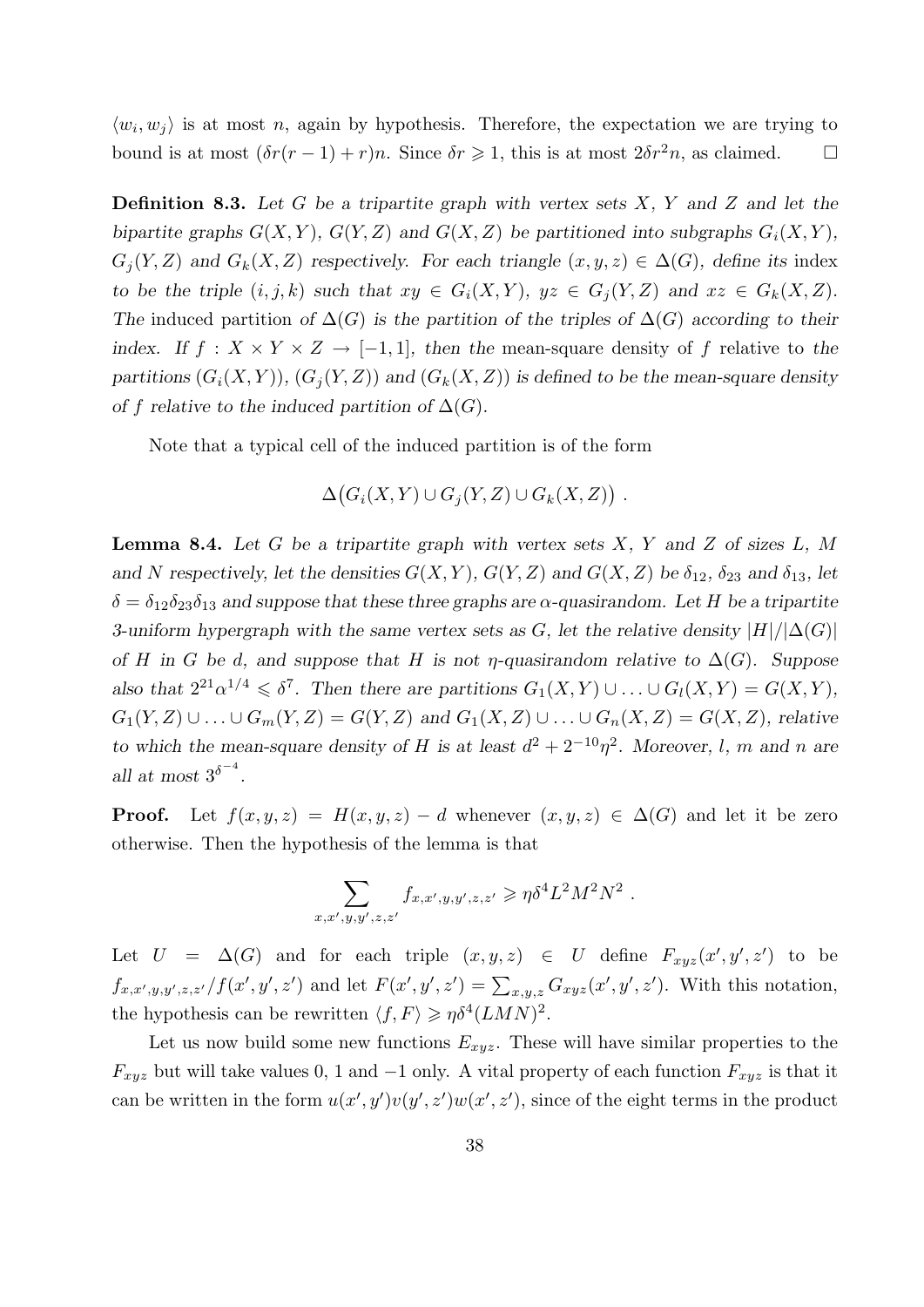$f_{x,x',y,y',z,z'}$  the only one that depends on all three of x', y' and z' is  $f(x',y',z')$ , which is absent from  $F_{xyz}(x', y', z')$ . Moreover, we can do this with u, v and w taking values in the interval  $[-1, 1]$ .

Fix a triple  $(x, y, z)$  as above, and for each pair  $(x', y')$  define  $u'(x, y)$  randomly according to the following simple rule. If  $u(x', y')$  is positive then  $u'(x', y')$  is 1 with probability  $u(x', y')$  and 0 otherwise. If  $u(x', y')$  is negative then  $u'(x', y')$  is -1 with probability  $|u(x', y')|$  and 0 otherwise. If  $u(x', y') = 0$  then  $u'(x', y') = 0$  as well. Construct functions  $v'$  and  $w'$  similarly, and let all the random choices that have been made be independent. Finally, let  $E_{xyz}(x', y', z') = u'(x', y')v'(y', z')w'(x', z')$ , and note that the expectation of  $E_{xyz}(x', y', z')$  is  $F_{xyz}(x', y', z')$ .

Let E be the sum of all the functions  $E_{xyz}$ . The expectations of  $\langle f, F_{xyz} \rangle$  and  $\langle f, E_{xyz} \rangle$ are the same, so we can make the random choices in such a way that  $\langle f, E \rangle \geq \eta \delta^4 (LMN)^2$ . The other property we shall use is that  $E_{xyz}(x', y', z')$  is non-zero only if x, x', y, y', z and  $z'$  are the vertices of an octahedron in the graph  $G$ . (This is true despite the fact that we have divided by  $f(x', y', z')$ : for each pair there is still a triple containing it for which  $f$  is required to be non-zero.) So that our notation will be reasonably concise, Let us set  $G_{x,x',y,y',z,z'}$  to be 1 if x, x', y, y', z and z' are the vertices of an octahedron and 0 otherwise. (Strictly speaking, it would be more accurate to write  $\Delta(G)_{x,x',y,y',z,z'}$ .)

Our next aim is to obtain an upper bound for  $||E||_2^2$ . To start with, we have

$$
||E||_2^2 = \sum_{x',y',z'} \left(\sum_{x,y,z} E_{xyz}(x',y',z')\right)^2
$$
  
\$\leqslant \sum\_{x',y',z'} \left(\sum\_{x,y,z} G\_{x,x',y,y',z,z'}\right)^2\$  
= 
$$
\sum_{x',y',z'} \sum_{x_1,y_1,z_1,x_2,y_2,z_2} G_{x_1,x',y_1,y',z_1,z'} G_{x_2,x',y_2,y',z_2,z'}
$$

This counts the number of 9-tuples  $(x', y', z', x_1, y_1, z_1, x_2, y_2, z_2)$  such that the sextuples  $(x', x_1, y', y_1, z', z_1)$  and  $(x', x_2, y', y_2, z', z_2)$  both form octahedra in G. That is, it counts the number of copies in G of a certain graph with nine vertices and seven edges between each pair of vertex sets (four for each octahedron but intersecting in one). By Theorem 3.5 and our upper bound for  $\alpha$ , there are at most  $2\delta^7 (LMN)^3$  of these.

We are not yet in a position to apply Lemma 8.1:  $E$  is the sum of |U| functions  $E_{xyz}$  and we are unlikely to find a partition into just a few sets on which it is constant. The next stage of the argument is to make a random selection of a small number of  $E_{xyz}$ in such a way that their sum preserves the good properties of E. Let  $r \geq \delta^{-4}$ , choose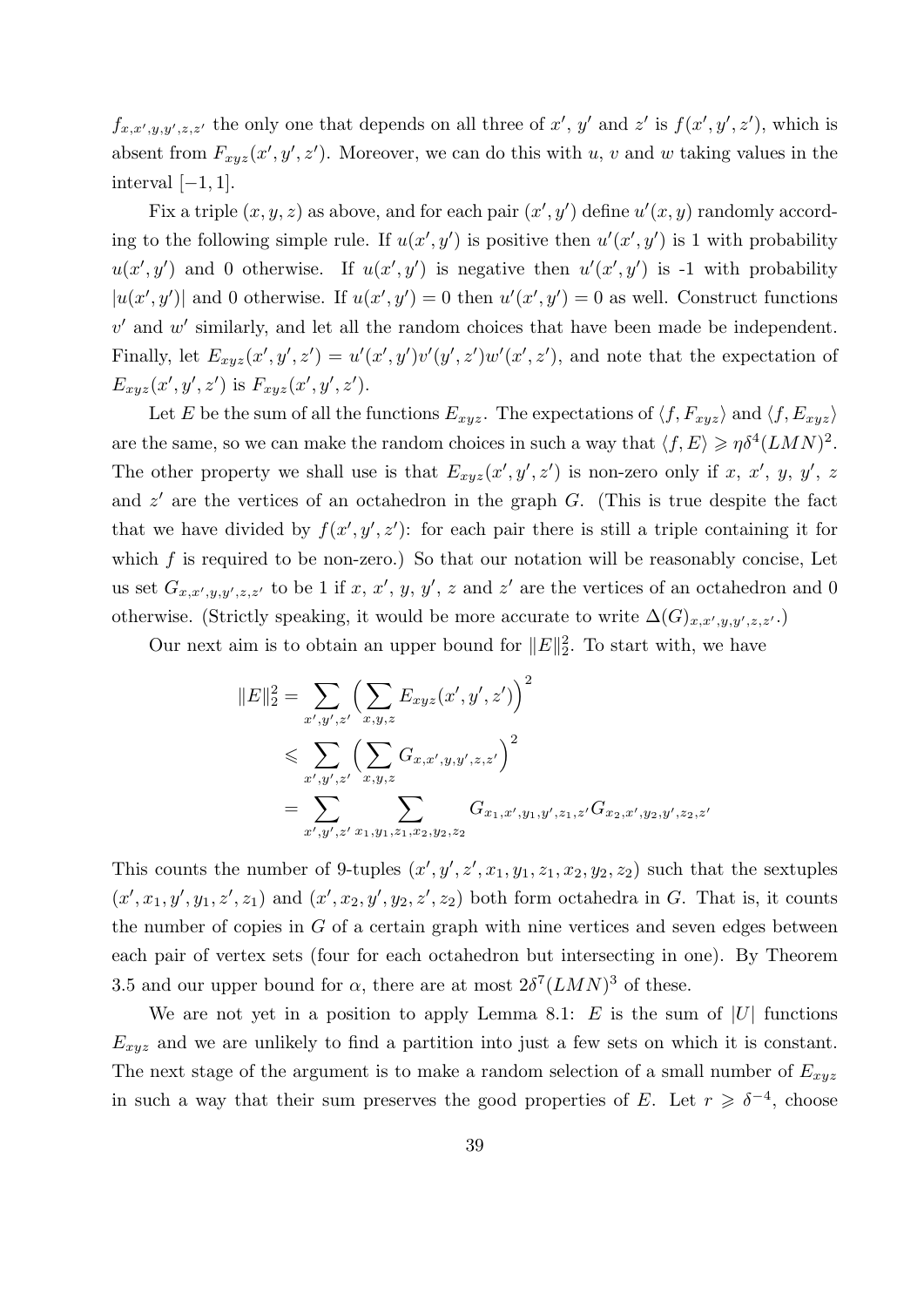$E_1, \ldots, E_r$  randomly from the  $E_{xyz}$  and let  $D = \sum_{i=1}^r E_i$ . Since the expectation of  $\langle f, E_i \rangle$ is  $|U|^{-1} \langle f, E \rangle$  and we know that  $\langle f, E \rangle \geq \eta \delta^4 (LMN)^2$ , the expectation of  $\langle f, D \rangle$  is at least  $\eta \delta^4 r |U|^{-1} (LMN)^2$ . By Theorem 3.5 and our upper bound for  $\alpha$ , we know that |U| lies between  $\delta LMN/2$  and  $2\delta LMN$ , so this is at least  $\eta r \delta^2 |U|/4$ .

We shall now apply Lemma 8.2, with  $n = |U|$ , to the functions  $E_{xyz}$ . We have shown that  $||E||_2^2 \leq 2\delta^7 (LMN)^3$ , which is at most  $16\delta^4 |U|^3$ . Moreover, each  $E_{xyz}$  is supported in U and takes values in  $[-1, 1]$ , so  $||E_{xyz}||_2^2$  is at most |U|. Therefore, Lemma 8.2 implies that the expectation of  $||D||_2^2$  is at most  $32\delta^4 r^2|U|$ . Therefore, the expectation of  $256\delta^2 r \langle f, D \rangle - \eta \delta ||D||_2^2$  is at least  $64\eta \delta^4 r^2 |U|$ . From this it follows that we can choose D in such a way that  $\langle f, D \rangle \geq \eta \delta^2 r |U|/4$  and  $||D||_2^2 \leq 256 \delta^2 r \langle f, D \rangle \eta^{-1}$ . For such a D, we have

$$
\frac{\langle f,D\rangle}{\|D\|_2^2}\geqslant \frac{\langle f,D\rangle}{256\delta^2r\eta^{-1}}\geqslant \frac{\eta\delta^2r|U|}{2^{10}\delta^2r\eta^{-1}}=\frac{\eta^2|U|}{2^{10}}\;.
$$

We finish the proof by applying Lemma 8.1 to a suitable partition of  $U =$  $\Delta(G)$ . Each of the r functions  $E_{xyz}$  that we added up to make D is of the form  $u'(x',y')v'(y',z')w'(x',z')$ , where u', v' and w' take values in the set  $\{-1,0,1\}$ . We can partition the bipartite graph  $G(X, Y)$  into at most 3<sup>r</sup> subgraphs  $G_i(X, Y)$  such that every u' is constant on each  $G_i(X, Y)$ . In a similar way we can partition  $G(Y, Z)$  into subgraphs  $G_i(Y, Z)$  and  $G(X, Z)$  into subgraphs  $G_k(X, Z)$ . For each triangle  $(x, y, z) \in \Delta(G)$ , define its *index* to be the triple  $(i, j, k)$  such that  $xy \in G_i(X, Y)$ ,  $yz \in G_j(Y, Z)$  and  $xz \in G_k(X, Z)$ . Then partition  $\Delta(G)$  into triples according to their index. This partition has at most  $3^{3r}$  cells, each of the form  $\Delta(G_i(X, Y) \cup G_j(Y, Z) \cup G_k(X, Z)).$ 

The function D is constant on each cell, so Lemma 8.1 and our estimate for  $\langle f, D \rangle / ||D||_2^2$  imply that the mean-square density of f with respect to this partition is at least  $2^{-10}\eta^2$ . It follows that the mean-square density of H is at least  $d^2 + 2^{-10}\eta^2$ , which proves the lemma.  $\Box$ 

Now let us prepare for the statement of our regularity lemma for 3-uniform hypergraphs. As with the counting lemma, we will keep things simple by restricting to the case of quadripartite hypergraphs, but the result can easily be generalized. The idea will be to take a quadripartite 3-uniform hypergraph  $H$  and "decompose it into quasirandom chains". Before we say exactly what this means, let us try to motivate the slightly technical definition we shall give in a moment of a quasirandom chain.

What we ultimately want from a chain is that it should satisfy the conditions for Theorem 6.8, the counting lemma for chains that we proved earlier. There we had a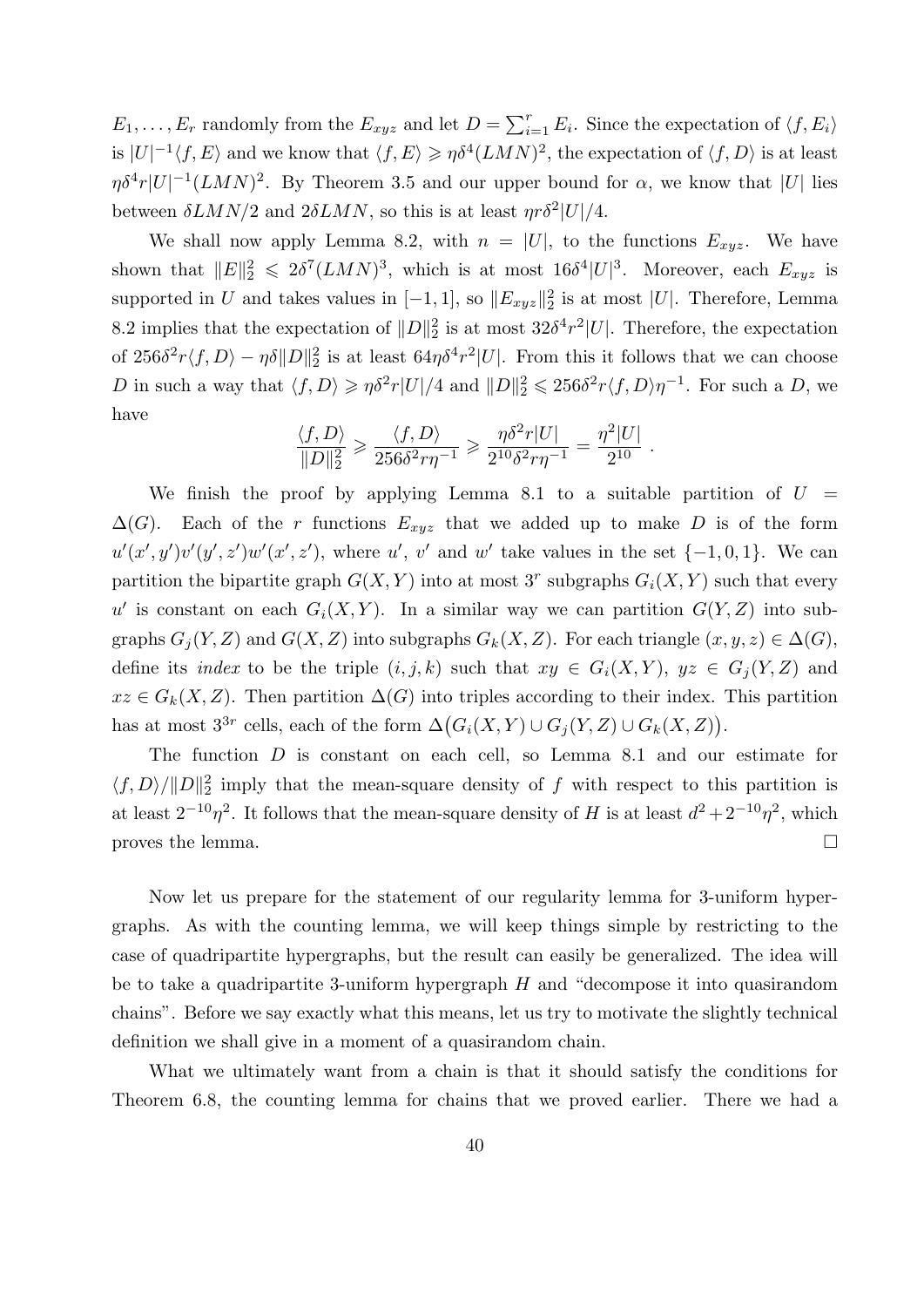quadripartite graph G with vertex sets of sizes  $L, M, N$  and P and a quadripartite 3uniform hypergraph  $H \subset \Delta(G)$ . Writing  $\delta$  for the product of the densities of the six bipartite parts of G, the assumptions of the theorem were that each tripartite part of H was  $\eta$ -quasirandom relative to G, each bipartite part of G was  $\alpha$ -quasirandom and  $2^{36} \alpha^{1/16} \leqslant \eta \delta^8/6$ . Writing  $\gamma$  for the product of the relative densities of the four tripartite parts of H, the conclusion was that the number of simplices in H differed from  $\gamma \delta LMNP$ by at most  $8\eta^{1/8}\delta LMNP$ . We therefore consider this to be a small error if  $\eta^{1/8}$  is small compared with  $\gamma$ .

**Definition 8.5.** Let  $\psi(\eta, \delta)$  be a polynomial in  $\eta$  and  $\delta$  that vanishes when either  $\eta$  or  $\delta$ is zero. A quadripartite chain  $(G, H)$  with  $\delta$  defined as above is  $(\eta, \psi)$ -quasirandom if all six parts of G are  $\psi(\eta, \delta)$ -quasirandom and all four parts of H are  $\eta$ -quasirandom relative to G.

Later we shall use this definition in the case where  $\psi(\eta, \delta) = (2^{-40} \eta \delta^8)^{16}$ . Then, if  $\alpha = \psi(\eta, \delta)$  it will satisfy the condition  $2^{36} \alpha^{1/16} \leq \eta \delta^8/6$  discussed above.

In Szemerédi's regularity lemma one decomposes a graph into quasirandom pieces using partitions of its vertex sets. As we have already mentioned, the decompositions we shall consider of hypergraphs are more complicated, so let us say precisely what they are. We shall use the following notation for this purpose and throughout the rest of the paper. If G is a quadripartite graph, X and Y are two of its vertex sets and  $X' \subset X$  and  $Y' \subset Y$ , then  $G(X', Y')$  stands for the induced bipartite subgraph of G with vertex sets  $X'$  and  $Y'$ . Similarly, if H is a quadripartite 3-uniform hypergraph and  $X'$ , Y' and Z' are subsets of three of its vertex sets then  $H(X', Y', Z')$  stands for the induced tripartite subhypergraph with vertex sets X', Y' and Z'. The complete k-partite graph with vertex sets  $X_1, \ldots, X_k$ will be denoted  $K(X_1, \ldots, X_k)$ .

**Definition 8.6.** Let  $X_1$ ,  $X_2$ ,  $X_3$  and  $X_4$  be four sets. A decomposition of the complete quadripartite graph  $K(X_1, X_2, X_3, X_4)$  consists of the following:

- (a) for each vertex set  $X_i$  a partition into subsets  $X_{i1}, \ldots, X_{in_i}$ ;
- (b) for each bipartite graph  $K(X_i, X_j)$  a partition into subgraphs  $G_{ij}(1), \ldots, G_{ij}(m_{ij}).$

Such a decomposition provides us with a collection of tripartite graphs. A typical one of these graphs has vertex sets of the form  $X_{ir}$ ,  $X_{js}$  and  $X_{kt}$ , and an edge set of the form

$$
G_{ij}(u)(X_{ir}, X_{js}) \cup G_{jk}(v)(X_{js}, X_{kt}) \cup G_{ik}(w)(X_{ir}, X_{kt}).
$$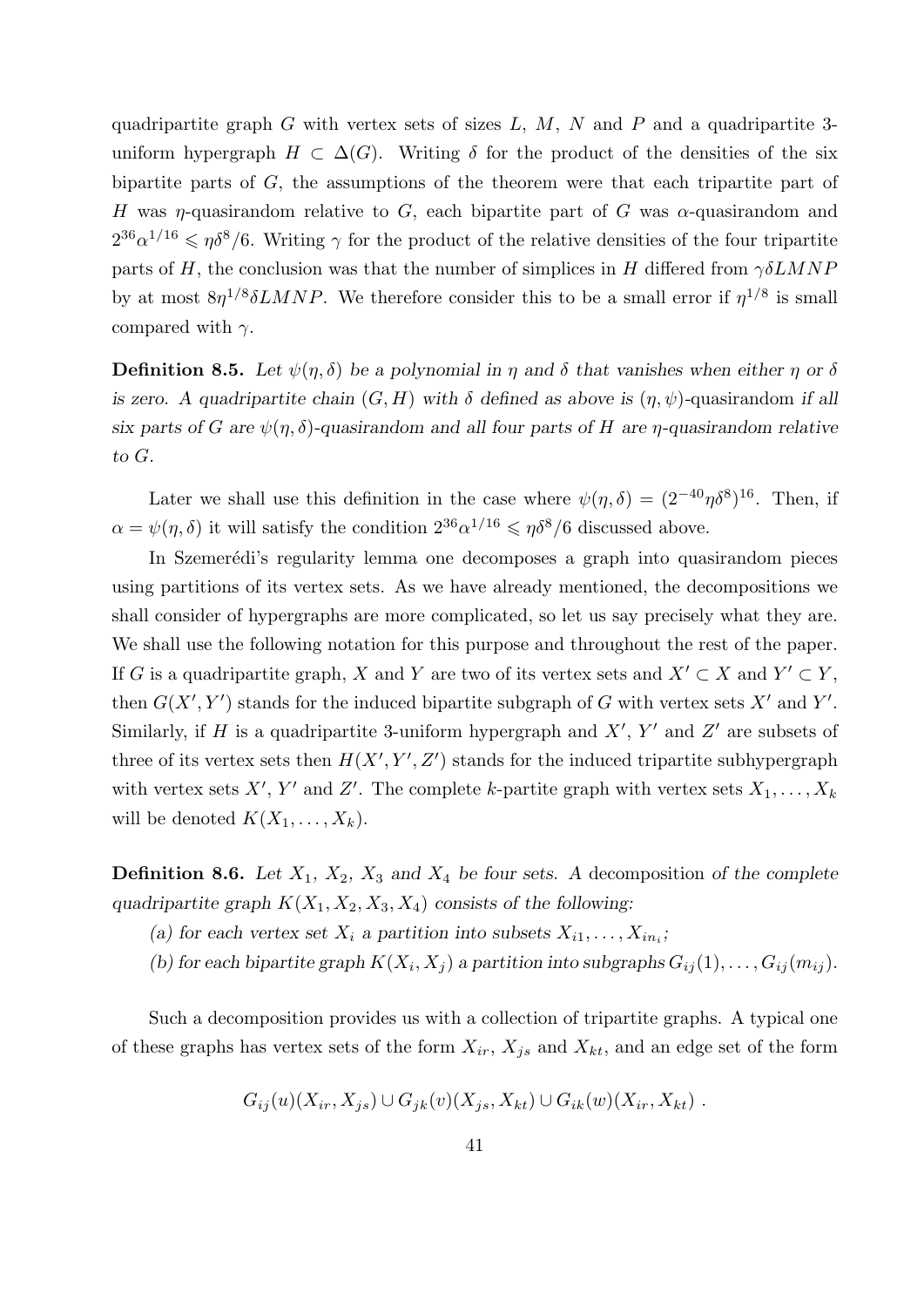If H is a quadripartite 3-uniform hypergraph with vertex sets  $X_1, X_2, X_3$  and  $X_4$ , then the decomposition also provides us with a collection of tripartite hypergraphs. A typical one of these has vertex sets as above and edge set  $H \cap \Delta(G)$ , where G is one of the tripartite graphs of the form the collection just defined. The pair  $(G, H)$  will then be a chain.

Definition 8.7. Let H be a quadripartite 3-uniform hypergraph with vertex sets  $X_1, \ldots, X_4$  and suppose that we have a decomposition of  $K(X_1, X_2, X_3, X_4)$ . Then the associated chain decomposition of H is the set of all chains formed in the way explained above.

Every triple  $(x, y, z) \in (X_i, X_j, X_k)$  belongs to exactly one of the tripartite graphs defined above, and hence we can associate with it exactly one of the chains. Hence, to each  $(x, y, z, w)$  we can associate four chains, one for each triple.

**Definition 8.8.** Let H be as above. Then  $H(X_i, X_j, X_k)$  is  $(\epsilon, \eta, \psi)$ -quasirandom if for all but  $\epsilon |X_i||X_j||X_k$  of its edges  $(x, y, z)$  the associated tripartite chain is  $(\eta, \psi)$ -quasirandom. H itself is  $(\epsilon, \eta, \psi)$ -quasirandom if all its four parts are.

Just before we prove the regularity lemma, here is a generalization of Corollary 7.3 that we will need in the proof.

**Lemma 8.9.** Let G be a tripartite graph with vertex sets  $X$ ,  $Y$  and  $Z$ , let H be a tripartite 3-uniform hypergraph with the same vertex sets, and let d be the relative density  $|H \cap \Delta(G)|/|\Delta(G)|$  of H in  $\Delta(G)$ . Let  $E_1 \cup \ldots \cup E_l$ ,  $F_1 \cup \ldots \cup F_m$  and  $G_1 \cup \ldots \cup G_n$ be partitions of  $G(X, Y)$ ,  $G(Y, Z)$  and  $G(X, Z)$  respectively. Let each  $E_i$ ,  $F_j$  and  $G_k$  be partitioned further into sets  $E_{ir}$ ,  $F_{js}$  and  $G_{kt}$ . Then the mean-square density of H relative to the partitions  ${E_{ir}}$ ,  ${F_{js}}$  and  ${G_{kt}}$  is at least as big as the mean-square density of H relative to  $\{E_i\}$ ,  $\{F_j\}$  and  $\{G_k\}$ .

**Proof.** Like Corollary 7.3, this result is an immediate consequence of Lemma 7.2. This time, let  $U = \Delta(G)$  and let f be the characteristic function of H. The partition of U induced by the partitions  ${E_{ir}}$ ,  ${F_{js}}$  and  ${G_{kt}}$  is a refinement of the partition induced by the partitions  ${E_i}$ ,  ${F_j}$  and  ${G_k}$ , and again the quantities compared in Lemma 7.2 are the mean-square densities we wish to compare here.  $\Box$ 

We are now ready for the main result of this section.

**Theorem 8.10.** Let H be a quadripartite hypergraph with vertex sets  $X, Y, Z$  and  $W$ , and let  $\epsilon, \eta > 0$ . Let the densities of  $H(X, Y, Z)$ ,  $H(X, Y, W)$ ,  $H(X, Z, W)$  and  $H(Y, Z, W)$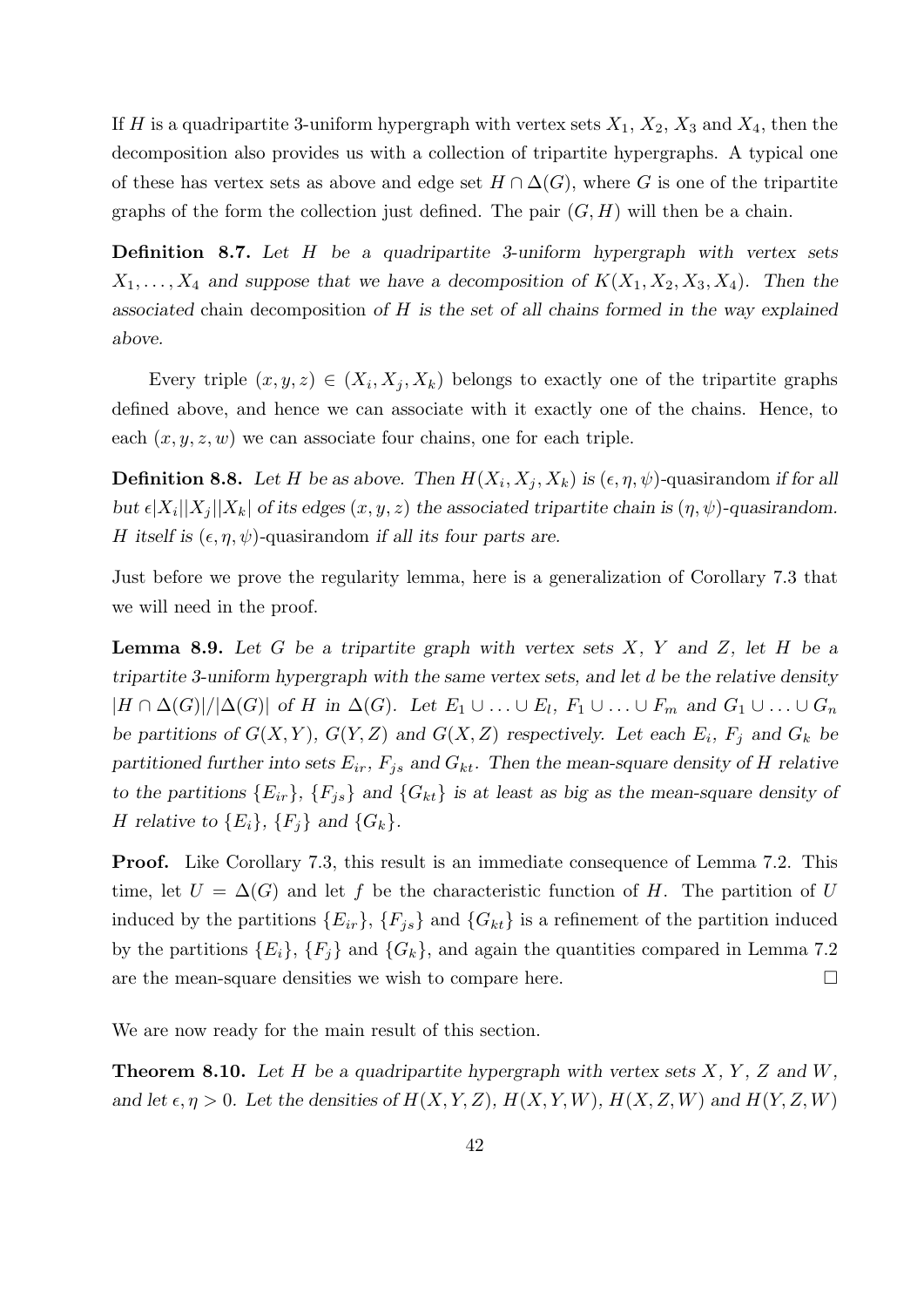be  $\delta_{123}$ ,  $\delta_{124}$ ,  $\delta_{134}$  and  $\delta_{234}$  respectively. Then there is a decomposition of the complete quadripartite graph  $K(X, Y, Z, W)$  such that the associated chain decomposition of H is  $(\epsilon, \eta, \psi)$ -quasirandom. Moreover, the number of bipartite graphs in the decomposition is bounded above by a number that depends only on  $\epsilon$  and  $\eta$ , while the number of sets in the partitions of X, Y, Z and W is bounded above by a function of  $\epsilon$ ,  $\eta$ ,  $\psi$  and the densities  $\delta_{123}, \, \delta_{124}, \, \delta_{134} \,$  and  $\delta_{234}.$ 

**Proof.** Suppose that we have a decomposition of the vertices and edges of  $K(X, Y, Z, W)$ , with each vertex set partitioned into at most  $n$  sets and each complete bipartite graph formed from two of the vertex sets partitioned into at most m bipartite subgraphs.

Let  $\alpha = \psi(\eta, \epsilon/48m)$ . By Theorem 7.8 we can refine the partitions of X, Y, Z and W so that if a random quadruple  $(x, y, z, w)$  is chosen from  $X \times Y \times Z \times W$ , then, with probability at least  $1 - \alpha$ , xy lies in a product  $X_i \times Y_j$  of cells such that all the induced subgraphs  $G(X_i, Y_j)$ , where G is a graph from the decomposition of  $K(X, Y)$ , are  $\alpha$ -quasirandom, and similarly for the other five pairs from  $(x, y, z, w)$ . Suppose that we have passed to such a refinement. Then each vertex set is now partitioned into at most N sets, where N depends on  $\epsilon$ , m and n only.

We do not want to consider chains that are too sparse, so let us show that these do not occur very often. To any quadruple  $(x, y, z, w) \in X \times Y \times Z \times W$  there is an associated quadripartite chain. Let its vertex sets be  $A_1$ ,  $A_2$ ,  $A_3$  and  $A_4$  and let its edge-sets be  $G_{ij}$ for  $1 \leq i \leq j \leq 4$ . Here,  $A_4$  is the cell that contains w from the partition of W,  $G_{23}$  is the bipartite graph from the decomposition that contains the edge yz, and so on. The graphs  $G_{ij}$  form the edges of the quadripartite chain. The hyperedges come from the union of the four tripartite hypergraphs

$$
H \cap \Delta(G_{ij}(A_i, A_j) \cup G_{jk}(A_j, A_k) \cup G_{ik}(A_i, A_k)),
$$

where  $1 \leq i < j < k \leq 4$ .

Suppose we choose  $(x, y, z, w)$  at random. Then there are at most m possibilities for each  $G_{ij}$ . It follows that if we condition on the set  $A_1 \times A_2 \times A_3 \times A_4$  in which  $(x, y, z, w)$ lies, then for each ij the probability that  $G_{ij}$  has density less than  $\epsilon/48m$  in  $A_i \times A_j$  is at most  $\epsilon/48$ . Therefore, with probability at least  $1 - \epsilon/8$ , each  $G_{ij}$  has density at least  $\epsilon/48m$  in  $A_i \times A_j$ .

Suppose that the chain decomposition we now have of H is not  $(\epsilon, \eta, \psi)$ -quasirandom. Then, without loss of generality, for at least  $\epsilon |X||Y||Z|/4$  edges of  $H(X, Y, Z)$  the associated chain is not  $(\eta, \psi)$ -quasirandom. It follows that there are at least  $\epsilon |X||Y||Z|/8$  edges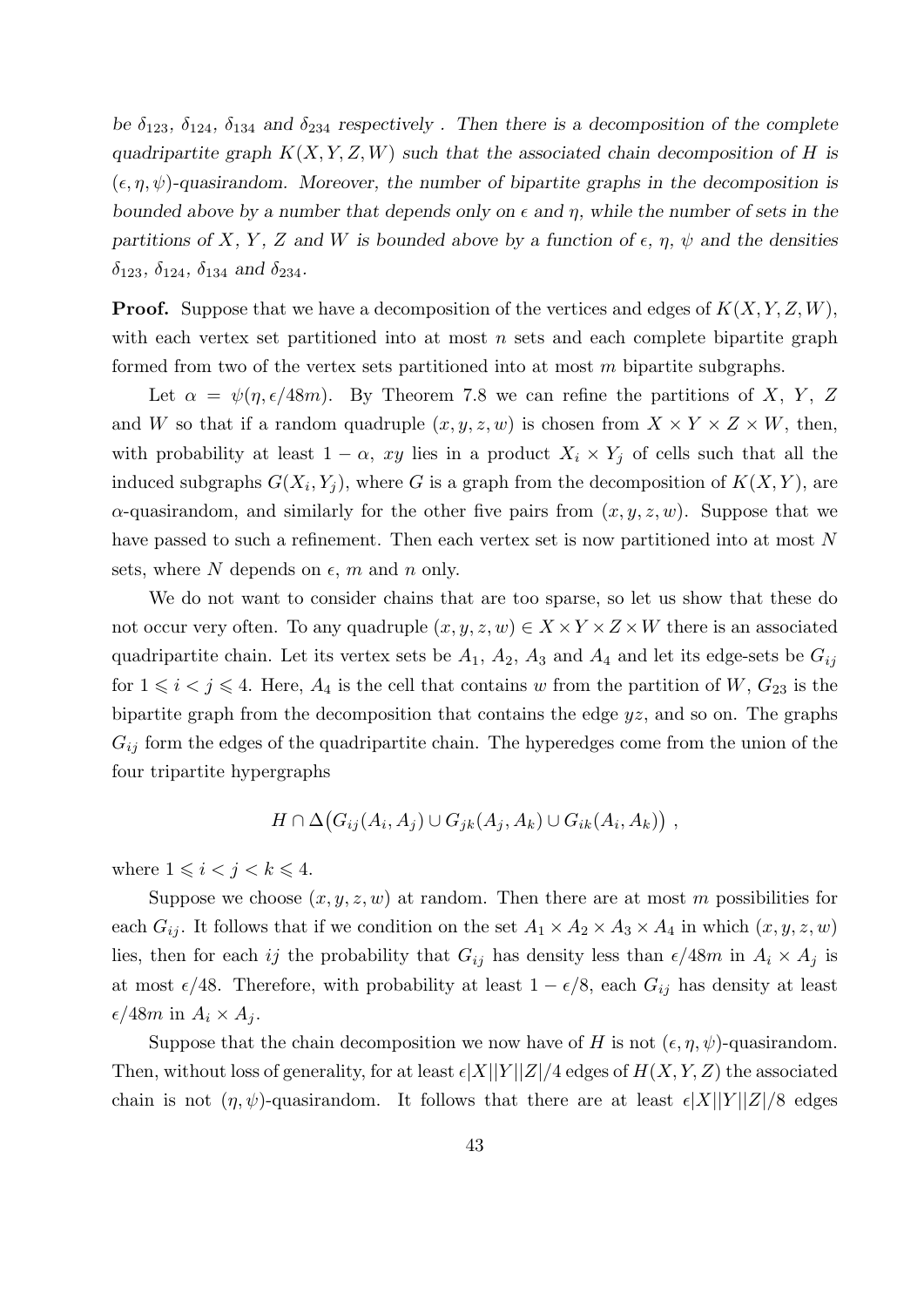$(x, y, z)$  of  $H(X, Y, Z)$  such that the density conditions above are satisfied for the associated chains, and such that either  $H(X, Y, Z)$  is not  $\eta$ -quasirandom relative to the associated tripartite graph or the three parts of the tripartite graph are not all  $\alpha$ -quasirandom.

However, we have arranged for the second possibility to apply to at most  $\alpha |X||Y||Z|$ triples, so there are at least  $\epsilon |X||Y||Z|/16$  edges such that  $H(X, Y, Z)$  is not  $\eta$ -quasirandom relative to the associated tripartite graph.

Whenever this happens we can use Lemma 8.4 to partition the three bipartite parts of the graph in such a way that the mean-square density of  $H$  relative to these partitions is greater by at least  $2^{-10}\eta$  than the square of the density of H relative to the tripartite graph. Moreover, by Lemma 8.9 this property is maintained if we refine these partitions. Hence, we can choose a common refinement of all the partitions of all the bipartite parts of all the graphs, preserving all the mean-square density increases. Since at least  $\epsilon |X||Y||Z|/16$ triples belong to tripartite graphs where such increases have taken place, we find that the mean-square density of H relative to the new decomposition is at least  $2^{-14} \epsilon \eta$  greater than it was relative to the old one. The number of bipartite graphs in the new partitions is bounded above by a function of  $\epsilon$ ,  $\eta$  and m only.

This procedure can be iterated. When we refine the partitions of the vertex sets, the mean-square density of  $H$  relative to the decomposition does not decrease, so the iteration must eventually come to an end and the theorem is proved.

Remark. An examination of the above proof shows that the bound for the numbers of cells in the eventual partition is of "wowzer" type. The wowzer function  $W$  is defined in two steps as follows. First let the tower function T be defined by  $T(1) = 2, T(n) = 2^{n-1}$ . Next, let  $W(1) = 2$  and  $W(n) = T(W(n-1))$ . In general, the hypergraph regularity lemma for k-uniform hypergraphs iterates the bound for  $(k-1)$ -uniform hypergraphs, and thus advances one level in the Ackermann hierarchy. This means that the bounds that it gives for the theorems of van der Waerden and Szemerédi are of Ackermann type. Similar bounds have recently been achieved for Szemerédi's theorem by Tao, who has produced a discretization of Furstenberg's ergodic-theory proof. This answered a question that many people had asked, and the insights gained played an important role in his spectacular result with Green that the primes contain arbitrarily long arithmetic progressions.

We finish the section with a corollary that is designed to make the regularity lemma easy and convenient to use. As with our earlier results, the result we give is not the most general possible, but more general versions can be proved with only small adaptations.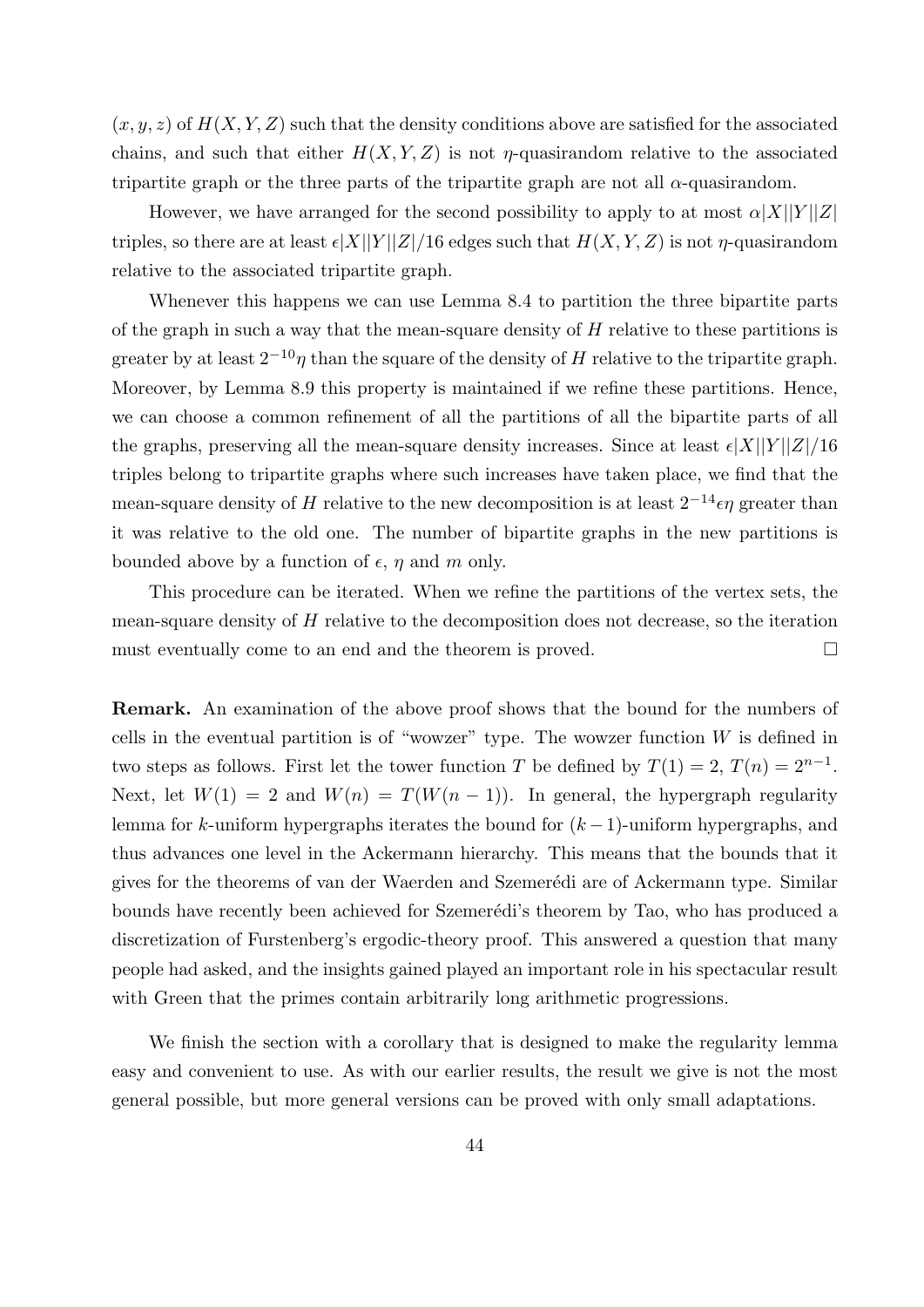Let H be a quadripartite 3-uniform hypergraph with vertex sets  $X_1, X_2, X_3$  and  $X_4$ , and for each i let the size of  $X_i$  be  $N_i$ . Suppose that for each i we have a subset  $A_i \subset X_i$ of size  $\delta_i |X_i|$  and that G is a quadripartite graph with vertex sets  $A_1, A_2, A_3$  and  $A_4$ . For each pair  $i < j$  let  $\delta_{ij}$  be the density  $|G(A_i, A_j)|/|A_i||A_j|$  and for each  $i < j < k$  let  $\delta_{ijk}$ be the relative density of H inside  $\Delta(G(A_i, A_j) \cup G(A_j, A_k) \cup G(A_i, A_k))$ . Let us call the product of the densities  $\delta_i$ ,  $\delta_{ij}$  and  $\delta_{ijk}$  the expected simplex density of H in G.

**Corollary 8.11.** Let  $\epsilon > 0$ , let H be a quadripartite graph with vertex sets  $X_1, X_2, X_3$ and  $X_4$ , and for each i let the size of  $X_i$  be  $N_i$ . Then for each triple  $1 \leq i \leq j \leq k \leq 4$ one can remove at most  $\epsilon |H(X_i, X_j, X_k)|$  edges of  $H(X_i, X_j, X_k)$ , and one can find a decomposition of the complete quadripartite graph  $K = K(X_1, X_2, X_3, X_4)$ , with the following property. Let each  $X_i$  be partitioned into at most n parts and let the number of bipartite graphs in any of the six parts of  $K$  be m. Let  $H'$  equal  $H$  after the edges have been removed and let G be any quadripartite graph arising from the decomposition with vertex sets  $A_i$ . Let  $\sigma$  be the expected simplex density of H' in G. Then either  $\sigma = 0$ or  $\sigma \geq (\epsilon/8n)^4(\epsilon/48m)^6(\epsilon/8)^4$  and the number of simplices in the hypergraph  $H' \cap \Delta(G)$ differs from  $\sigma N_1N_2N_3N_4$  by at most  $\epsilon \sigma N_1N_2N_3N_4$ .

**Proof.** Let  $\gamma$  be  $(\epsilon/8)^3$ , let  $\eta = (\epsilon \gamma/16)^8$  and for any  $\delta > 0$  let  $\psi(\eta, \delta) = 2^{-40} \eta \delta^8$ <sup>16</sup>. Using Theorem 8.10, let us take a decomposition of the graph  $K = K(X_1, X_2, X_3, X_4)$  such that the associated chain decomposition of H is  $(\epsilon/2, \eta, \psi)$ -quasirandom, and let m be the maximum number of bipartite graphs in any of the six parts of K. For each  $i < j < k$ we shall remove at most  $\epsilon |X_i||X_j||X_k|$  edges of H, using the conclusion of Theorem 8.10 and simple averaging arguments. The result will be a subhypergraph  $H'$  such that each edge  $(x_i, x_j, x_k)$  has several good properties. To describe these properties, let us take an arbitrary such edge, let  $A_i \subset X_i$ ,  $A_j \subset X_j$  and  $A_k \subset X_k$  be the vertex sets from the decomposition that contain  $x_i$ ,  $x_j$  and  $x_k$  respectively and let  $G_{ij}$ ,  $G_{jk}$  let  $G_{ik}$  be the bipartite graphs containing  $x_ix_j$ ,  $x_ix_k$  and  $x_ix_k$ . The properties are then as follows.

- (i) The densities of  $A_i$ ,  $A_j$  and  $A_k$  inside  $X_i$ ,  $X_j$  and  $X_k$  are all at least  $\epsilon/24n$ .
- (ii) The densities of  $G_{ij}$ ,  $G_{jk}$  and  $G_{ik}$  inside  $K(A_i, A_j)$ ,  $K(A_j, A_k)$  and  $K(A_i, A_k)$ are all at least  $\epsilon/48m$ .
- (iii) The relative density of  $H'$  inside the tripartite graph

$$
G = G_{ij}(A_i, A_j) \cup G_{jk}(A_j, A_k) \cup G_{ik}(A_i, A_k)
$$

is at least  $\epsilon/8$ .

(iv) The chain  $(G, H' \cap \Delta(G))$  is  $(\epsilon/2, \eta, \psi)$ -quasirandom.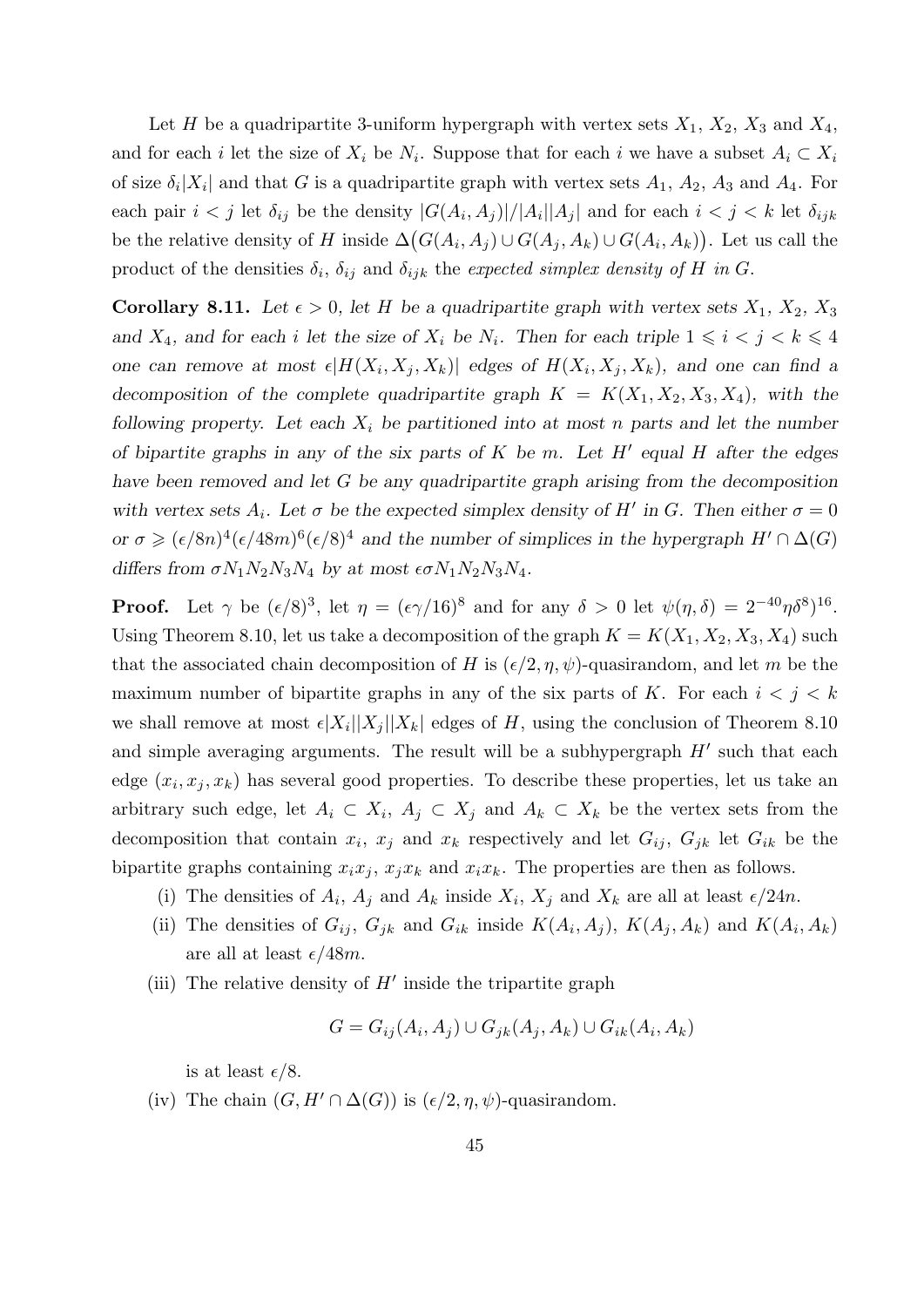Now let us see how we can get these properties.

(i) Since  $X_i$  is partitioned into at most n sets  $A_i$ , the number of vertices that belong to an  $A_i$  of density less than  $e/24n$  is at most  $\epsilon |X_i|/24$ . Therefore, the number of triples  $(x_i, x_j, x_k)$  in  $X_i \times X_j \times X_k$  such that at least one of  $A_i$ ,  $A_j$  and  $A_k$  has density less than  $\epsilon/24n$  is at most  $\epsilon|X_i||X_j|X_k|/8$ .

(ii) This is obtained by an argument similar to that for (i). In fact, we gave the argument as part of the proof of Theorem 8.10, which implies that the number of triples  $(x_i, x_j, x_k)$  in  $X_i \times X_j \times X_k$  for which this density condition fails is again at most  $\epsilon |X_i| |X_j| X_k|/8.$ 

(iii) Since  $K(X_i, X_j, X_k)$  is partitioned into sets  $\Delta(G)$ , where G is a tripartite graph of the given form, at most  $\epsilon |X_i||X_j|X_k|/8$  edges of  $H(X_i, X_j, X_k)$  can live in a  $\Delta(G)$  where the relative density of H is less than  $\epsilon/8$ .

(iv) The conclusion of Theorem 8.10 (with  $\epsilon$  replaced by  $\epsilon/2$ ) and Definition 8.8 together tell us that this is true for all but at most  $\epsilon |X_i||X_j|X_k|/2$  edges of  $H(X_i, X_j, X_k)$ .

It follows that we may remove at most  $\epsilon |X_i||X_j|X_k$  from each part  $H(X_i, X_j, X_k)$  of H and obtain a hypergraph  $H'$  such that properties (i), (ii), (iii) and (iv) hold for every single edge of  $H'$ .

We now apply Theorem 6.8. Let  $G$  be any quadripartite graph arising from the decomposition, let its vertex sets be  $A_1$ ,  $A_2$ ,  $A_3$  and  $A_4$  and let  $\delta$  be the product of the densities of its edge sets. If all four hypergraphs of the form  $\Delta(G(A_i, A_j, A_k))$  contain edges of H' then the densities of all the  $G(A_i, A_j)$  inside  $K(A_i, A_j)$  are at least  $\epsilon/48m$ , the relative density of H' inside each  $G(A_i, A_j) \cup G(A_j, A_k) \cup G(A_i, A_k)$  is at least  $\epsilon/8$ and H' is  $(\epsilon/2, \eta, \psi)$ -quasirandom there. By our choices of  $\eta$ ,  $\psi$  and the lower bounds for the densities, this means that the conditions for Theorem 6.8 are satisfied and we may conclude that the number of simplices in  $H \cap \Delta(G)$  differs from  $\sigma N_1N_2N_3N_4$  by at most  $8\eta^{1/8}\delta N_1N_2N_3N_4$ . By our choice of  $\eta$ , this is at most  $\epsilon \sigma N_1N_2N_3N_4$ .

#### $\S 9.$  Szemerédi's theorem for progressions of length 4.

It is now straightforward to generalize the proof of Theorem 1.1 to give a proof of Theorem 1.4. Let us modify the statement a little bit so that it fits better with the statements of the last section.

**Theorem 9.1.** For every  $a > 0$  there exists  $c > 0$  with the following property. Let H be any quadripartite hypergraph H with vertex sets  $X_1$ ,  $X_2$ ,  $X_3$  and  $X_4$  of sizes  $N_1$ ,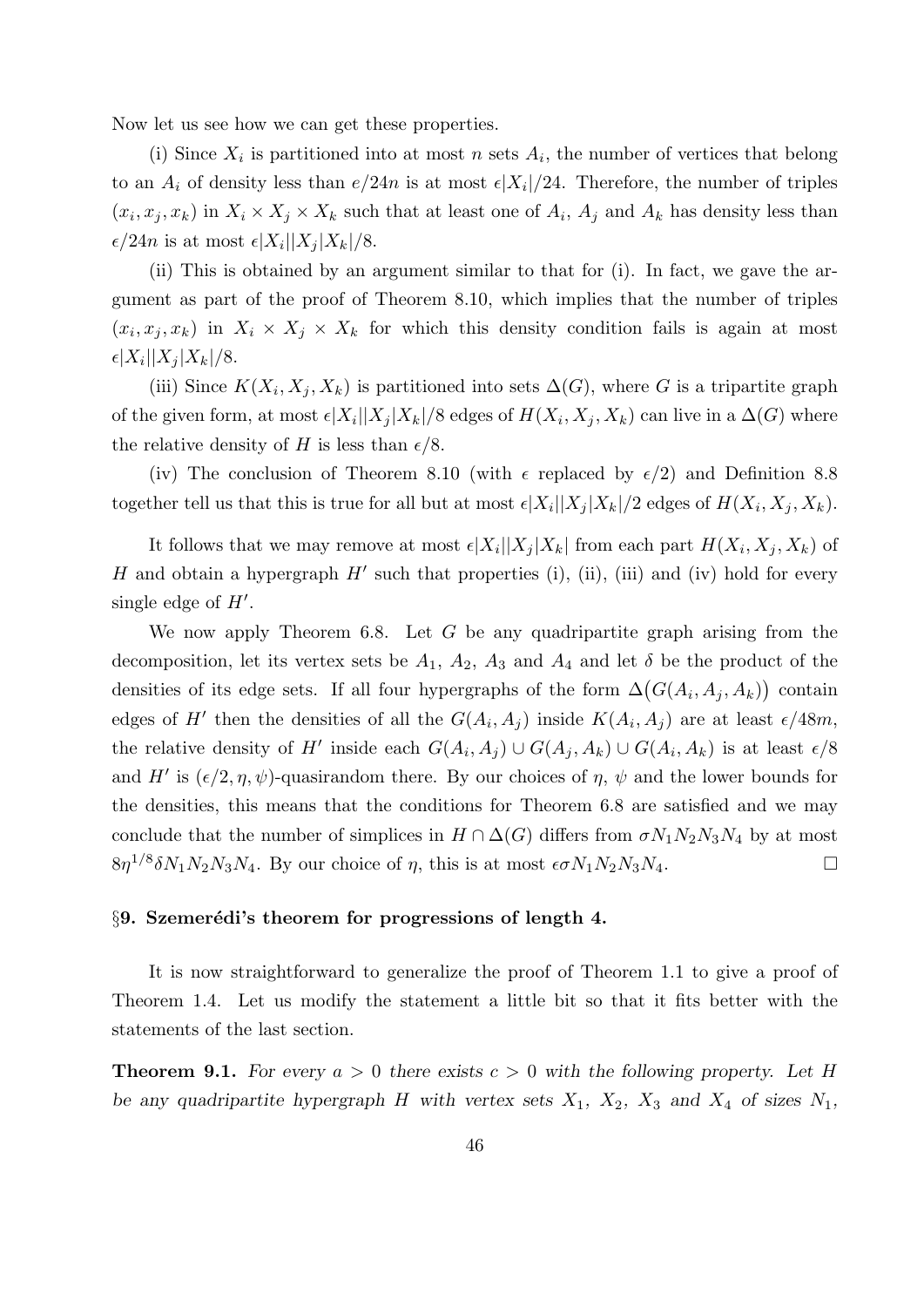$N_2$ ,  $N_3$  and  $N_4$  respectively, and suppose that the number of simplices in H is at most  $cN_1N_2N_3N_4$ . Then it is possible to remove at most  $aN_iN_jN_k$  triples from each of the four induced subhypergraphs  $H(X_i, X_j, X_k)$  in such a way that the resulting subhypergraph of H is simplex-free.

**Proof.** Apply Corollary 8.11 with  $\epsilon = a$  and suppose that the resulting hypergraph H' contains a simplex with vertices  $x_1, x_2, x_3$  and  $x_4$ . Let G be the associated quadripartite graph coming from the decomposition. Then each tripartite part of  $G$  contains an edge of H', so the expected simplex density  $\sigma$  of H in G is non-zero. Corollary 8.11 tells us that it is therefore at least  $(1-a)(a/8n)^4(a/48m)^6(a/8)^4$ . If c is less than this, then we have obtained a contradiction, which shows that  $H'$  could not after all have contained a simplex. Since the numbers m and n depend on  $\epsilon$  only, the theorem is proved.

To conclude, let us deduce Szemerédi's theorem for progressions of length four. First we prove a tiny weakening of Theorem 1.5. (The difference is that we prove that  $d \neq 0$ rather than that  $d > 0$ . Ben Green's trick mentioned in the proof of Corollary 1.2 works here as well, but Szemerédi's theorem does not need the positivity of  $d$ .)

**Theorem 9.2.** For every  $\delta > 0$  there exists N such that every subset  $A \subset [N]^3$  of size at least  $\delta N^3$  contains a quadruple of points of the form

$$
\{(x, y, z), (x+d, y, z), (x, y+d, z), (x, y, z+d)\}
$$

with  $d \neq 0$ .

**Proof.** Define a quadripartite hypergraph with vertex sets  $X = Y = Z = [N]$  and  $W = [3N]$  as follows. A triple  $(x, y, z) \in X \times Y \times Z$  belongs to H if and only if  $(x, y, z) \in A$ . A triple  $(x, y, w) \in X \times Y \times W$  belongs to H if and only if  $(x, y, w - x - y) \in A$ , and similarly for triples  $(x, z, w)$  and  $(y, z, w)$ .

Suppose now that H contains a simplex  $(x, y, z, w)$  and let  $d = w - x - y - z$ . Then the points  $(x, y, z)$ ,  $(x, y, z + d)$ ,  $(x, y + d, z)$  and  $(x + d, y, z)$  all belong to A. This proves the theorem unless d is always 0. But in that case, there are at most  $N^3$  simplices in H: in fact, there are exactly |A| of them. Now we apply Theorem 9.1 with  $a = \delta/20$ . It gives us a  $c > 0$  such that, if H contains at most  $cN^4$  simplices, then we can remove at most  $aN^3$ edges from each part of  $H$  and remove all of them. Since our hypergraph contains at most  $N^3$  simplices, if  $N^{-1} < c$  we may apply the theorem. However, the number of simplices with  $d = 0$  is  $\delta N^3$ , and no two of these share a face, since a simplex with  $d = 0$  is uniquely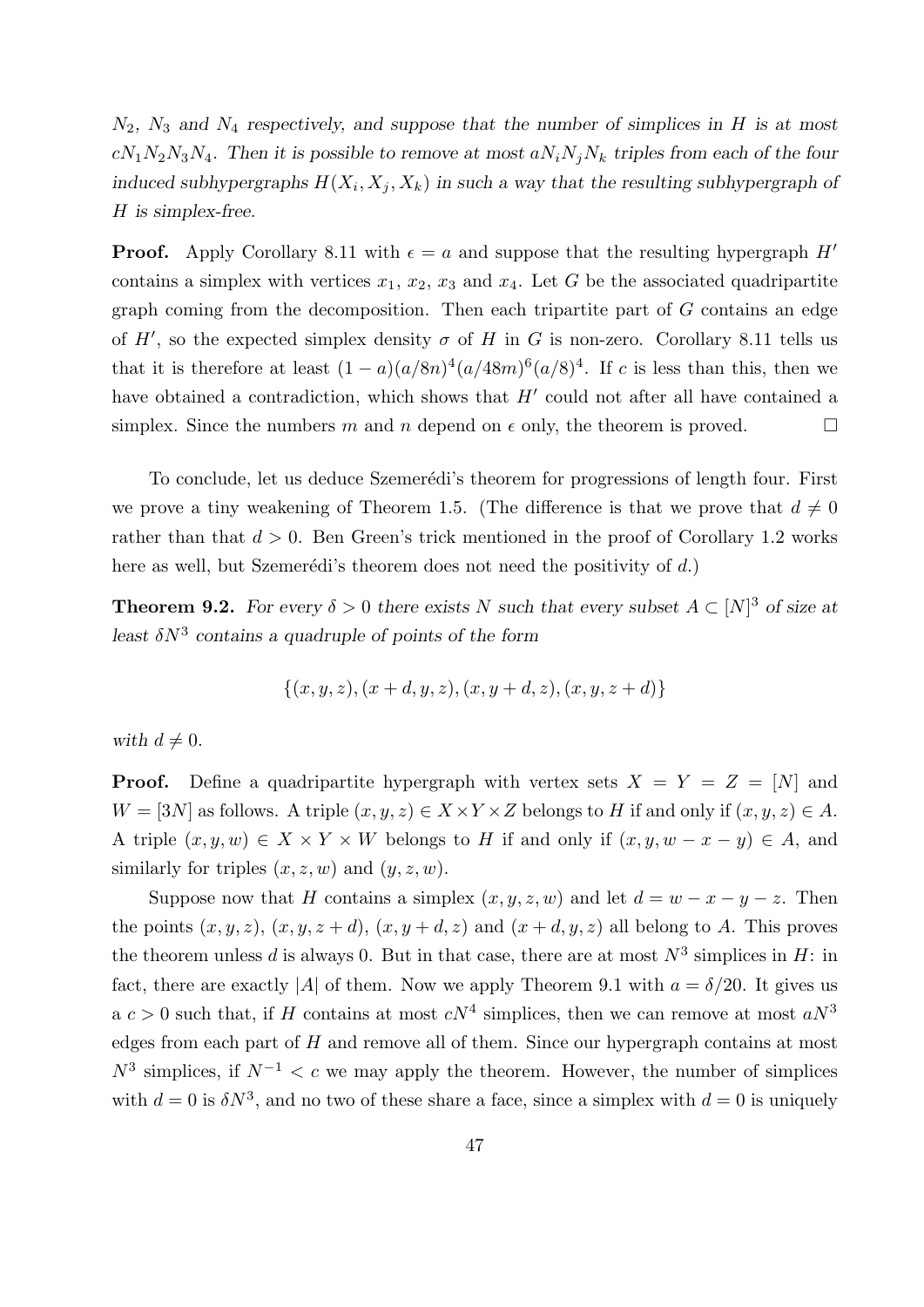determined by any one of its four faces. Therefore, if we remove at most a proportion a of the faces from each of the four parts of H, we end up removing at most  $10aN^3 = \delta N^3/2$ simplices, which is not all of them. (The number 10 comes from the fact that  $|W| = 3N$ .) That is a contradiction, and the theorem is proved.

**Corollary 9.3.** For every  $\delta > 0$  there exists N such that every subset  $A \subset [N]$  of size at least  $\delta N$  contains an arithmetic progression of length four.

**Proof.** Define a subset  $B \subset [N]^3$  to consist of all triples  $(x, y, z)$  such that  $x+2y+3z \in A$ . It is a straightforward exercise to show that  $B$  has density bounded below by a function of  $\delta$ , so Theorem 9.3 yields the arithmetic progression

$$
x + 2y + 3z
$$
,  $(x + d) + 2y + 3z$ ,  $x + 2(y + d) + 3z$ ,  $x + 2y + 3(z + d)$ .

## §10. Concluding Remarks.

The technical details in the papers of Rödl and his coauthors are very different from those here and it is possible and instructive to pinpoint where the difference arises. The answer is that the two approaches use different notions of quasirandomness that are equivalent for graphs and dense hypergraphs but not equivalent for the sparse hypergraphs we are forced to consider here.

Briefly, whereas in this paper we have focused on "octahedral quasirandomness", they concentrate their attention on edge-uniformity (see Definition 2.6). These two definitions are not equivalent for chains  $(G, H)$ , because, as we noted at the beginning of Section 8, if  $G$  is sparse, then the failure of  $H$  to be relatively quasirandom does not imply that there is a significant increase in mean-square density.

This presented us with a technical problem (dealt with in Lemma 8.4) that does not arise if one uses edge-uniformity instead: that property is weaker, so its denial has stronger consequences. However, one pays the price for this weakness when proving a counting lemma. (In fact, this is an oversimplification: edge-uniformity does not seem to be enough on its own, but a more complicated variant of it can be used instead, more complicated in a way that is rather similar to the way that Lemma 8.4 is more complicated than Lemma 7.4.) Octahedral quasirandomness appears to be exactly the right concept for proving a counting lemma in an analytic style modelled on arguments that have already been used for proving Szemerédi's theorem; edge-uniformity is the concept one naturally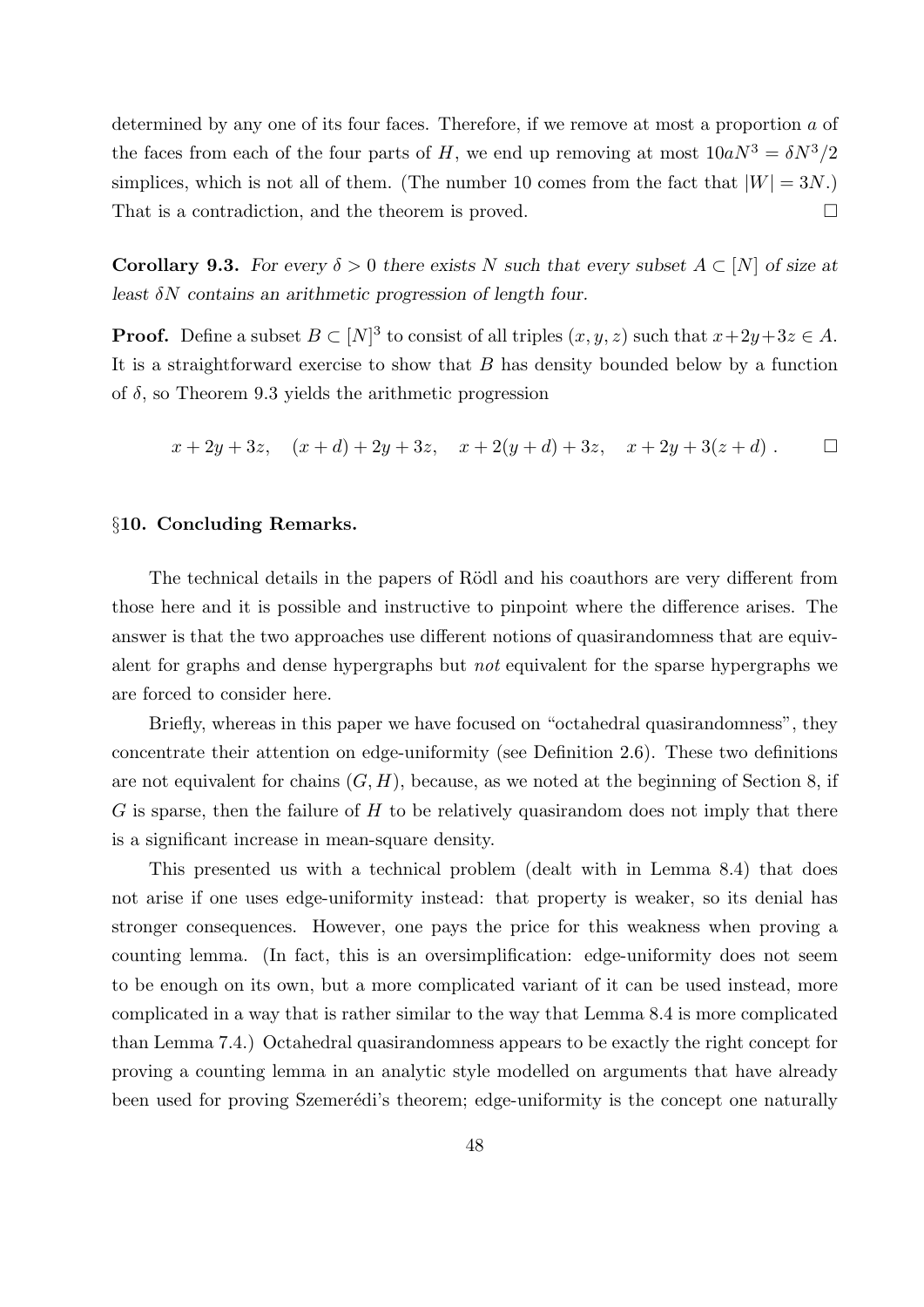comes up with if one wishes to model one's arguments on the usual proof of Szemerédi's regularity lemma. It is just a pity that one cannot use both!

Thus, even though the two approaches share many features, in that they both prove regularity and counting lemmas for chains, they are also genuinely different: for Rödl and his coauthors the counting lemma is harder than the regularity lemma, whereas for us it is the other way round.

## References.

[CG1] F. R. K. Chung and R. L. Graham, Quasi-random hypergraphs, Random Structures Algorithms 1 (1990), 105–124.

[CG2] F.R.K. Chung, R.L. Graham, *Quasi-random subsets of*  $\mathbb{Z}_n$ , J. Comb. Th. A 61  $(1992), 64–86.$ 

[CGW] F.R.K. Chung, R.L. Graham, R.M. Wilson, Quasi-random graphs, Combinatorica 9 (1989), 345–362.

[FKO] H. Furstenberg, Y. Katznelson, D. Ornstein, The ergodic theoretical proof of Szemerédi's theorem, Bull. Amer. Math. Soc.  $7$  (1982), 527–552.

[FR1] P. Frankl and V. Rödl, *The uniformity lemma for hypergraphs*, Graphs Combin. 8 (1992), 309-312.

[FR2] P. Frankl and V. Rödl, *Extremal problems on set systems*, Random Structures and Algorithms 20 (2002), 131-164.

[FK] H. Furstenberg and Y. Katznelson, An ergodic Szemerédi theorem for commuting transformations, J. Analyse Math. 34 (1978), 275-291.

[G1] W. T. Gowers, A new proof of Szemerédi's theorem for arithmetic progressions of length four, Geom. Funct. Anal. 8 (1998), 529-551.

[G2] W. T. Gowers, A new proof of Szemerédi's theorem, Geom. Funct. Anal. 11 (2001), 465-588.

[G3] W. T. Gowers, *Hypergraph regularity and Szemerédi's theorem*, preprint.

[NRS] B. Nagle, V. Rödl and M. Schacht, *The counting lemma for regular k-uniform* hypergraphs, Random Structures and Algorithms (to appear).

[RS] I. Z. Ruzsa and E. Szemerédi, *Triple systems with no six points carrying three triangles*, Combinatorics (Proc. Fifth Hungarian Colloq., Keszthely, 1976), Vol. II, 939-945.